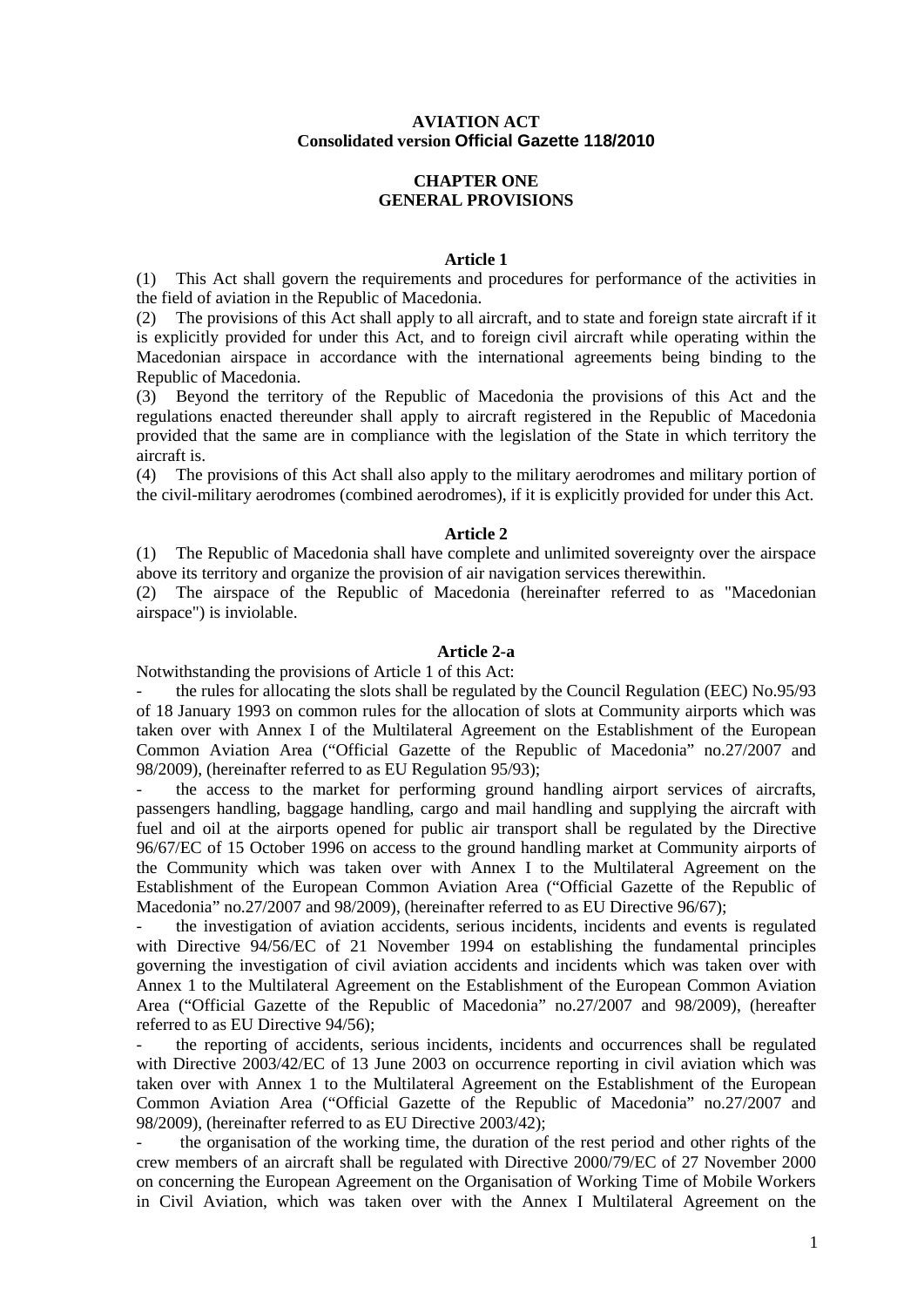Establishment of the European Common Aviation Area ("Official Gazette of the Republic of Macedonia" no.27/2007 and 98/2009), (hereinafter referred to as EU Directive 2000/79);

the common requirements for operating public air transport in the international air traffic shall be regulated by Regulation (EC) no.1008/2008 of 24 September 2008 on common rules for the operation of air services in the Community, which was taken over with the Annex I Multilateral Agreement on the Establishment of the European Common Aviation Area ("Official Gazette of the Republic of Macedonia" no.27/2007 and 98/2009), (hereinafter referred to as EU Regulation 1008/2008); and

the list of air carriers subject to an operating ban and its implementing rules shall be regulated by the Regulation (EC) no. 2111/2005 of 14 December 2005 on the establishment of a Community list of air carriers subject to an operating ban within the Community and on informing air transport passengers of the identity of the operating air carrier, which was taken over with the Annex I Multilateral Agreement on the Establishment of the European Common Aviation Area ("Official Gazette of the Republic of Macedonia" no.27/2007 and 98/2009), (hereinafter referred to as EU Regulation (EC) no. 2111/2005)."

#### **Article 3**

(1) The bylaws provided for under this Act shall be developed in accordance with the accepted international aviation standards, recommended practices and legislation of the EU/ECAA, ICAO, ECAC, JAA/EASA and EUROCONTROL as well as ratified international agreements.

(2) The international standards, regulations, guidance material and recommended practices being referred to in bylaws shall be considered as accepted and directly applied.

(3) The bylaws stipulated by this Act for state (military, police and customs) aircraft shall be prepared by the competent Ministries in accordance with the relevant international standards, regulations and procedures.

#### **Article 4**

For the purposes of this Act the expressions used therein have the following meaning:

- 1. **Aerodrome** means a defined area on land or water including manevouring and take off/landing areas, aprons, buildings, installations and equipment intended to be used for safe movement, take-off, landing and stay of aircraft;
- 2. **Airport of destination** means an airport on which an aircraft terminates its operation according to its specified flight plan;
- 3. **Airport services** means services provided at an airport and being essential for safe air traffic operation and include the following:
	- a) ground handling of aircraft, passengers, baggage, cargo and mail;
	- b) fire fighting;
	- c) medical services for crew members and passengers;
	- d) supply aircraft with fuel and lubricant; and
	- e) protection against acts of unlawful interference
- 4. **Acrobatic flight** means manoeuvres intentionally performed by an aircraft involving an abrupt change in its attitude, an abnormal attitude, or an abnormal variation in speed;
- 6. **Security check (Screening)** means use of technical and/or other means (including manual search) intended for identification and/or detection of weapons, explosives or other dangerous goods, objects and substances which could be used for acts of unlawful interference;
- 7. **Security programme** is a set of rules and procedures applied at national level, airport level, airline, or other legal entity, and the same shall be presented in writing and adopted or approved by a competent authority to protect the civil air services operation against the acts of unlawful interference;
- 8. **Pilot-in-command** means a pilot designated by the airline, or by the owner, who is responsible for operating the aircraft in a safe manner during flight;
- 9. **Flight information region (FIR)** means an airspace of defined dimensions within which flight information service and alerting service are provided;
- 10. **Air traffic** means aircraft in flight or operating on the manoeuvring areas;
- 11. **Airway** means a control area or portion thereof established in the form of a corridor;
- 12. **Air service** means a part of air traffic performed for transport of passengers, cargo and mail;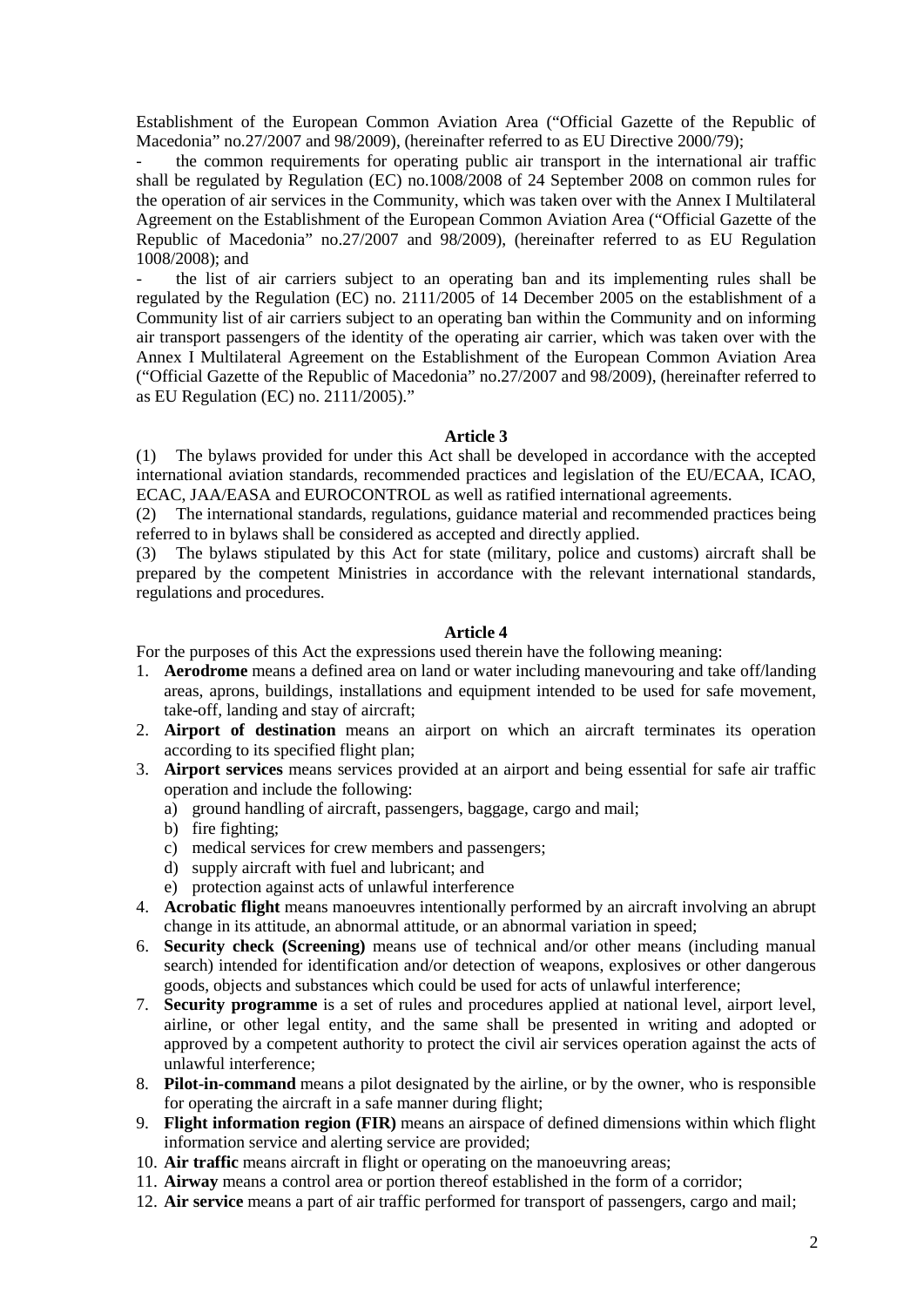- 13. **Air service for own use** means non-commercial flight in domestic or international air traffic performed by an aircraft engaged for transport of persons and things for own use (personal transport, transport of business partners, their baggage and similar);
- 14. **Air show** means an activity organised with purpose to exhibit a stating display, flying display or both at the same time being advertised for public;
- 15. **Sport flights** mean activities which include operation, parachute jumping, aero modelling intended for recreation purposes and sport competitions, that is, achieving sport results;
- 16. **Airport** means an aerodrome or part thereof opened for public air transport;
- 17. **Aircraft** means any machine that can derive support in the atmosphere from the reactions of the air other than the reactions of the air against the earth's surface;
- 18. **Aircraft other than ICAO standard aircraft** mean ultralight aircraft, (microlight aircraft), powered wings and wings for free flying (hang gliders, paragliders etc.);
- 19. **Aeronautical information** means information resulting from the assembling, analysis and formatting of aeronautical data;
- 20. **Aeronautical information circular (AIC)** means a notice containing information that are not published by NOTAM or included in the AIP, but which relates to flight safety, air navigation, technical, administrative or legislative matters;
- 21. **Operation time of airport** means a period from the beginning till the end of operation hours of a legal entity providing airport services;
- 22. **Boundary control points** means a portion of the airway over the State boundary, designated for an aircraft enter/exit within that airspace;
- 22-a **Supplier of airport services** means a legal or natural person supplying third parties with one or more categories of services at the airport;
- 23. **Licence** means a document certifying that the person who is a member of an aviation personnel is competent to perform specified duties;
- 24. **State aircraft** mean, according to this Act, the aircraft used for military, police and customs purposes;
- 25. **Aircraft crew** means flight crew members and cabin attendants of an aircraft;
- 25-a. **ECAA** is European Common Aviation Area established with an Agreement between Member States of the European Union and the Balkan countries, Iceland and Norway;
- 26. **ECAC** means the European Civil Aviation Conference;
- 27. **EUROCONTROL** means the European Organization of the safety of air navigation;
- 28. **Prohibited area** means a portion of the Macedonian airspace of defined dimensions above the specified territory within which the flight of aircraft is prohibited;
- 29. **Aeronautical Information Publication – AIP of the Republic of Macedonia** means a publication containing aeronautical information of a lasting character essential to air navigation developed by the air navigation services provider and approved by the Agency;
- 30. **Aerodrome traffic zone** means airspace with defined dimensions established around an aerodrome in order to safeguard the air traffic on that aerodrome;
- 31. **ICAO** means the International Civil Aviation Organization;
- 32. **Flight information service (FIS)** means a service provided for the purpose of giving advice and information useful for the safe and efficient conduct of flights;
- 33. **Air traffic control information** means information given by air traffic control to a commander/pilot-in-command useful for the safe and efficient conduct of the flight;
- 34. **Air traffic control instruction** means a directive issued by air traffic control for the purpose of requiring a commander/pilot-in-command to take a specific action;
- 35. **Incident** means an occurrence, other than an accident, associated with the operation of an aircraft which affects or could affect the safety of operation;
- 36. **Notice to airman - NOTAM** means a notice distributed by means of previously defined telecommunication network containing information concerning the establishment, condition or change of any aeronautical facility, service, procedure or hazard, the timely knowledge of which is essential to personnel concerned with flight operations and issued in any case when the information is of provisionally character or it could not be distributed quite quickly by publication of an amendment (AMD) or supplement (SUP) of the AIP;
- 37. **Public air service** means a flight or series of flights carrying passengers, cargo and/or mail for remuneration and/or rent;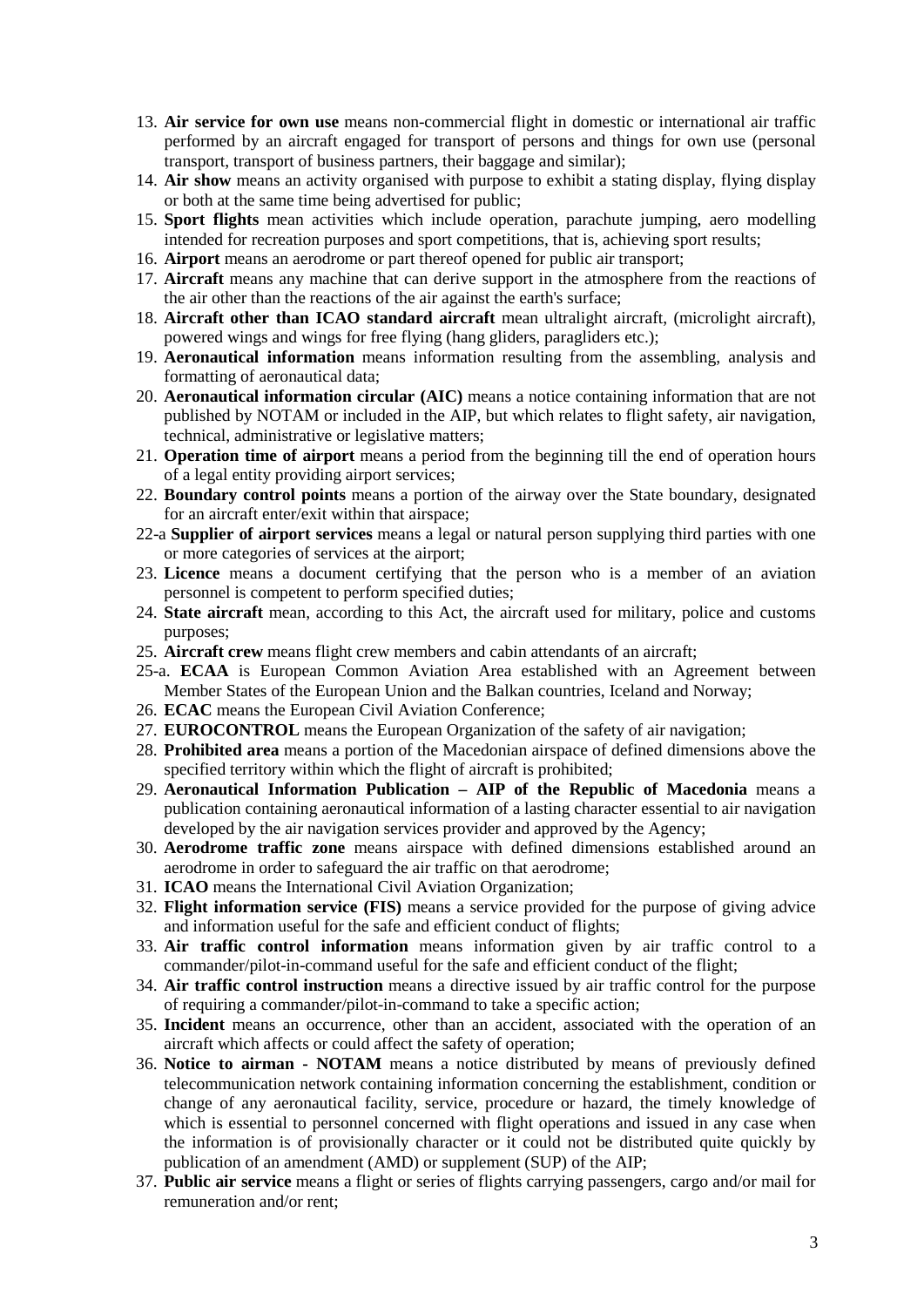38. **JAA** means the Joint Aviation Authorities;

- 39. **Air traffic control** means a service provided for the purpose of separation of aircraft and preventing collisions between aircraft while flying and on the manoeuvring areas and between aircraft and obstructions and ensuring an orderly flow of air traffic;
- 40. **User/operator of aircraft, aerodrome, airfield, building, facilities and equipment** means a legal entity or physical person, other than the owner, who use it on the ground of a contract on rent, concession or leasing, act of the competent governmental body or other legal basis;
- 40-a **Airport user** means a legal or natural person responsible for carriage of passengers, mail and/or freight by air from or to the airport in question.
- 41. **Airfield** means a defined area on land or water which meets the requirements for safe take-off and landing of aircraft engaged primarily in aerial and forestry operations;
- 42. **Route in the scheduled public air service** means a series of flights between two or more points (destinations) operated according to a published timetable;
- 43. **Macedonian airspace** means the airspace over the territory of the Republic of Macedonia;
- 44. **Competent air traffic control** means an institution charged with duties of air traffic control within a defined portion of the airspace;
- 45. **Non-scheduled air services** means any type of air transport other then scheduled air services;

46. **Accident** means an occurrence associated with the operation of an aircraft which takes place between the time any person boards the aircraft with the intention of flight until such time as all such persons have disembarked, in which:

1. a person is fatally or seriously injured as a result of:

- being in the aircraft, or

- direct contact with any part of the aircraft, including parts which have become detached from the aircraft, or

- direct exposure to jet blast,

except when the injuries are from natural causes, self-inflicted or inflicted by other persons, or when the injuries are to stowaways hiding outside the areas normally available to the passengers and crew; or

2. the aircraft sustains damage or structural failure which:

- adversely affects the structural strength, performance or flight characteristics of the aircraft, and

- would normally require major repair or replacement of the affected component,

except for engine failure or damage, when the damage is limited to the engine, its cowlings or accessories; or for damage limited to propellers, wing tips, antennas, tyres, brakes, fairings, small dents or puncture holes in the aircraft skin;

3. the aircraft is missing or is completely inaccessible;

47. **Security from actions of unlawful interference** means a combination of measures and activities being a combination of human and technical resources intended to safeguard international civil aviation against acts of unlawful interference;

48. **Publication according to air traffic standard procedure** means a publication in the Aeronautical Information Publication (AIP) or in respect to urgent notifications (NOTAM) or by the Aeronautical Information Circular (AIC);

49. **Air traffic control clearance** means an authorisation for an aircraft to proceed under conditions specified by a competent air traffic control;

50. **Rating** means an authorisation entered on or associated with licence and forming part thereof, stating special condition, privileges or limitations pertaining to such licence;

51. **Danger area** means an airspace of defined dimensions within which activities dangerous to the flight of aircraft may exist at specified times;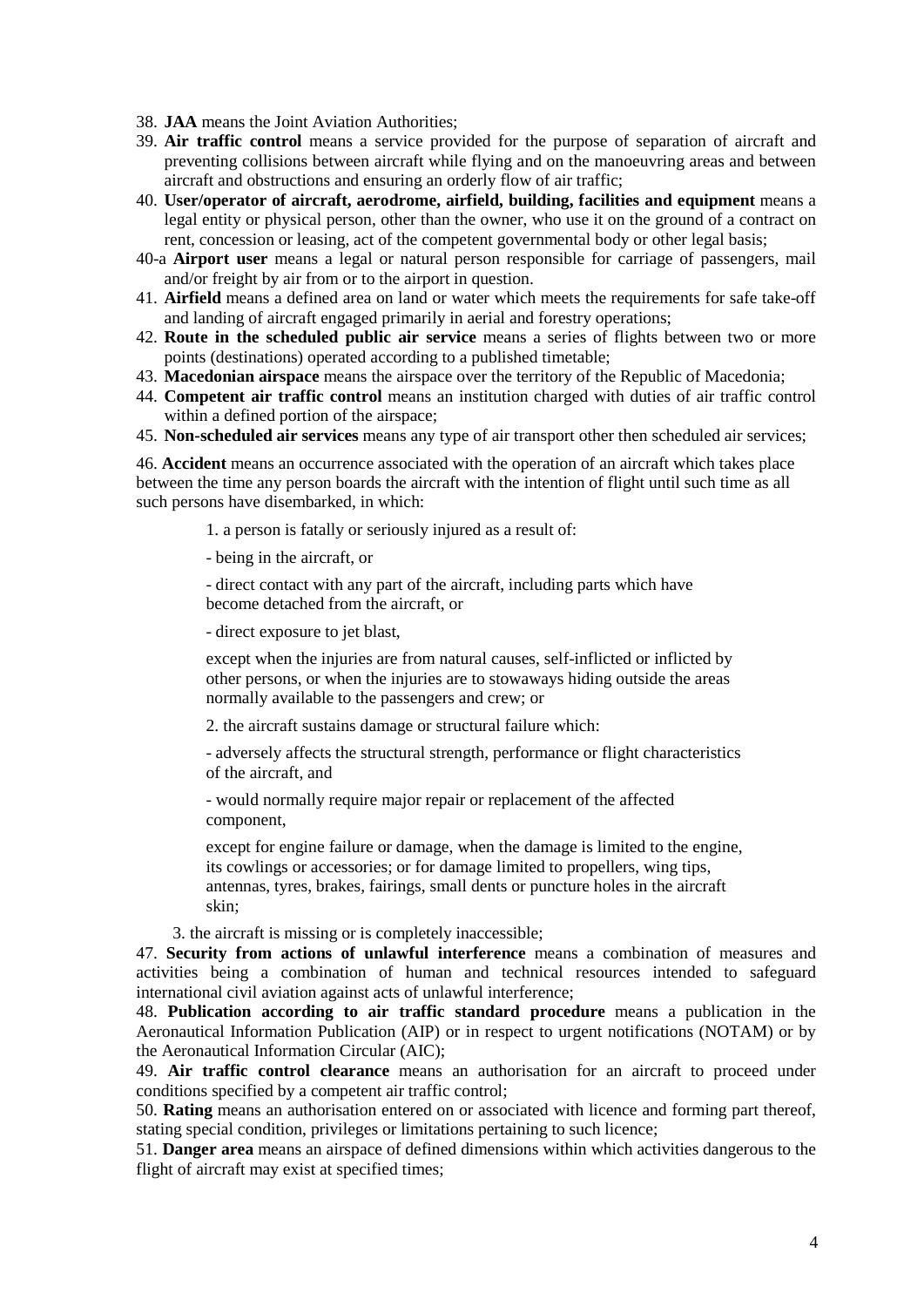52. **Operational flight** means a state aircraft operation for special purposes to which the general rules, procedures and flight rules could not be applied, instead rules, procedures and air rules established by the competent governmental bodies shall be applied;

53. **Aerodrome operating minima** means the limits of usability of an aerodrome for takeoff/landing expressed in terms of visibility or runway visual range (RVR), and decision altitude/height (DA/H) or minimum descent altitude/height (MDA/H); and cloud conditions;

54. **Homologation (Type certification) of an aircraft, engine, propeller and equipment of an aircraft and parachute** means certification that the new type of aircraft, engine, propeller and equipment of an aircraft and parachute is in compliance with the prescribed airworthiness requirements;

55. **Aerodrome operator** means any physical persons or legal entity being the owner or user of the aerodrome/airfield's infrastructure.

- 55-a **Airport operator** means a body which, in conjunction with other activities or not as the case may be, has as its objective the administration and management of the airport infrastructures, and coordination and control of the activities of the operators present at the airport or airport system concerned, in accordance with the legislation of Republic of Macedonia
- 55-b **Airport system** means two or more airports grouped together to serve the same city or community of several settlements (conurbation)

56. **Panoramic flight** means a flight performed on specified route for aerial panoramic view;

57. **Taxiway** means a defined path on a land aerodrome established for the taxiing of aircraft and intended to provide a link between one part of the aerodrome to another one;

58. **Aviation personnel** means persons who are authorised to perform duties and provide services relating to the aviation safety on a ground of their vocational education, training proficiency, licence and rating thereof;

The aviation personnel includes the following:

- a) flight crew members charged with duties essential to the operation of an aircraft during flight time;
- b) aviation technical personnel charged with duties in respect to the maintenance and modification of an aircraft, aircraft engines, propellers and equipment;
- c) air traffic controllers charged with duties in respect to air traffic control services;
- d) flight dispatchers charged with duties essential to the establishment of flight conditions and procedures in respect to the preparation of flights;
- e) parachutists are persons who jump from an aircraft in flight by means of parachute;
- f) cabin crew members are persons, other than flight crew members or persons verifying radio-navigation aids, charged with duties in the passenger cabin of an aircraft in respect to the passenger safety;
- g) meteorological personnel charged with duties in respect to the provision of meteorological information necessary for air traffic services;
- h) personnel charged with duties in respect of installation, maintenance, inspection and monitoring of technical facilities, devices and equipment for provision of air navigation services (ATSEP);
- i) personnel charged with duties in respect to the preparation and provision of aeronautical information, charts, publications and procedures;
- j) ground handling personnel charged with duties in respect to ground handling of aircraft, passengers, baggage, cargo and mail;

k) personnel charged with duties in respect of regulation and ensuring optimal traffic flow.

**Other qualified personnel** means qualified persons who perform, other duties being of importance for aviation safety. The other qualified personnel covers the following: professional fireman, personnel charged with duties in respect of provision fuel and lubricants to aircraft, medical personnel, personnel to protect the security of civil aviation against acts of unlawful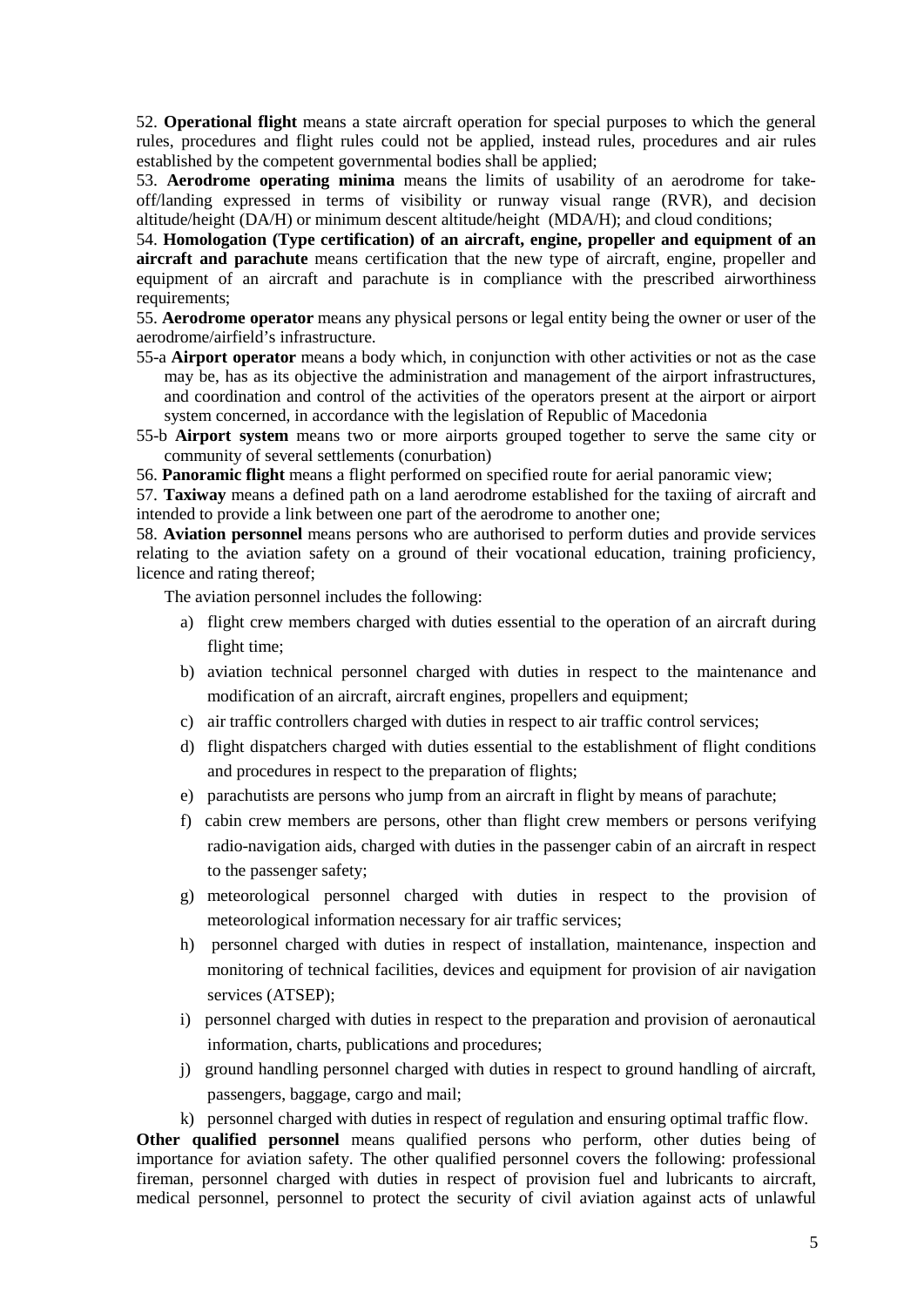interference, as well as personnel maintaining the airport infrastructure, i.e. manoeuvring surfaces, objects and installations at the airport being of importance for the safety of air services.

59. **Flight plan** means specified information in respect to an intended flight or a portion of a flight of an aircraft submitted to the ATC services units

60. **Apron** means a defined area on a land aerodrome, intended to accommodate aircraft for purposes of loading or unloading passengers, mail or cargo, fuelling, parking or maintenance;

61. **Aircraft airworthiness** means technical and operational capability of an aircraft to operate safe air service, and certified in a prescribed procedure;

62. **Manoeuvring area** means that part of an aerodrome to be used for the take-off, landing and taxiing of aircraft, excluding aprons;

63. **Runway** means a defined rectangular area on land aerodrome prepared for the landing and take-off of aircraft;

64. **Search and rescue** of an aircraft means an organised system for search of an aircraft and rescue the passengers and crew thereof;

65. **Carriage in domestic air traffic** means an aircraft operation in which the originating point and the point of destination are in the territory of the Republic of Macedonia;

66. **Carriage in international air traffic** means an aircraft operation in which the originating point and the point of destination are in the territories of two states or in the territory of one State if a landing in a territory of other state is intended;

67. **Accepted standards and recommended practices** means standards and recommended practices being part of the national aviation regulations of the Republic of Macedonia;

68. **Flight duty period of a crew member** means working hours of a crew member beginning one hour before the intended flight and ending 30 minutes after landing;

69. **Scheduled air service** means a series of flights possessing all the following characteristics:

- a) On each flight seats and/or capacity to transport cargo and/or mail are available for individual purchase by the public (either directly from the air carrier or from its authorized agents); and
- b) It is operated so as to serve traffic between the same two or more airports, either:
	- according to a published timetable, or
	- with flights so regular or frequent that they constitute a recognizably systematic series;

70. **Timetable** means established time of take-off/landing of aircraft engaged in scheduled public air services;

- 70-a. **Self service provider** shall be an airport user that independently performs one or more categories of airport services;
- 70-b. **Self-provision of services** shall mean when the airport user directly provides for himself one or more categories of airport services, and concludes no contract of any description with a third party for provision of such services. Among themselves the airport users shall not be deemed third parties where:
	- one of them holds a majority holding in the other or
	- a singe body has a majority holding in each;

71. **Aerial works** mean an aircraft operation in which an aircraft is engaged for specialised services such as agriculture, health services, construction, photography, surveying and patrol, panoramic flight, aerial advertisement, etc, i.e. services other than carriage of persons, baggage and mail;

72. **Serious incident** means an incident which endangers aircraft safety involving circumstances indicating that an accident nearly occurred;

73. **Vocational education** means a type and degree of education;

74. **Training proficiency** means a level of knowledge and proficiency in performance of specific duties in aviation. other than a degree of vocational education;

74-a **Aviation industry entities** shall be operators of aircrafts, aviation training centres, airport and airfield operators, airport services providers, air navigation services providers, organisations for aircraft design, construction or maintenance as well as other entities engaged with certain aviation activities specified under this Act;

75.**Terrain (lending strip)** means a land area which meets the requirements for temporarily operations of an aircraft of special category, parachutes, balloons and helicopters;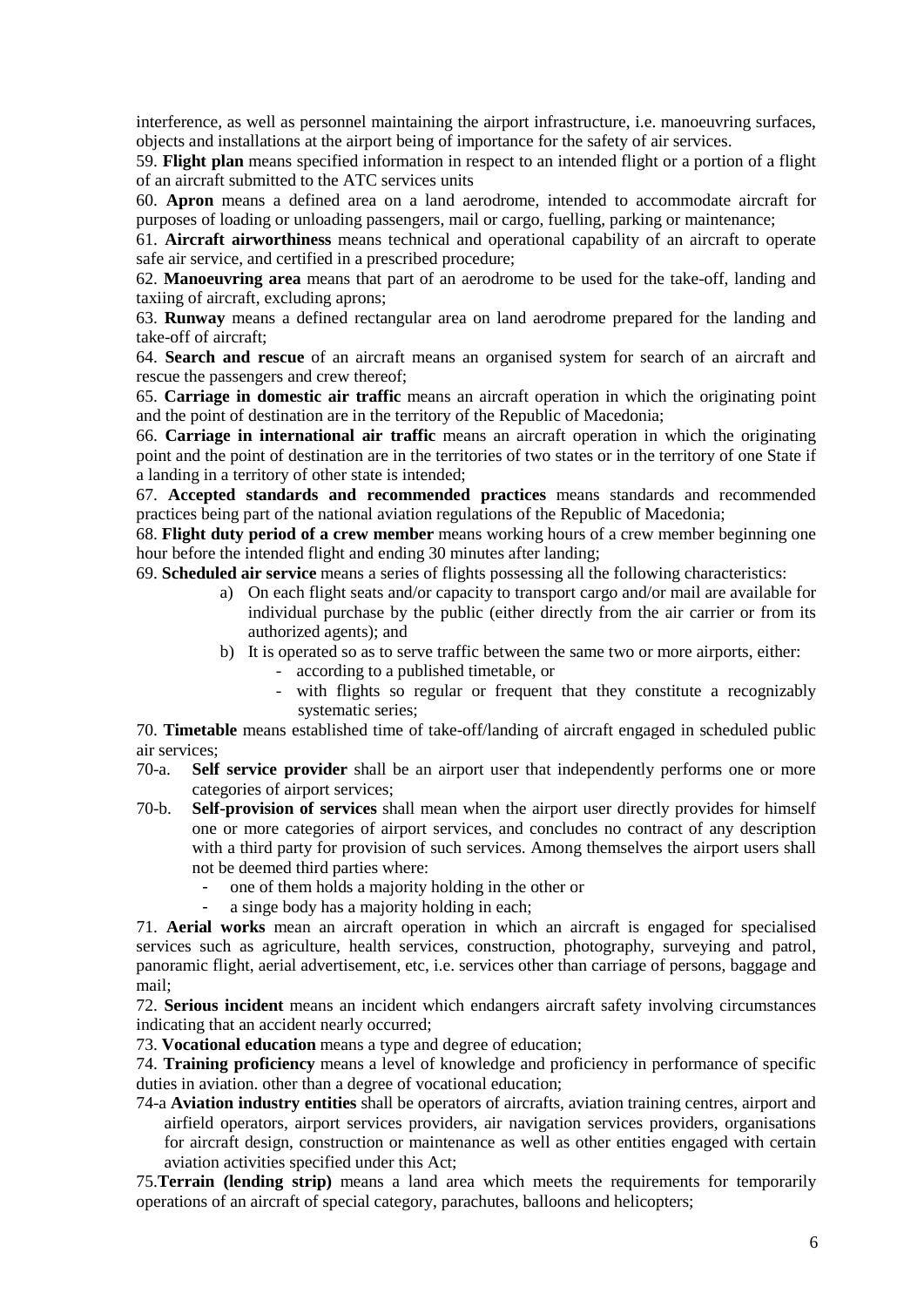76.**Technical flight** means an aircraft operation from the airport at which it happened to be to the airport where the aircraft is to be repaired;

- 78. **Maintenance Control Manual - MCM & Maintenance Management Exposition Manual - MMEM** is a manual containing procedures, instructions and management of the aviation technical personnel while executing their duties and responsibilities;
- 79. **Restricted area** means a portion of the Macedonian airspace of defined dimensions above the specified territory within which the flight of aircraft is restricted in accordance with certain specified conditions and during specified time;
- 80. **Air navigation services – ANS** means services provided within the flight information region and shall cover the following:
	- a) Air Traffic Management which includes:
		- Air Traffic Services;
			- o Air Traffic Control;
			- o Flight Information Service;
			- o Alerting Service.
		- Air Traffic Flow Management,
		- Airspace Management
	- b) Aeronautical Information Service:
	- c) Meteorological Services, and
	- d) installation, maintenance, inspection and monitoring of the technical facilities, devices and equipment for provision of air navigation services (CNS Services);
- 81. **Civil aviation** means any traffic performed by a civil aircraft with an exemption of traffic performed by the state aircraft referred in Article 3 of the Chicago Convention on civil aviation.
- 82. **ECIP** means the European Convergence Implementation Plan, and
- 83. **Airport infrastructure** means runways, taxiways, aprons, vertical signalization installations and terminal building with associated facilities and installations..

### **CHAPTER TWO**

### **COMMON PROVISIONS 1. COMPETENT AUTHORITIES**

### **Article 5**

(1) For regulating and governing the activities in the field of civil aviation specified under this Act, the following authorities shall be competent:

- The Ministry of Transport and Communications, and
- The Civil Aviation Agency.

(2) For regulating and governing the activities prescribed by this Act for state aircraft the following entities are competent:

-The Ministry of Defence for military aircraft,

-The Ministry of Interior for police aircraft and

-The Ministry of Finance for customs aircraft.

(3) For conducting a technical investigation of aviation accidents and serious incidents in the sense of this Act Government of the Republic of Macedonia shall establish a Committee for Investigation of Aviation Accidents and Serious Incidents as an independent investigation body.

#### **Article 6**

The Ministry of Transport and Communications shall be competent for the activities in the field of aviation, that is:

- a) To prepare the National development strategy for aviation;
- b) To implement the policy of the Government of the Republic of Macedonia in the field of aviation;
- c) To implement the policy of the Government of the Republic of Macedonia during the procedure of granting concessions in the field of aviation;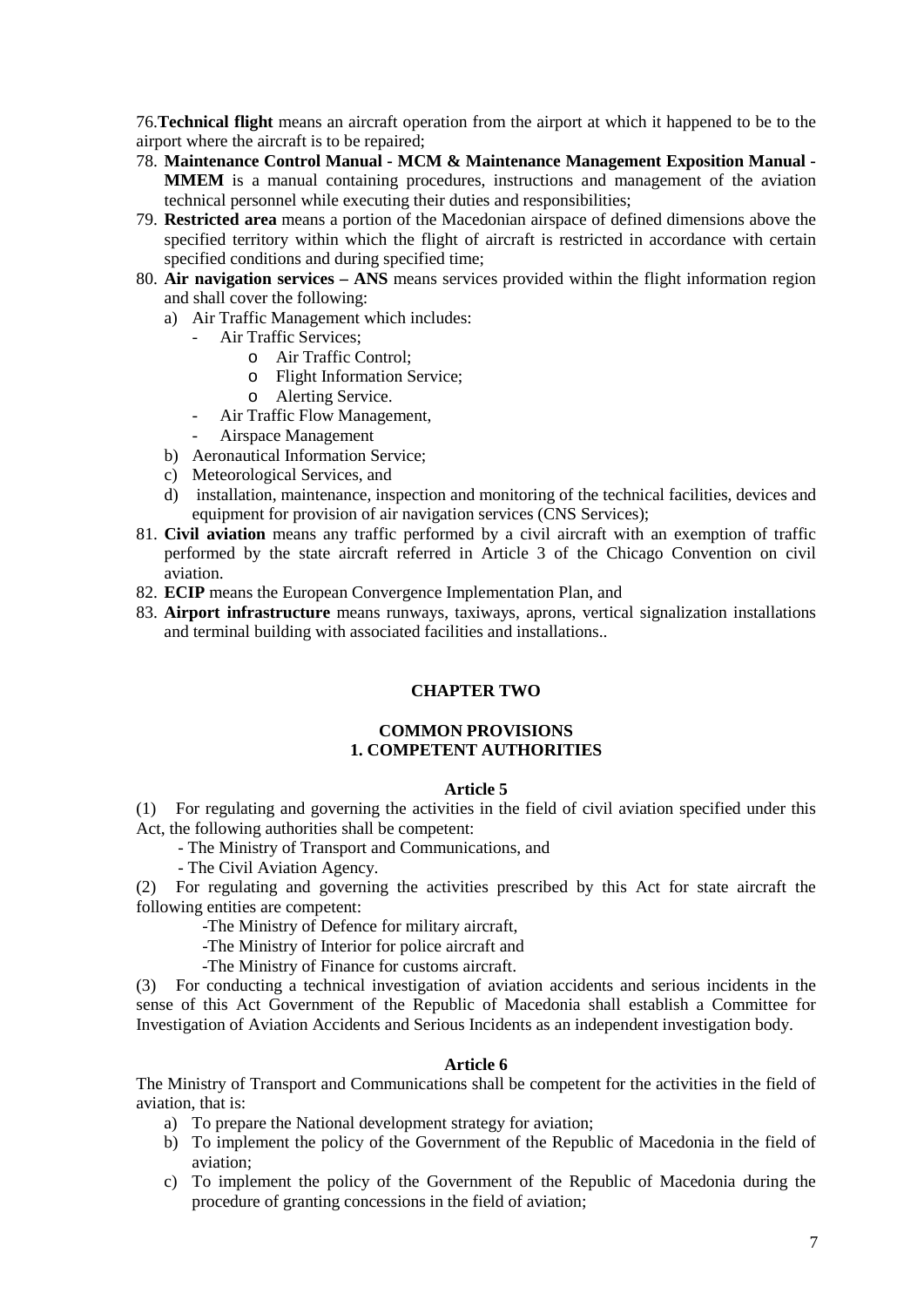d) To propose Acts in the field of aviation and draft and enact bylaws provided by this Act;

e) To conduct proceedings on sequestrate of concession on provisionally basis (receivership);

g) to perform other duties specified under the regulations in the field of aviation

# **Article 7**

(1) For performing the duties and responsibilities in the field of aviation specified under this Act, a Civil Aviation Agency shall be established (hereinafter referred to as "the Agency").

(2) The Agency shall be an independent regulatory body with public authorisations specified under this Act.

(3) The Agency while performing its activities and decisions making within its competencies shall be completely politically, financially and functionally independent from other state body or public legal entity, as well as from industrial entities performing activities in the field of the aviation and shall be impartial to them.

(4) The Agency shall become a legal entity after its registration in the Central Registry of the Republic of Macedonia.

(5) The Agency is located in Skopje.

(6) The Agency has a Statute which regulates the issues relevant for organisation of the work of the Agency.

(7) The Agency has its own emblem/logo established by the Statute.

(8) For the purpose of completion of certain activities in framework of its competences, the Agency may engage other domestic or foreign legal entities or natural persons always taking into consideration potential conflict of interests.

# **Article 7-а**

(1) The Agency's operation is a public one.

(2) The Agency is responsible for its operations in front of the Assembly of the Republic of Macedonia.

# **Article 7-b**

The Agency shall cover the following competencies:

- performance of duties within its framework in accordance with regulations in the field of the aviation, as well as on basis of National aviation development strategy and international agreements in the field of aviation being ratified by the Republic of Macedonia to ensure safe and regular civil aviation;

- supervision of the implementation of the provisions of the regulations in the field of the aviation;

- participates in preparation of the draft Acts in the field of the aviation;

- enacts bylaws in the field of aviation specified under this Act;

- approve the Aeronautical Information Publication;

- carry out the administrative procedure and decision making regarding the issuance, extension, renewal, modification, suspension and revocation of licences, ratings, certificates,

approvals and other documents specified under this Act as well as keeping data of them;

- registration of aircraft, aerodromes, airfields and keeping data of landing strips;

- make proposals regarding the measures for development and application of new aviation technologies;

- aircraft search and rescue organization and coordination;
- preparation of aviation literature, and
- other duties specified under the regulations in the field of the aviation.

# **Article 7-c**

The provision of the Law on Common administrative Procedures shall be applied subsidiary to the procedures provided for under this Act unless it is otherwise specified under this Act or bylaws enacted there upon.

# **Article 8**

The bodies of the Agency are Management Board and Director General.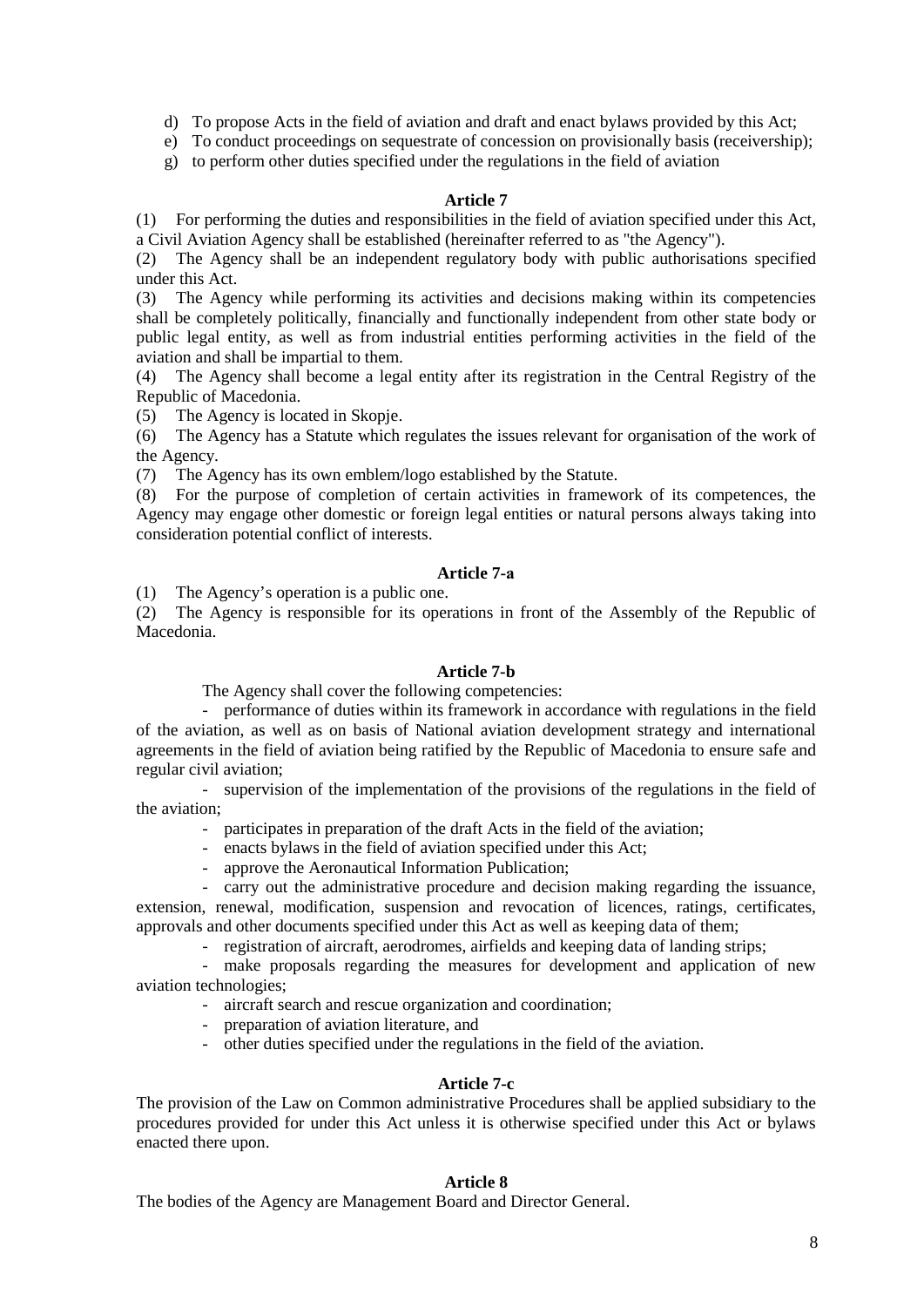#### **Article 9**

(1) The Management Board consists of three members, one of which is the Management Board President.

(2) The Management Board's operations are managed by the Management Board President.

(3) The President and the members of the Management Board are appointed by the Assembly of the Republic of Macedonia, upon a proposal of the Committee for Election and Appointment Issues of the Assembly of the Republic of Macedonia, with a four years mandate, and possibility for one more mandate.

(4) For the position President and members of the Management Board, persons can be nominated with completed faculty education in the field of technical, legal or economy sciences, with working experience of more than five years in the in the area of aviation and active knowledge of English language.

(5) As President and member of the Management Board, persons can be nominated who are employed in other legal entities, provided that it shall not cause conflict of interests in accordance with an Act.

(6) The President and the members of the Management Board are appointed not later than 60 days before the expiry of the mandate of their predecessors.

(7) Throughout the mandate duration, the President and the members of the Management Board cannot be: delegates in the Assembly of the Republic of Macedonia, members of the Government of the Republic of Macedonia, persons performing duties in the bodies and entities of the political parties, members in management and supervisory boards of public enterprises or joint stock companies or members of other types of associations of legal and natural entities that could result into conflict of interests.

(8) The President, a member of the Management Board, persons in matrimony or an matrimony union with the President or member of the Management Board, as well as close relatives in first line until second generation, are prohibited to have shares, or deposits directly or indirectly in the organization which performs activities in relation to the responsibilities of the Agency.

(9) For the position President and members of the Management Board, persons cannot be nominated who have been convicted with a executive court sentence for criminal act with penalty – prison with duration of more than six months or sentence prohibiting the performing the profession, activity or duty for the duration of the sentence or prohibition.

(10) If the appointment procedure is not completed before the expiry of the mandate of the President and the members of the Management Board, whose term has expired, the President and the members of the Management Board shall continue performing their function for a period not longer than six months.

(11) The President of the Management Board is entitled to a monthly allowance in the amount of 50% of the average net monthly salary in the economy in the Republic of Macedonia and the members of the Management Board are entitled to a monthly allowance in amount of 40% of the average net monthly salary in the economy in the Republic of Macedonia.

(12) The monthly allowance funds and the funds for other costs of the President and the members of the Management Board are provided from the Agency budget,, defined with the annual financial plan.

### **Article 9-а**

(1) The Management Board adopts decisions on sessions.

(2) The sessions are called by the President of the Management Board at least once monthly.

(3) The Management Board sessions are public. By way of derogation, the Management Board may decide whether the session or debate regarding an issue shall be closed for the public.

(4) The decisions of the Management Board are adopted with majority of votes of the total number of Management Board members.

#### **Article 9-b**

The Management Board of the Agency has the following responsibilities:

- enacts Statute and other acts of the Agency;
- adopts the draft and enacts the annual program of activities and development;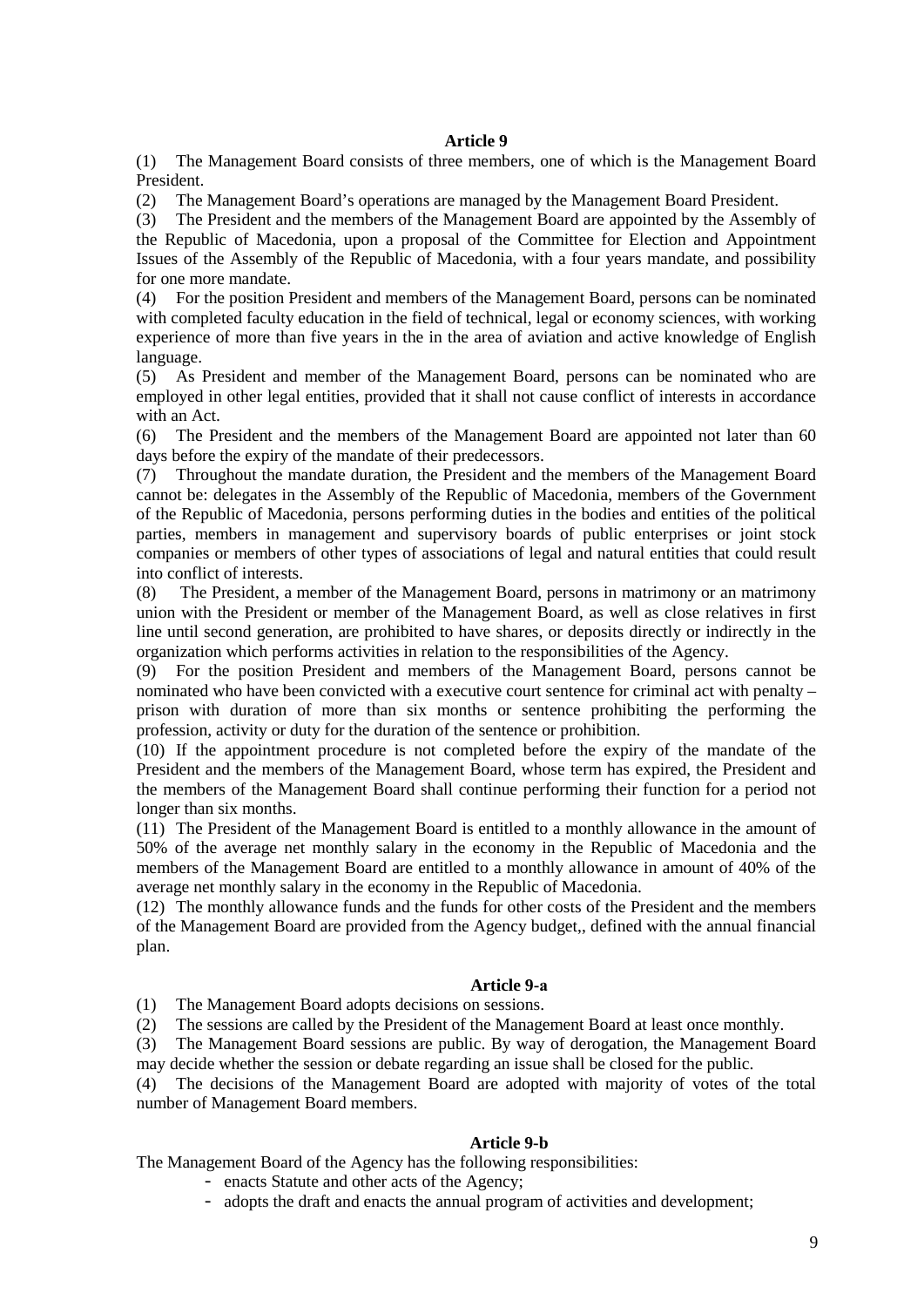- adopts the draft and enacts an annual financial plan;

- adopts the annual financial report with final account,

- adopts report on the implementation of the annual program of activities and development;

- appoints the Director General of the Agency in accordance with this Act;

- enacts the general acts in respect of Agency's organization and job systematization, salaries as well as pricelists and costs of operation thereof;

- cooperates with other state bodies and institutions, units of the local self government;

- submits reports, suggestions and recommendations to the Assembly of the Republic of Macedonia and other state bodies and institutions in the area of civil aviation and

- performs other activities defined with Statute and this Act.

### **Article 9-c**

(1) The Assembly of the Republic of Macedonia, upon a proposal of the Commission for issues in the elections and nomination of members of the Assembly of the Republic of Macedonia can dismiss the president and the members of the Management Board of the Agency before the expiry of the mandate for which they are nominated because of the following reasons:

- upon its request;

- in case of prevention from performing the working tasks as a result of illness longer than six months or because of death;

- acceptance on a position that is not in line with his/her function member of the Management Board;

- if he/she is convicted with an effective court conviction for a criminal act to serve prison sentence for a period of more than six months or conviction for prohibition of performing the professional activities or obligations, from the day of sentencing the conviction;

- violation of the provisions of the regulations in the field of the aviation or misuse of the function and

- unjustified absence in three sessions in raw or absence of five sessions in the current year.

(2) Not submitting the annual program of activities and development of the Agency as well as the annual financial report to the Assembly of the Republic of Macedonia is a base for collective dismissal of the president and members of the Management Board.

(3) In case there is a reason for dismissal of a member of the Management Board of the Agency before the expiry of the mandate for which it is appointed, the Management Board of the Agency should notify the Commission for issues related to the election and nominating of members of the Assembly of the Republic of Macedonia within a period of seven days of acknowledging the reason.

# **Article 9-d**

(1) The Agency is managed by a Director General.

(2) The Director General of the Agency is appointed by the Management Board of the Agency by a public announcement.

(3) The Director General has a mandate of four years with a possibility for one more subsequent mandate.

(4) The Director General of the Agency has to have completed faculty education in the area of technical, legal or economic sciences, with over five years of working experience in the area of civil aviation and at least three years working experience at a managing position and active knowledge of the English language.

(5) The Management Board of the Agency is obliged to appoint the Director General not later than 30 days before the expiry of the mandate of his/her forerunner.

(6) The Director General of the Agency, persons in matrimony or illegimate union with the Director General of the Agency, close relatives in first line until second generation, are prohibited to have shares, or deposits directly and indirectly in the organization that perform activities in relation to the responsibilities of the Agency.

(7) The Director General of the Agency cannot be a person convicted with an effective court conviction for a criminal act to serve prison sentence for a period of more than six months or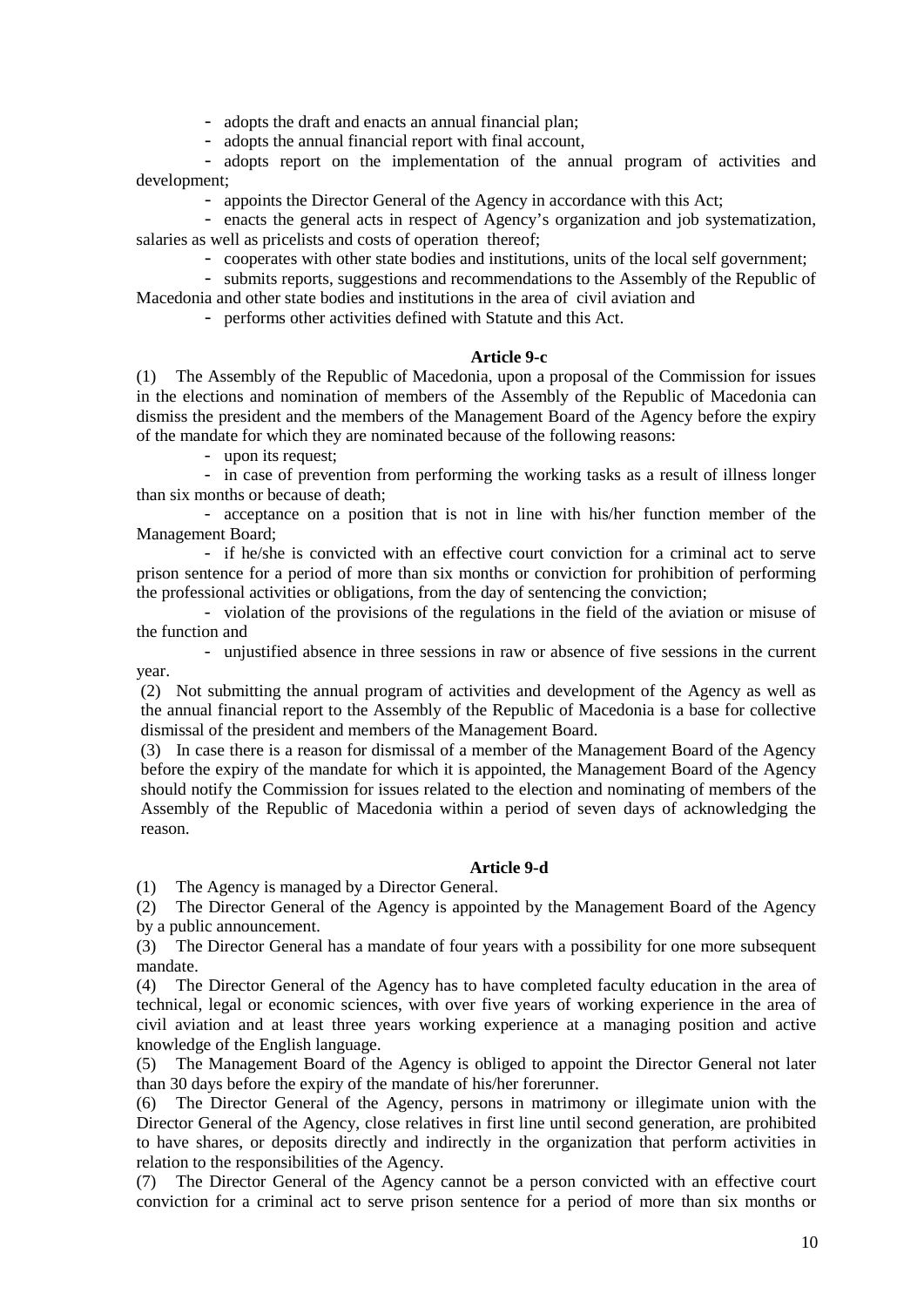conviction for prohibition of performing the professional activities or obligations on the day of sentencing the conviction for the duration of the sentence or the conviction.

(8) The Director General is engaged professionally in the Agency and has a full time job in the Agency.

### **Article 9-e**

(1) The Director General manages the functioning of the Agency and is responsible for the legal functioning of the Agency, whereby it has the following authorizations:

- it represents and promotes the Agency;

- decision making in first instance;

- proposes, prepares and enacts bylaws and internal working procedures;

- issuance of authorizations to legal entities to perform a part of the Agency's competencies;

- prepares draft annual program for activities and development, the annual financial plan of the Agency, financial report with final account and report on the implementation of the annual program of activities and development of the Agency;

- proposes general acts in respect of Agency's organization and job systematization, salaries as well as pricelists and costs of an operation thereof;

- proposes the acts that should be enacted by the Management Board;

- implements the decisions adopted by the Management Board;

- makes decisions in respect of issues not covered by the Managing Board;
- appoints the aviation inspectors;

- appoints persons at managerial posts in the Agency upon previous approval from the Management Board;

- cooperates with other state bodies and institutions, local self-government units and NGOs as well as citizen associations and

- performs other activities specified by this Act and the Statute of the Agency.

(2) The Director General of the Agency is obliged to establish internal control through implementation of an appropriate system for financial management and control as well as internal revision pursue to the Law on Public Internal Financial control.

(3) The Director General is entitled to take part at the meetings of the Management Board, without the right to vote.

(4) The Director General can submit a resignation in written form to the Management Board.

(5) If the mandate of the Director General has ended, but a new Director General has still not been selected, than the Director General still holds the position of a Director General until a new one is appointed, but not longer than six months.

#### **Article 9-f**

The Director General can be dismissed by the Management Board before the expiry of his/her mandate in case:

- upon his/her own request;

- in case of prevention from performing the working tasks as a result of illness longer than six months or because of death;

- acceptance on a position that is not in line with his/her function of Director General;

- if he/she is convicted with an effective court conviction for a criminal act to serve prison sentence for a period of more than six months or conviction for prohibition of performing the professional activities or obligations on the day of sentencing the conviction and

- violation of the provisions of the regulations in the field of aviation or misuse of the function.

# **Article 10**

Against the decisions of Director General of the Agency made in a first instance administrative procedure, unsatisfied party is entitled to a court protection by the Administrative court within a period of 30 days from the day when the decision was received.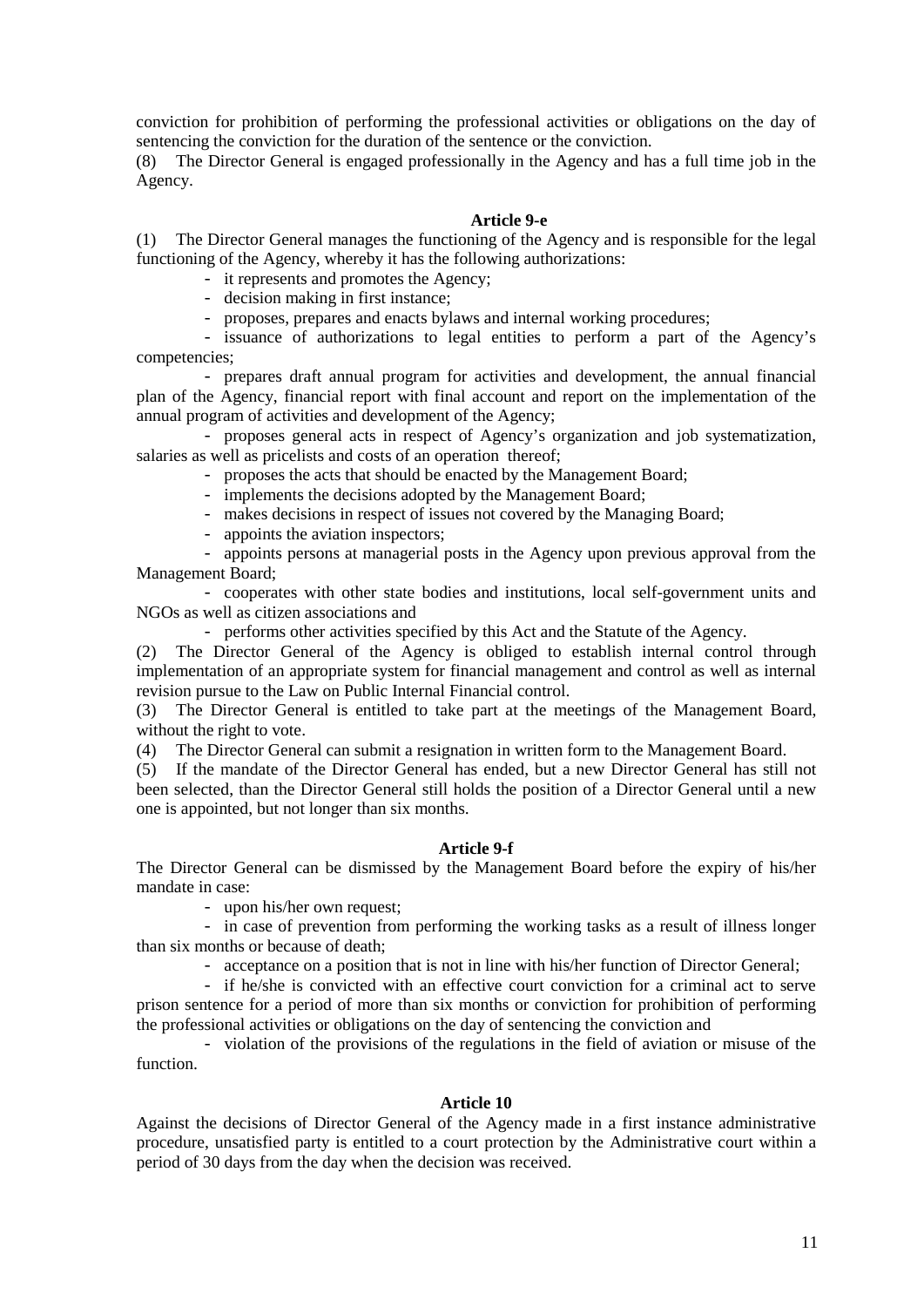### **Article 11**

(1) The Director General shall make decision on rights, duties and liabilities of the Agency's employees.

(2) The Director General shall ensure an equitable and appropriate representation of all nationalities from Republic of Macedonia.

(3) The provisions of the Law on Labour Relations and this Act shall apply to the employees of the Agency.

# **Article 12**

- (1) The Agency shall be financed by:
	- a portion of the resources collected on basis of use of air navigation services provided within the Macedonian airspace;
	- charge for issuing, extending, renewing and modifying certificates, licences, approvals/permissions, consents and other provided for in this Act or bylaws adopted on the basis of this Act;
	- charge for aircraft checks;
	- charge for proficiency check of the aviation and other qualified personnel;
	- a portion from the charges for use of runway and taxiway, that is, for take-off and landing and lighting; and
	- donations, loans and other financial and technical support, and other charges established under this Act and regulations enacted thereunder.

(2) The amount of the portion of the charge referred to in indent 1, paragraph (1), of this Article shall be determined on the basis of the approved annual financial plan with the Agency's cost of operation, depending on the administrative costs and costs for safety and continuing supervision of air navigation services provision, in a manner stipulated in accordance with paragraph (4) Article 56 of this Act.

(3) The amount of the portion of the charge referred to in indent 5, paragraph (1) of this Article shall be 2% from the charge for use of runway and taxiway, that is, for take-off and landing and lighting collected by the airport's operator and paid every month to the Agency's account.

(4) Charge level for obtaining approvals/permissions and consents referred to in indent 2, paragraph (1) of this Article shall be prescribed by the Management Board of the Agency with pricelist, depending on actual administrative and supervisory costs

(5) The resources referred to in paragraph (1) of this Article shall be paid at the account of the Agency and used for the operation of the Agency, investment and day-to-day maintenance, salaries and other employee's contributions, as well as for employee's training and advanced training and other necessary activities.

#### **Article 13**

(1) The Agency shall submit the draft annual program for activities and development and draft annual financial plan for consent to the Assembly of the Republic of Macedonia by the end of December each year.

(2) The Management Board enacts the annual program for activities and development and the annual financial plan referred to in paragraph (1) of this Article by the end of January each year upon a previous consent by the Assembly of the Republic of Macedonia.

(3) The Management Board of the Agency enacts the annual financial report with the final account and the report for implementation of the annual program for activities and development of the Agency for previous year by the end of March each year and submits them to the Assembly of the Republic of Macedonia.

(4) The annual financial plan contains data on the revenues and expenditures of the functioning of the Agency.

(5) The annual financial report contains final account as well as an audit report of the previous year.

(6) The audit is conducted by external independent auditor, selected pursue to the Law on Public Procurement.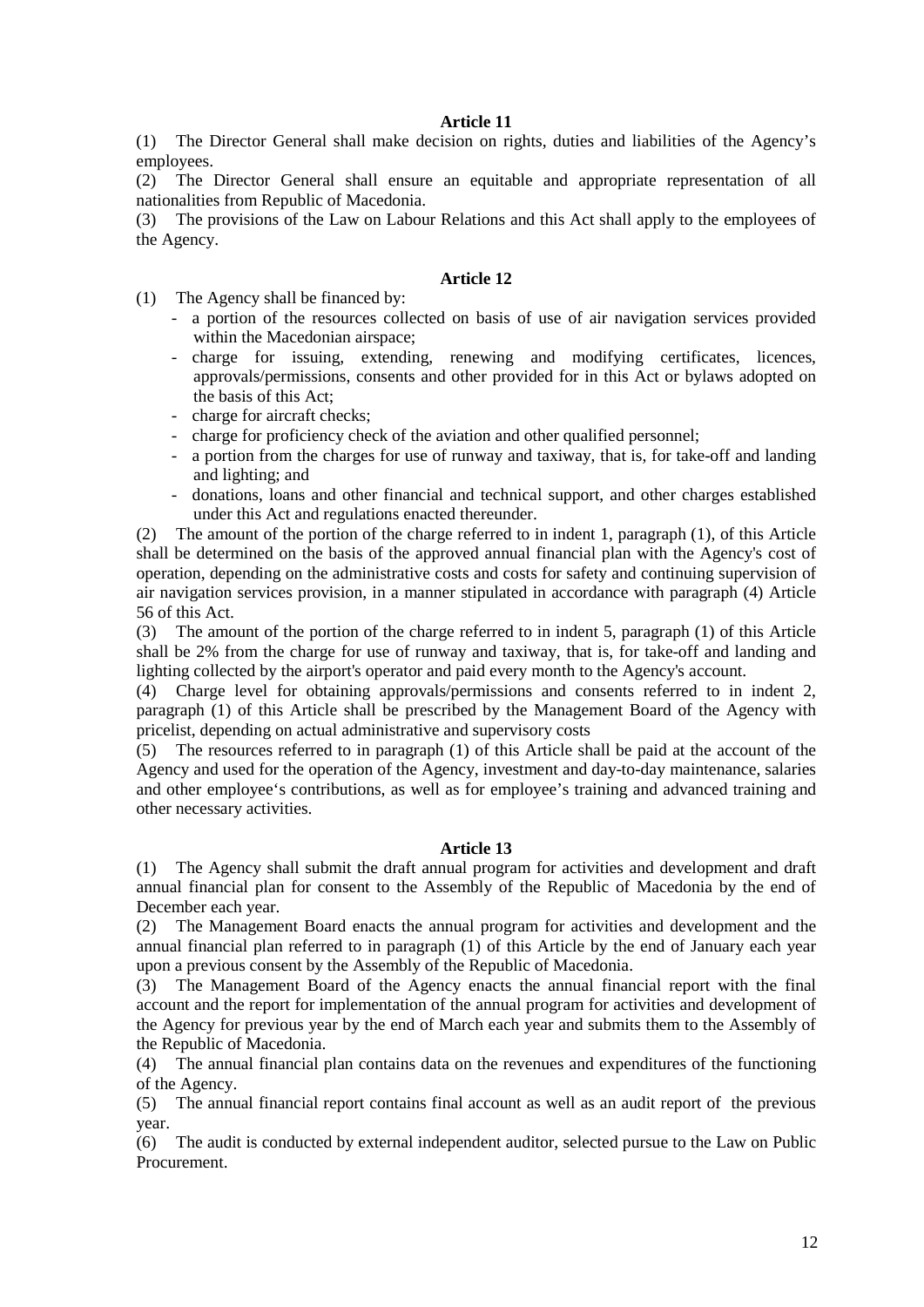(7) Upon a request of the Assembly of the Republic of Macedonia, the Agency shall submit a report on the functioning and development of the Agency and financial report for a period shorter than one year.

# **2. AVIATION ACTIVITIES**

### **Article 14**

The activities in the filed of aviation according to this Act shall be as follows:

- 1) Air services;
- 2) Aerial works;
- 3) Sports flights;
- 4) Aircraft construction and maintenance;
- 5) Construction, reconstruction and maintenance of airports, airfields and landing strips;
- 6) Airport services;
- 7) Air navigation services;
- 8) Training of aviation and other qualified personnel, and
- 9) Other activities specified under this Act or other regulations.

#### **CHAPTER THREE**

# **AIR TRAFFIC I. GENERAL PROVISIONS**

### **Article 15**

(1) For air traffic operation an aircraft meeting all requirements prescribed by this Act and regulations enacted thereunder may be used.

(2) The aircraft engaged in air traffic operation shall be used in accordance with their type, category and purpose specified in the Certificate of Airworthiness thereof.

(3) The rules and procedures in respect of the aircraft flying shall be prescribed by the Director General of the Agency.

(4) The rules and procedures regarding the state aircraft operational flights shall be prescribed by:

- The Minister for Internal Affairs, in respect of police aircraft;

- The Minister for Defence, in respect of military aircraft, and

- The Minister for Finance, in respect of customs aircraft.

#### **Article 16**

(1) In case an aircraft, entered into the aircraft registry of the Republic of Macedonia, is engaged in other State, the Republic of Macedonia may, by virtue of an agreement between the aeronautical authorities, transfer to that State all or part of its functions and duties of the Agency pertaining to Articles 12, 30, 31 and 32-a of the Chicago Convention. In such case, the Republic of Macedonia shall, as a State of Registry, discharge itself from its obligation in respect of the transferred responsibilities.

(2) In case an aircraft, entered into the aircraft registry of other State, is engaged in the Republic of Macedonia, the State of Registry of that aircraft may, by virtue of an agreement between the aeronautical authorities, transfer to the Republic of Macedonia all or part of the functions and duties of the aeronautical authorities of that country resulting from Articles 12, 30, 31 and 32-a of the Chicago Convention. In such case, the State of Registry of that aircraft shall discharge itself from its obligation in respect of the transferred responsibilities.

(3) The functions and duties to be transferred pursuant to Article 83-bis of the Chicago Convention shall be precisely specified in the agreement referred to in paragraphs (1) and (2) of this Article.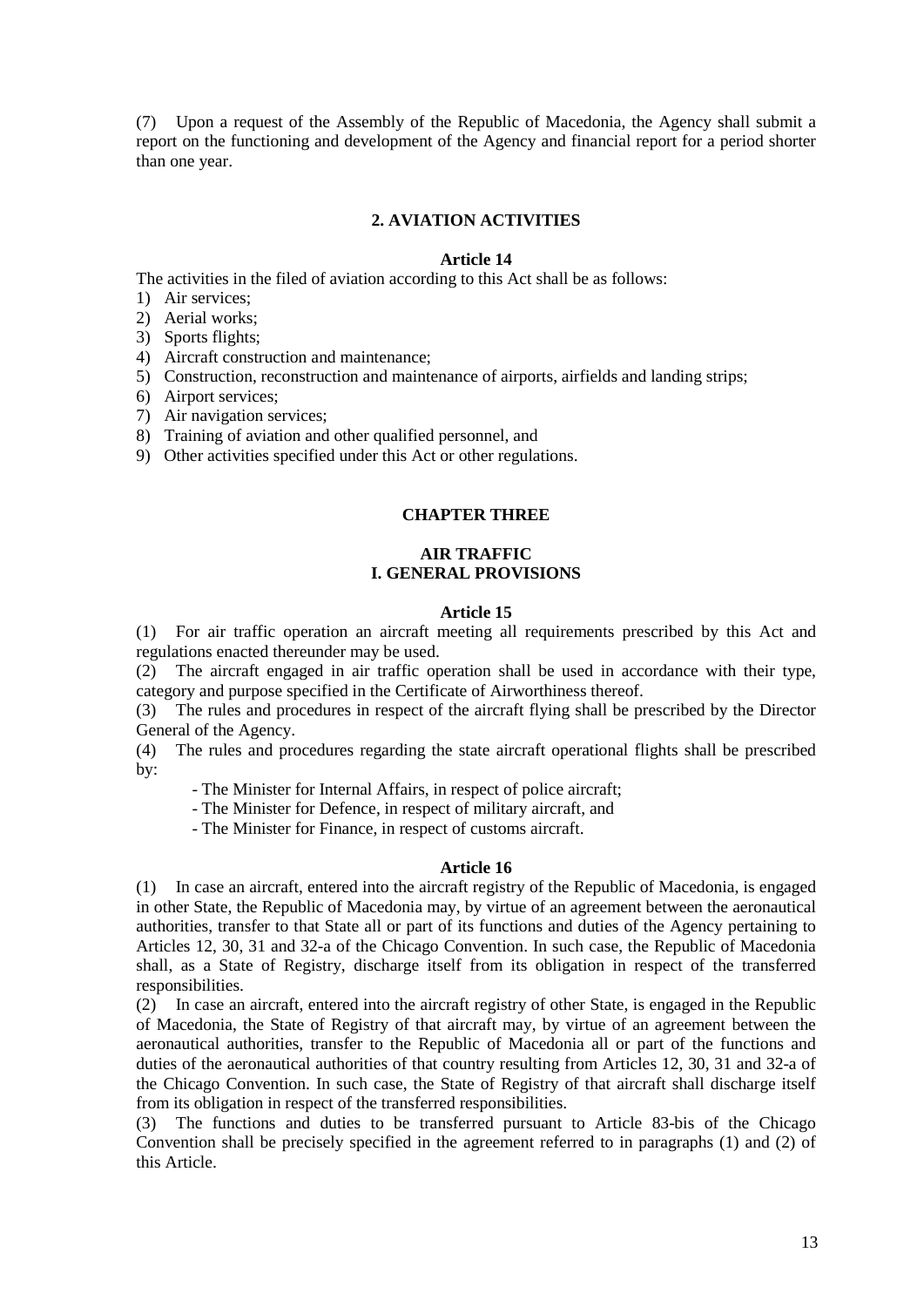(4) The transfer of the functions and duties shall have effect upon the concluded agreement referred to in paragraphs (1) and (2) of this Article shall be submitted to ICAO and published thereof pursuant to Article 83 of the Chicago Convention.

(5) The provisions referred to in paragraphs (1), (2), (3) and (4) of this Article shall be applicable to cases covered by Article 77 of the Chicago Convention.

(6) The validity of the agreement for transfer referred to in paragraphs (1) and (2) of this Article shall be established pursuant to the validity period specified in the agreement for the lease, charter or similar agreement in respect of the aircraft used according to Article 83-bis of the Chicago Convention.

(7) Certified copies of the concluded agreement for transfer and airline's Air Operator Certificate (AOC) shall be carried in the aircraft being the subject of an agreement for the lease, charter or any similar agreement.

# **Article 17**

(1) Operation of an unmanned aircraft within the aerodrome control zone is prohibited unless it is equipped with an identification device - transponder.

(2) An unmanned aircraft may operate within the Macedonian airspace in accordance with the requirements prescribed by the Government of the Republic of Macedonia.

#### **Article 18**

(1) Air traffic operation may be permanently or provisionally prohibited over a defined area previously declared as a prohibited, restricted or danger area.

(2) The air traffic operation may, over specified areas, be restricted for certain period of time or by specifying the flight level over/below which the air traffic operation shall be prohibited.

(3) The prohibited or restricted or danger areas shall be published according to air traffic standard procedure.

(4) In case an aircraft operates close to a prohibited or restricted or danger area or operates thereunto, the air traffic control competent for that portion of the Macedonian airspace shall be obliged to take prescribed measures in order to return the aircraft to the flight path specified in the approved flight plan.

(5) If the pilot-in-command of the aircraft mentioned in paragraph (4) of this Article fails to act according to the instructions given by the competent air traffic control, the air traffic control shall, if necessary, initiate a procedure for forced lending of that aircraft.

(6) The procedures for returning and forced landing of the aircraft mentioned in paragraphs (4) and (5) of this Article shall be prescribed by the Government of the Republic of Macedonia.

(7) Air traffic operation over cities and other inhabited places and industrial objects under the prescribed flight level shall be prohibited.

(8) The flight level mentioned in paragraph (7) of this Article shall be prescribed with the rules and procedures in respect of the aircraft operation in accordance with Article 15 of this Act

(9) Acrobatic flights over cities and other inhabited places and industrial objects shall be prohibited.

(10) Notwithstanding the provision of paragraph (7) of this Article, the air traffic operation may be carried out over cities, inhabited places and industrial objects below the prescribed flight level, only with a prior permission for such flight granted by the Agency.

(11) The permission mentioned in paragraph (10) of this Article shall not be required for the aircraft engaged in provision of search and rescue services, medical services and state aircraft performing operational flights.

### **Article 19**

(1) Dropping of any objects from an aircraft while flying shall be prohibited.

(2) Notwithstanding the provision of paragraph (1) of this Article and if in the interest of aircraft safety or protection of lives and health of the persons on board the aircraft, the pilot-in-command of that aircraft may give an order for defuelling, dropping load or part thereof over uninhabited places according to the sequence specified by the pilot-in-command.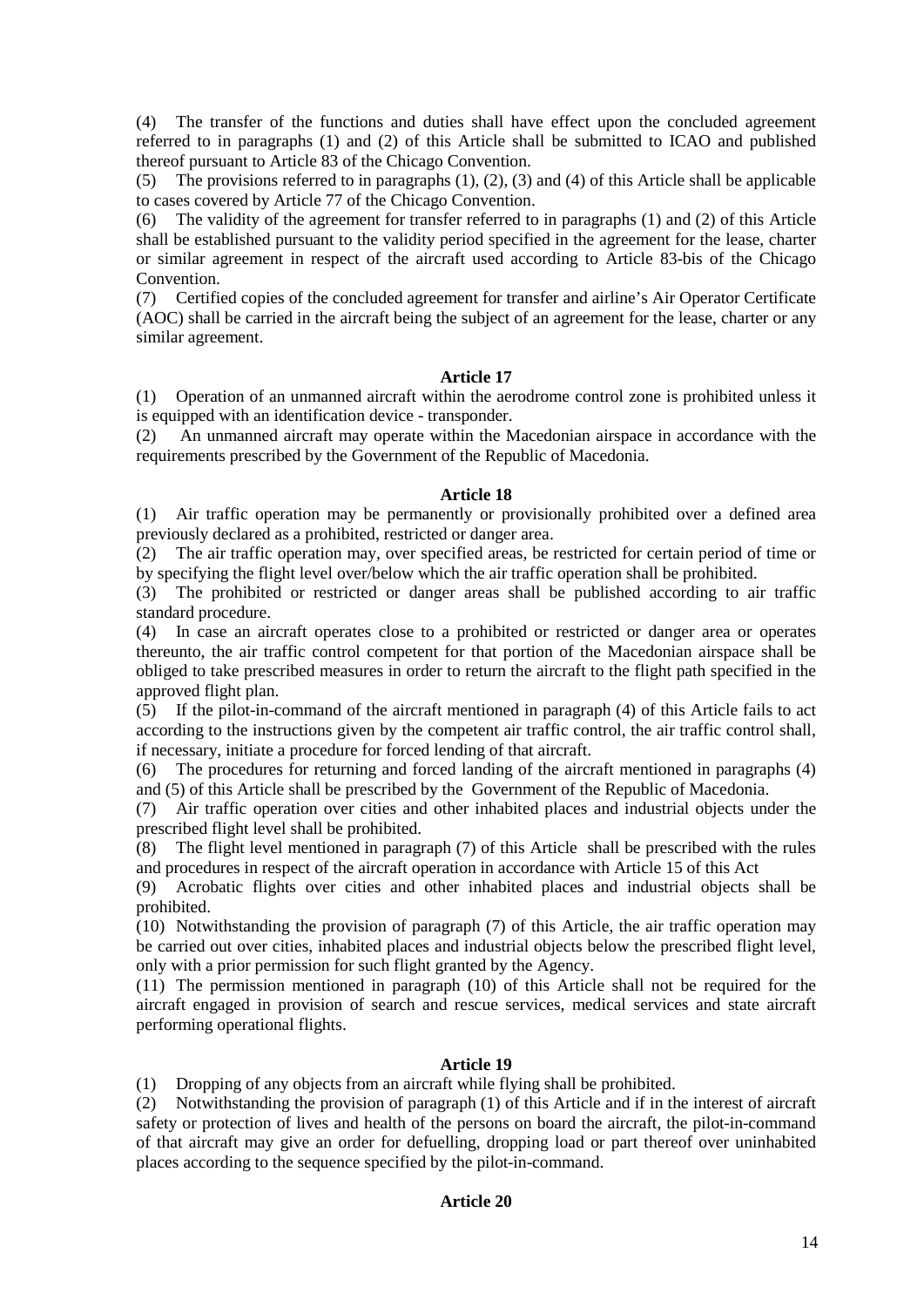Rockets and other flying objects used for scientific, sports and other purposes that may endanger the safety of air traffic operation within the Macedonian airspace may be launched in accordance to procedure and requirements prescribed by the Agency.

### **Article 21**

(1) Anti-hail rockets may be launched only on the ground of permission granted by the competent air traffic control.

(2) Requirements and procedure to launch the rockets mentioned in paragraph (1) of this Article shall be prescribed by the Government of the Republic of Macedonia.

#### **Article 22**

Parachute jumps from an aircraft while flying within the flight path or terminal control zone and airport area and above an aerodrome shall be prohibited, unless the aircraft is in danger or a permission to perform jumps has been granted by the competent air traffic control in accordance with this Act and regulations enacted thereunder.

### **Article 23**

(1) The Agency or air navigation services provider shall, at request of the Ministry of Defence, be obliged to prohibit or restrict operations within a specified portion of the airspace or at certain airport if it is in interest of the defence, national security or aviation safety of certain aircraft or group of aircraft.

(2) The prohibition to operate or restriction to operate mentioned in paragraph (1) of this Article shall be published according to aviation standard procedure, at least 48 hours prior the time this prohibition or restriction comes into force or immediately if certain emergency circumstances require it.

### **Article 24**

(1) Flights operated by the Macedonian military aircraft in order to protect the sovereignty and territorial integrity of the Republic of Macedonia as well as flights operated by the police aircraft in order to protect public order and peace and certain flights operated by customs aircraft shall be deemed as flights of special importance for the security of the Republic of Macedonia.

(2) The flights of Macedonian military and police and customs aircraft referred to in paragraph (1) of this Article shall have a priority over other flights, except in case of flights for which the pilot declared incident.

# **Article 25**

(1) In principle an aircraft shall enter the Macedonian airspace, i.e. shall exit there from at a boundary point, taking into consideration the purpose of efficient and flexible use of the airspace.

(2) The boundary points shall be approved by the Agency at proposal of the air navigation service provider, in accordance with the established plan of EUROCONTROL and ICAO, taking into account the goal of efficient and flexible use of airspace.

(3) Notwithstanding the provision of paragraph (1) of this Article in case of danger or unfavourable whether conditions, humanitarian activities, activities to protect people and material assets due to fire, hail etc. and for efficiency of air traffic operations, the competent air traffic control may grant a permission for entry/exit beyond boundary point as well as make and approve a change of the flight route of an aircraft.

(4) The competent air traffic control shall be obliged, in case of an entry/exit of aircraft without request and permission to operate, to notify, without any delay, the Ministry of Defence and the Ministry of Internal Affairs.

#### **Article 26**

(1) A foreign aircraft may operate within the Macedonian airspace only with a prior flight permission, unless otherwise specified under an international agreement ratified by the Republic of Macedonia.

(2) For civil foreign aircrafts entering the territory of the Republic of Macedonia with the purpose of landing, the permission referred to in paragraph (1) of this Article shall be issued by the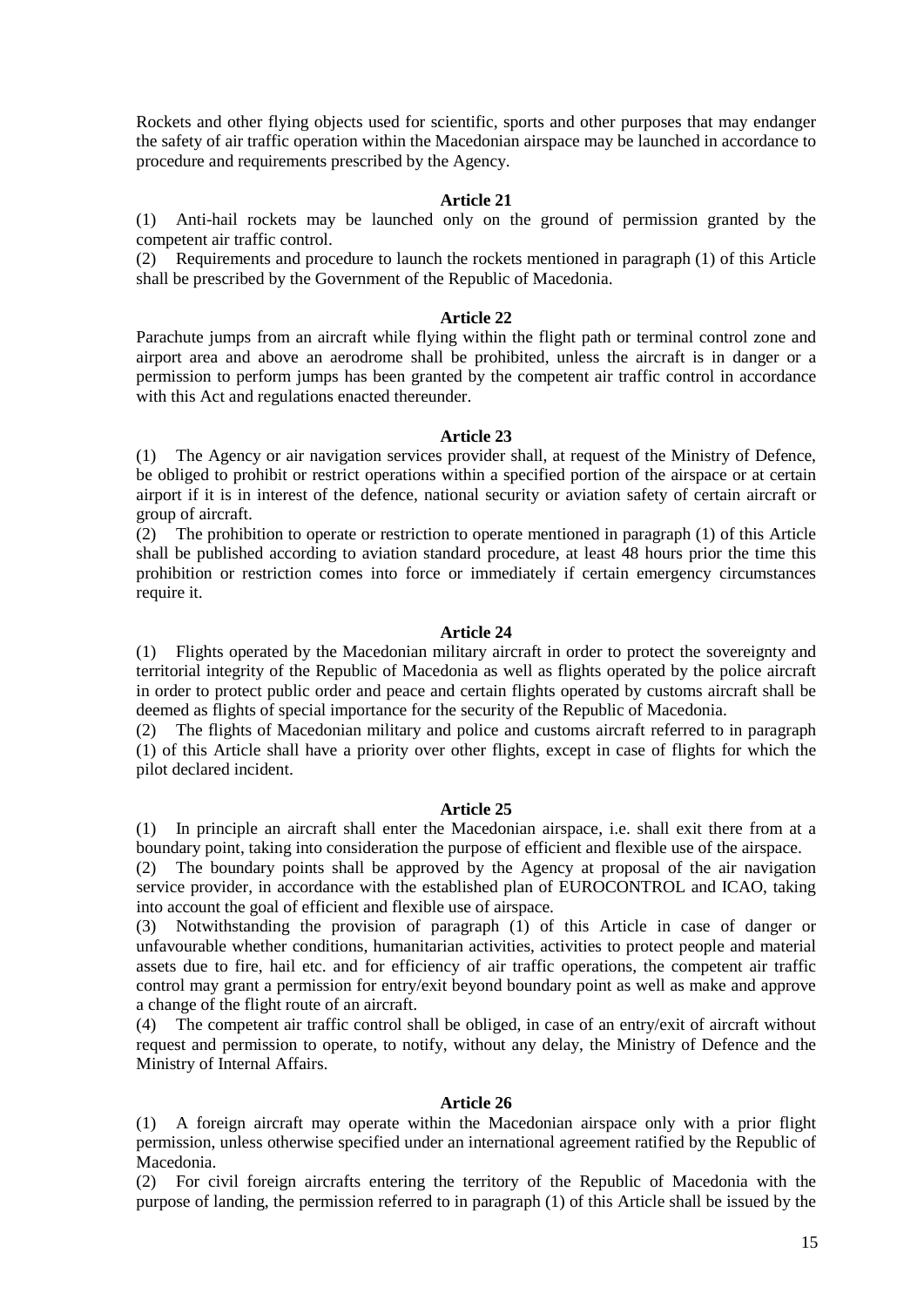Agency, and for civil foreign aircrafts entering the territory of the Republic of Macedonia with the purpose of over flight, the permission shall issued by the air navigation service provider

(3) The permission referred to in paragraph 1 of this Article in respect of a foreign state aircraft, UN aircraft and aircraft engaged in UN operations and aircraft engaged only for carriage of persons with special status shall be granted by the Ministry of Foreign Affairs, upon previous consent by the Ministry of Defence.

(4) The method, procedure and special requirements for granting flight permission shall be prescribed by Government of the Republic of Macedonia.

# **Article 27**

(1) Notwithstanding the provisions of paragraph (1) Article 26 of this Act, permission for operational flights performed by domestic state aircraft shall not be required.

(2) A foreign state aircraft not engaged in state purposes and with a flight permission mentioned in Article 26 of this Act shall be deemed as a civil aircraft and the provisions of this Act and regulations established thereunder shall be applied to such aircraft.

#### **Article 28**

(1) A foreign aircraft with a permission to operate within the Macedonian airspace according to Article 26 of this Act may take off/land at an airport open for international air traffic .

(2) In respect of take-off and landing of foreign aircraft at an airport or airfield not open for international air traffic specified in paragraph (1) of this Article, such foreign aircraft must have a special permission granted by the Agency after prior opinion obtained by the Ministry of Defence, Ministry of Finance – Customs Administration and the Ministry of Internal Affairs, unless otherwise stipulated by international agreement which was ratified by the Republic of Macedonia.

(3) The Ministry of Internal Affairs and the Ministry of Finance - Customs Authority shall carry out the duties being in their competence and relating to the landing at an airport not opened for international air traffic, at the site of landing of that foreign aircraft, and the costs for such activities shall be born by the user of the services.

#### **Article 29**

(1) A foreign aircraft while flying within the Macedonian airspace shall be prohibited to carry on board an active loaded firearm, rockets, bombs or photographic equipment, unless it is otherwise specified in an international agreement ratified by the Republic of Macedonia.

(2) For the usage of active photographic equipment, foreign aircraft shall have a special permission in accordance with the Law on Defence.

### **II REQUIREMENTS FOR AIR TRAFFIC OPERATION 1. AIR SERVICES**

### **Article 30**

The carriage by air in domestic and international air traffic may be carried out as a public air services and air services for own use.

#### **1.1 Requirements for Public Air Services Operation**

#### **Article 31**

Public air services may be operated as scheduled or non-scheduled air services in the domestic or international air traffic.

#### **Article 32**

The airways shall be approved by the Agency at a proposal from the air navigation service provider, in accordance with the established plan of EUROCONTROL and ICAO.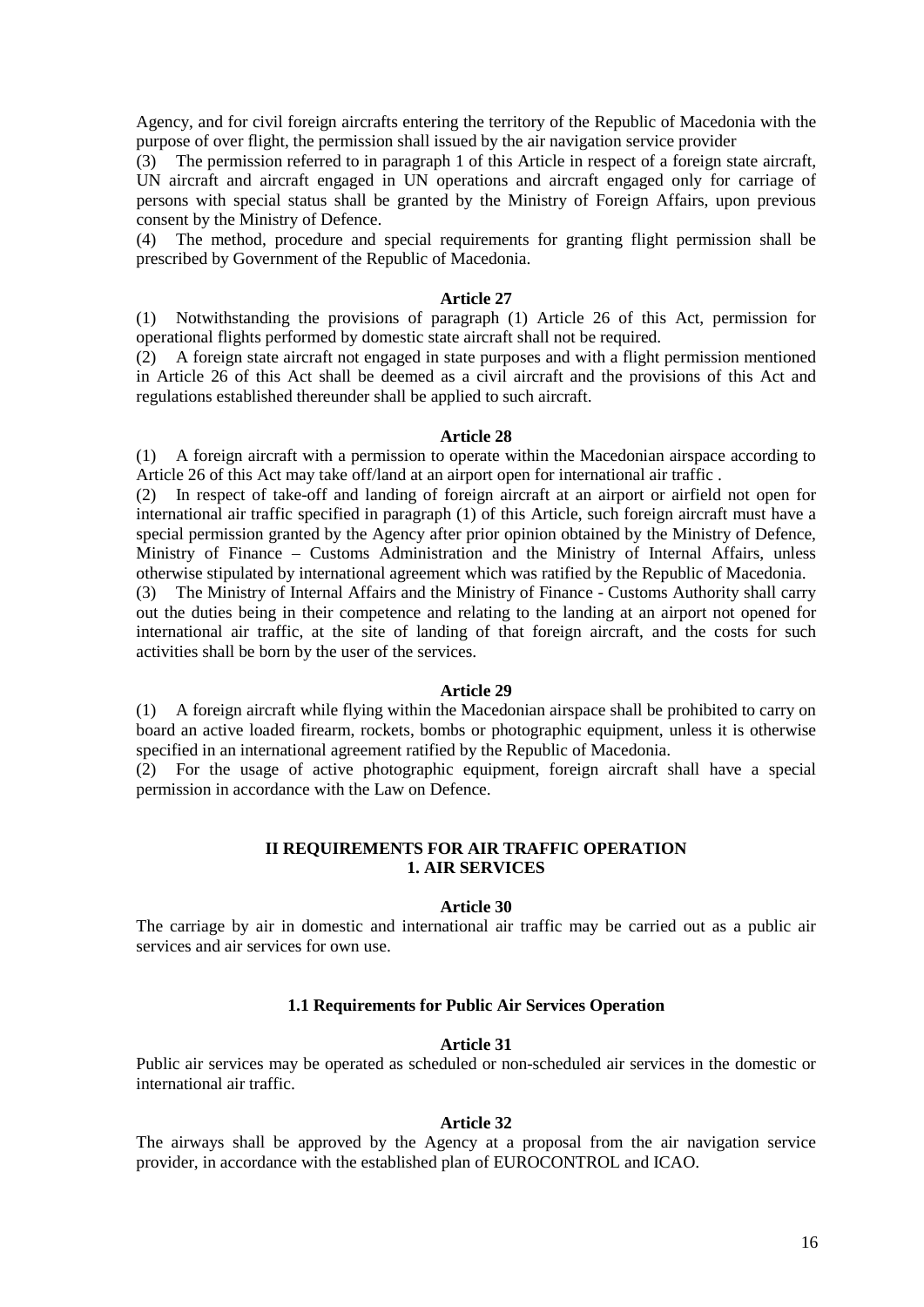#### **Article 33**

(1) For the purpose and public air services safety and regularity, the legal entity performing public air services shall have the necessary staff, aircrafts, equipment, as well as meet the special requirements necessary for safe and regular operation. The way of performing the public air services, as well as the special requirements regarding the necessary staff, aircrafts equipment and the other special requirements necessary for safe and regular operation shall be prescribed by the director of the Agency.

(2) To the airline satisfying the requirements from paragraph (1) of this Article, the Agency shall issue or renew the Operating Licence and the Air Operator Certificate - AOC, for which a decision is made.

(3) The Agency shall not issue or renew the Operating Licence and the Air Operator Certificate - AOC or allow it to be valid in case the requirements referred to in paragraph (1) of this Article have not been met, for which a decision is made.

(4) To the airline which ceases to satisfy the requirements referred to in paragraph (1) of this Article, the Agency will suspend the Operating Licence and the Air Operator Certificate - AOC for a period which cannot be longer than 60 days. If the airline does not meet the requirements within the specified period, the Agency shall revoke the Operating Licence and the Air Operator Certificate - AOC, for which a decision is made.

(5) The form, the contents, keeping of data and the procedure of issuing, renewing and modifying the certificates referred to in paragraph (2) of this Article shall be prescribed by the Agency.

#### **Article 34**

(1) An international public air services may be operated by a domestic airline, which in addition to the requirements mentioned in Article 33 of this Act shall satisfy the requirements provided for under the international agreements binding on the Republic of Macedonia as well as other international acts governing safe and orderly operation of the international air services.

(2) A foreign airline may operate international public air services to/from the Republic of Macedonia according to the conditions of the bilateral and multilateral international scheduled or non-scheduled air services agreement binding to the Republic of Macedonia or according to the conditions from the permission issued on the basis of Article 26 of this Act.

(3) Notwithstanding paragraphs (1) and (2) of this Article, international air services between the Republic of Macedonia and Member State of ECAA may be operated by a domestic airline or an airline of a State Member of ECAA in accordance with the provisions of EU Regulation 1008/2008.

(4) A foreign airline not engaged in international public air services to/from the Republic of Macedonia may operate within the Macedonian airspace without permission mentioned in paragraph 2 of this Article in accordance with the filed flight plan.

### **Article 35 is deleted**

#### **Article 36 is deleted**

#### **Article 37**

(1) An airline shall be obliged to perform the air services regularly and orderly

(2) The airport operator (ground handling services, security service, service for maintenance of manevouring areas, aprons, buildings, installations and equipment, medical services and fire fighting service), legal entity supplying aircraft with fuel, internal affairs and customs services, the competent air traffic control, meteorological services shall be obliged to perform their duties in a way to ensure regular and orderly air traffic services operation.

(3) The airlines and airport operator shall be obliged to submit to the Agency a monthly report on the orderly performed and regularity of the air traffic services.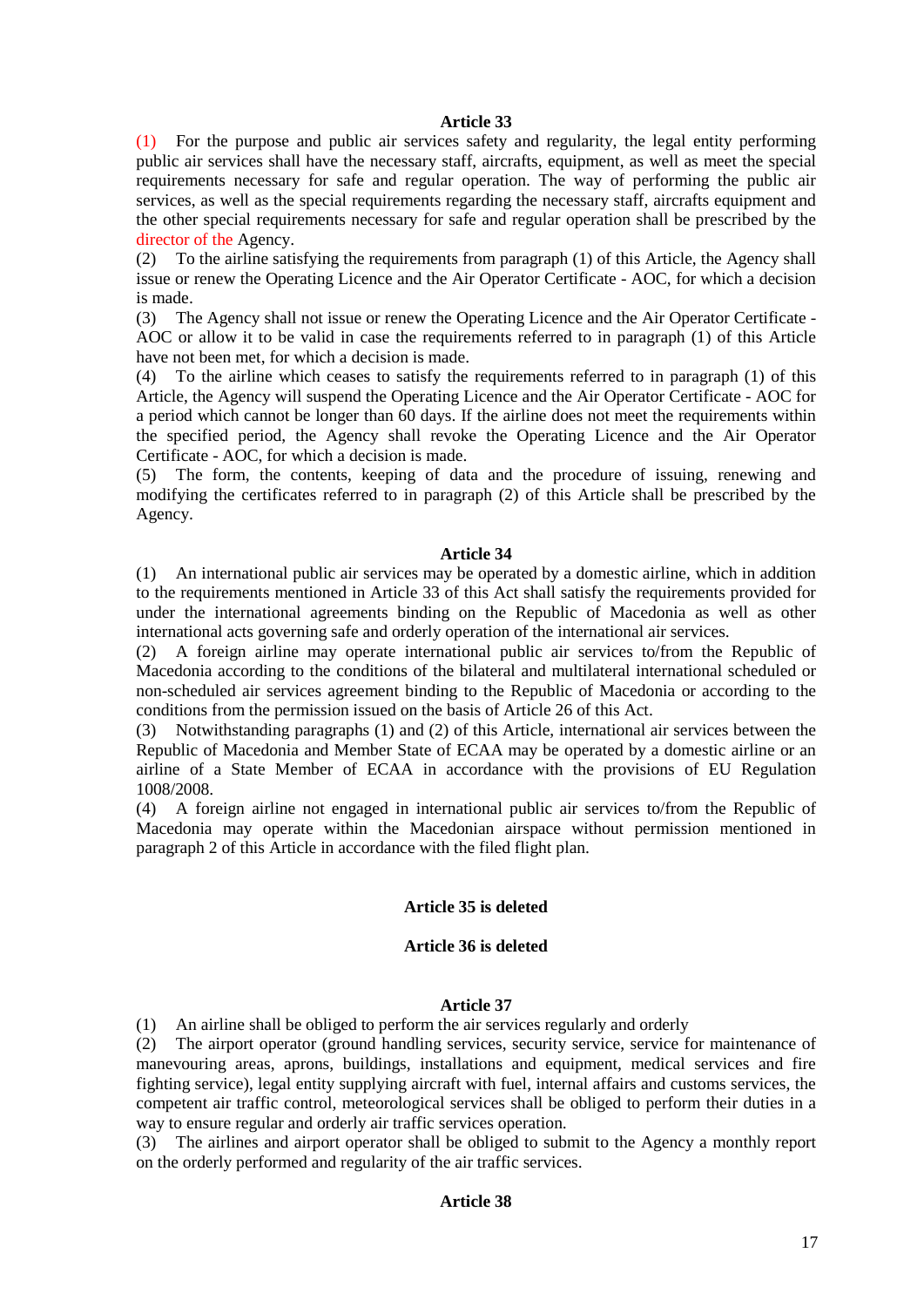(1) The Director General of the Agency shall prescribed the rules for the implementation of the list of airlines being subject to operation a ban in accordance with EU Regulation 2111/2005 and shall published the list of airlines being subject to operating ban.

(2) In order to achieve an advancement of the Safety Management System and achievement of acceptable level of safety in the air traffic the Agency shall established National Aviation Safety Programme upon previous consent by the Government of the Republic of Macedonia.

(3) Airlines, aerodrome operators, providers of the air navigation services and aircraft maintenance organizations are obliged to establish and to maintain Safety Management System in accordance with National Aviation Safety Programme.

### **Article 39 is deleted**

# **Article 40 is deleted**

### **Article 41 is deleted**

### **1.2 REQUIREMENTS FOR AIR SERVICES FOR OWN USE**

#### **Article 42**

(1) A legal entity or physical person may perform carriage of persons and things by an aircraft for its own use provided that it has aircraft, equipment, and satisfies the other special requirements necessary for safe and regular operation prescribed by the Agency.

(2) A legal entity or physical person referred to in paragraph (1) of this Article that satisfies the requirements to operate such type of air services shall be granted an operating certificate by the Agency.

(3) A legal entity or physical person failing to satisfy the requirements referred to in paragraph 1 of this Article shall not be granted an operating certificate by the Agency for which a decision is made.

(4) The operating certificate of a legal and/or physical entity which has ceased to meet the requirements referred to in paragraph (1) of this Article shall be suspended by the Agency for a period not exceeding 60 days. If the legal and/or physical entity has failed to meet the requirements in the specified period, the Agency shall revoke its operating certificate, for which a decision is made

(5) The form, contents, keeping data and procedure of issuance, renewal, revalidation and modification of the operating certificate referred to in paragraph (2) of this Article shall be prescribed by the Director General of the Agency.

(6) The way of performing the air services for own use, as well as the special requirements in respect of aircraft, equipment and other specific requirements necessary for safe and regular operation shall be prescribed by the Agency

# **2. AERIAL WORKS**

# **Article 43**

(1) A legal entity or physical person may operate aerial works, other than carriage of persons and things by air, provided that it has aircraft, equipment, and satisfies the other special requirements necessary for safe and regular operation prescribed by the Agency.

(2) The legal entity or physical person satisfying the requirements to operate certain aerial works activity shall be granted an operating certificate by the Agency.

(3) A legal entity or physical person failing to satisfy the requirements referred to in paragraph (1) of this Article shall not be granted an operating certificate by the Agency for which a decision is made.

(4) The operating certificate of a legal and/or physical entity which has ceased to meet the requirements referred to in paragraph (1) of this Article shall be suspended by the Agency for a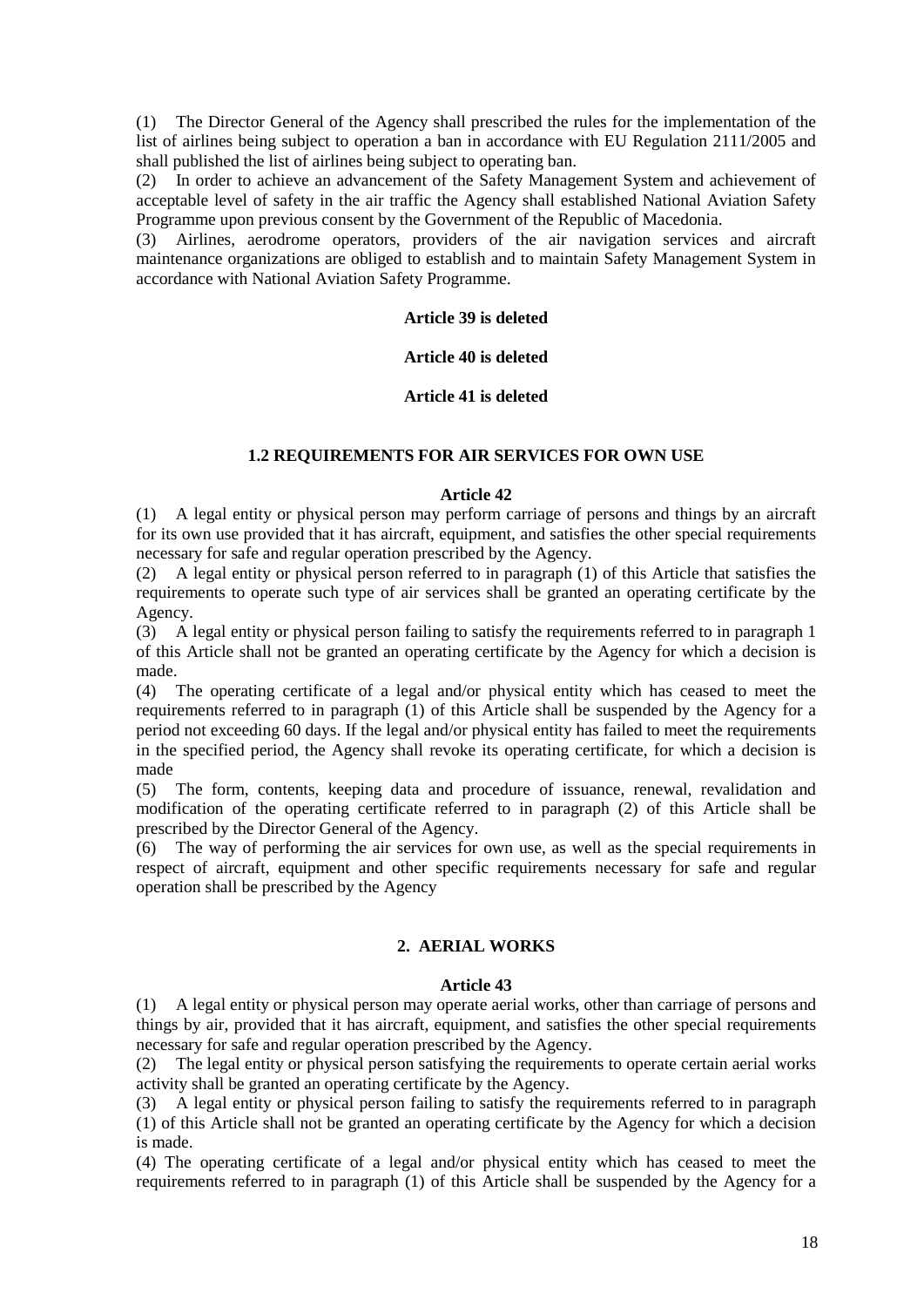period not exceeding 60 days. If the legal and/or physical entity has failed to meet the requirements in that period, the Agency shall revoke its operating certificate, for which a decision is made.

(5) The form, contents, keeping data and procedure for issuance, renewal revalidation and modification of the certificate mentioned in paragraph (2) of this Article shall be prescribed by the Director General of the Agency.

(6) The way of performing the operation of aerial works, as well as the special requirements in respect of aircraft, equipment and other specific requirements necessary for safe and regular operation shall be prescribed by the Agency

# **3. SPORTS FLIGHTS**

#### **Article 44**

(1) Legal entity may organize sports flights provided that it has aircraft, equipment, and satisfies the other special requirements necessary for safe and regular operation prescribed by the Agency.

(2) The legal entity referred to in paragraph (1) of this Article satisfying the requirements to organize sports flights shall be granted an operating certificate by the Agency.

(3) A legal entity failing to satisfy the requirements referred to in paragraph 1 of this Article shall not be granted an operating certificate by the Agency for which a decision is made.

(4) The operating certificate of a legal entity which has ceased to meet the requirements referred to in paragraph 1 of this Article shall be suspended by the Agency for a period not exceeding 60 days. If the legal entity has failed to meet the requirements in that period, the Agency shall revoke its operating certificate, for which a decision is made.

(5) The form, contents, data keeping and procedure for issuance, renewal, revalidation and modification of the certificate mentioned in paragraph (2) of this Article shall be prescribed by the Director General of the Agency.

(6) The way of organising the sports flights, as well as the special requirements in respect of aircraft, equipment and other specific requirements necessary for safe and regular operation shall be prescribed by the Agency

(7) The way of performing and rules in respect of flight of gliders, balloons, ultralight aircraft and powered wings and wings for free flight flying (hang gliders, paragliders etc.), as well as for parachute jumps, avio-modelling and organization of contests shall be prescribed by the Director General of the Agency.

(8) The rules on military parachute activities shall be prescribed by the Minister of Defence.

# **4. SPECIAL AVIATION ACTIVITIES**

#### **Article 45**

(1) The Ministry of Defence and the Ministry of Interior are organizing and performing special aviation activities.

(2) The rules on performing the special aviation activities shall be prescribed by the competent **Ministries** 

#### **5. CHARGES**

#### **Article 46**

(1) A charge for issuing, renewing/extension and modifying the certificates referred to in Articles 33, 42, 43 and 44 of this Act shall be paid to the Agency.

(2) The amount of the charge referred to in paragraph (1) of this Article shall be determined by the Management Board of the Agency with a pricelist depending on the actual administrative and supervisory costs.

### **6. AIR SHOWS**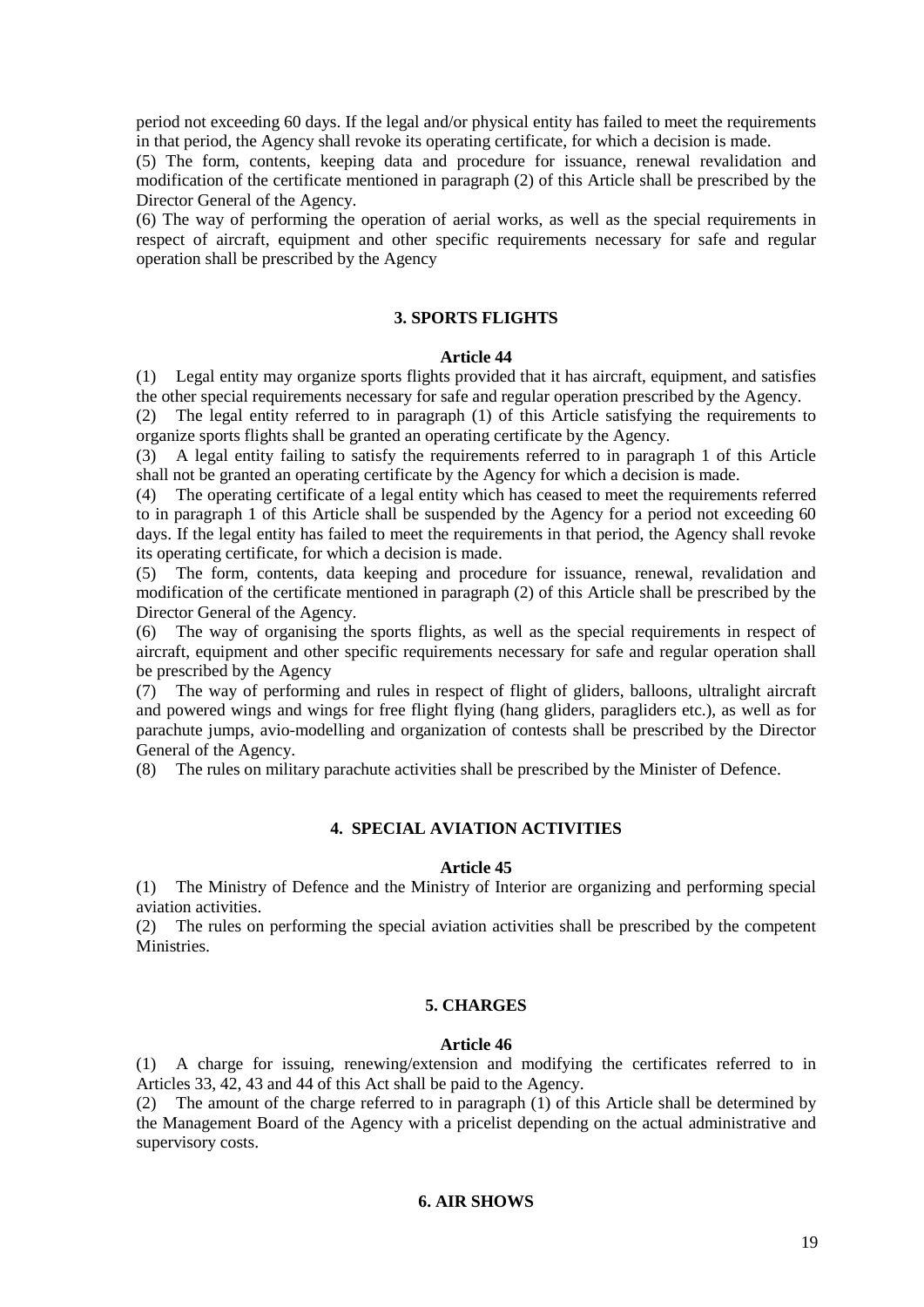#### **Article 47**

(1) A trade company, governmental body, citizens' association or other physical person or legal entity may request organization of air show under conditions and according to procedure prescribed by the Director General of the Agency.

(2) The entities referred to in paragraph (1) of this Article satisfying the requirements to organize air show shall be granted an approval by the Agency upon prior supervision.

# 7**. AIRCRAFT CERTIFICATES/LICENCES, BOOKS AND OTHER DOCUMENTS**

#### **Article 48**

(1) An aircraft engaged in air traffic operation shall be required to carry on board the aircraft, during the flight, the certificates/licences, books and other documents prescribed by this Act and regulations enacted on the basis of this Act.

(2) The certificates/licences, books and other document of the aircraft shall provide an evidence of aircraft identity, airworthiness and other aircraft performances.

#### **Article 49**

(1) An aircraft, excluding the balloons and aircraft other than ICAO standard aircraft, while operating the air traffic operations, shall be required to carry on board the following certificates/licences, books and other documents:

- 1. Certificate of Registration;
- 2. Certificate of Airworthiness;
- 3. Aircraft Radio License;
- 4. Flight Crew License; and
- 5. Aircraft Journey Log;

(2) An aircraft engaged in air services operation must, besides the certificates/licences, books and other documents mentioned in paragraph (1) of this Article, carry on board the certificates/licences, books and other documents stipulated by the bylaws referred to in Article 33 paragraph (1) and Article 42 paragraph (6) of this Act

#### **Article 50**

(1) The certificates/licences specified in Article 49 of this Act issued by the Agency shall be done in Macedonian and English languages.

(2) The books and other documents of aircraft of domestic airlines shall be done in English language.

### **Article 51**

In case of deregistration of an aircraft from the Macedonian Register of Aircraft, the certificates/licences of aircraft shall be submitted to the Agency.

### **Article 52**

(1) Any documents concerning the airworthiness and any licenses issued or verified by a Contracting State of ICAO being the State of Registry of the aircraft shall be rendered valid by the Republic of Macedonia according to Article 33 of the Chicago Convention, provided that the requirements under which such documents and licenses have been issued or verified are equal or stronger then the minimum standards established according to the Chicago Convention.

(2) In relation to Article 33 of the Chicago Convention, if a Contracting State of ICAO in which an aircraft has been registered transfers its responsibilities for issuance or validation of documents referred to in paragraph (1) of this Article to the State of operator of the aircraft according to Article 83-bis of the Chicago Convention, the Republic of Macedonia shall also recognize the validity of the documents referred to in paragraph (1) of this Article issued by the State of operator of the aircraft additionally to those documents issued by the State of Registry of the aircraft provided that the Republic of Macedonia has been formally notified about the agreement for transfer of responsibilities made according to Article 83-bis of the Chicago Convention.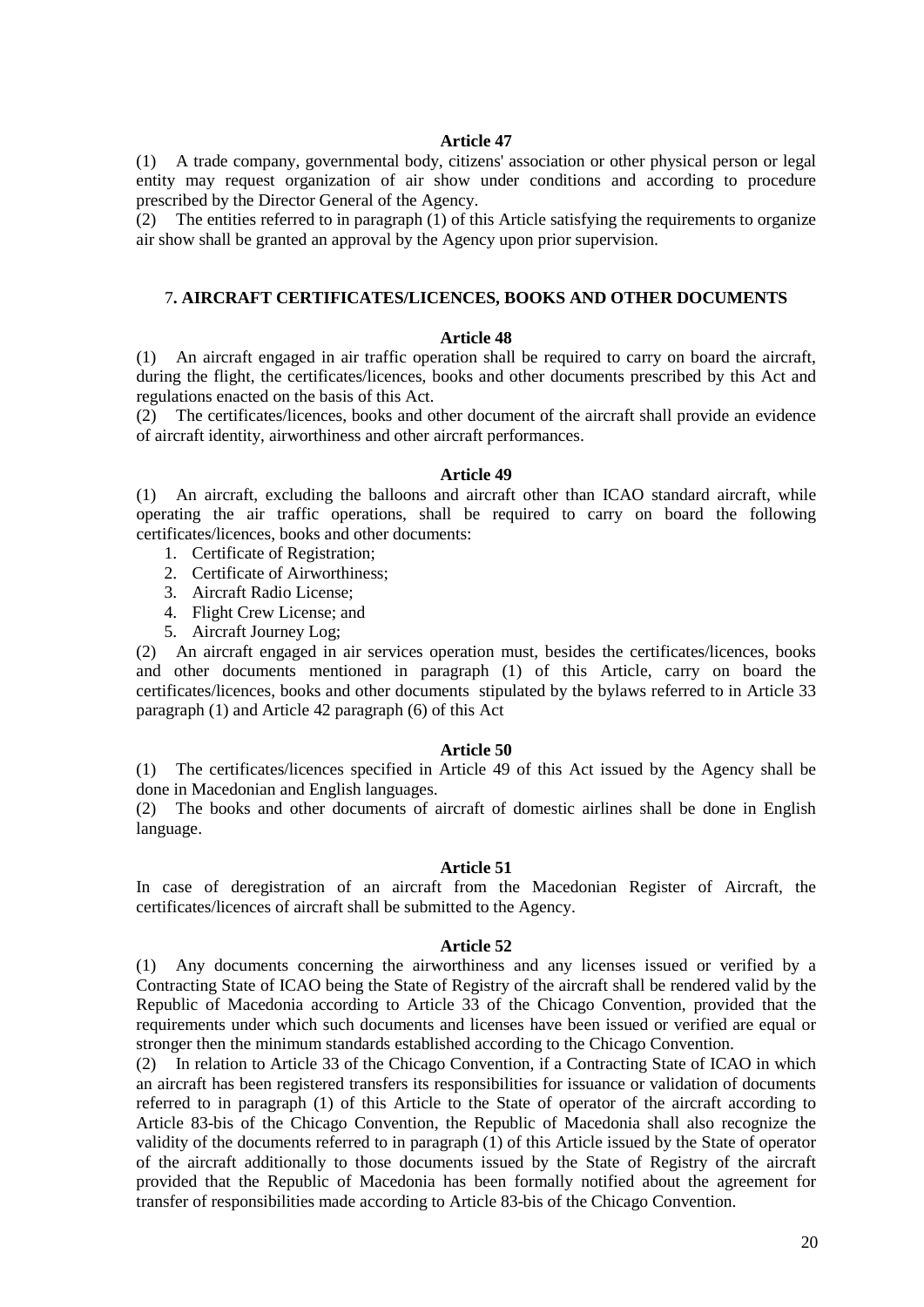(3) If an aircraft being the subject of an agreement for transfer of responsibilities should enter into the airspace of the Republic of Macedonia, and the Republic of Macedonia has not been formally notified about the agreement for transfer of responsibilities made in accordance with Article 83-bis of the Chicago Convention, the State of Registry of the aircraft shall be fully competent in respect of Articles 30, 31 and 32-a of the Chicago Convention regardless the agreement for transfer of responsibilities.

# **III AIR NAVIGATION SERVICES**

#### **1. GENERAL PROVISIONS**

#### **Article 53**

(1) Air navigation services shall be provided within the flight information region to ensure safe, regular and efficient air traffic operation.

(2) The air navigation services shall be provided on exclusive basis by the air navigation service provider established in accordance with Article 60 of this Act, which should be designated by the Government of the Republic of Macedonia and which should hold a certificate for competency to provide air navigation services issued by the Agency. The designation by the Government of the Republic of Macedonia of the air navigation service provider established in accordance with Article 60 of this Act, shall also apply in case of established functional airspace block, and for possible designation of other air navigation services providers, decision shall be made with the international agreement on establishing functional airspace blocks.

(3) For the purpose to be granted certificate for competency to provide air navigation services, the services provider shell have the required personnel, equipment, and meet the other special requirements necessary for safe and regular operation.

(4) The Agency shall grant certificate for competency to provide air navigation services with validity period of two years.

(5) The form, content and procedure for issuance, renewal, revalidation, modification and suspension of an certificate for competency shall be prescribed by the Agency.

(6) Management Board of the Agency with an pricelist, depending on actual administrative and supervisory costs shall establish the level of the charge for issuance, renewal, revalidation and modification of the certificate referred to in paragraph (2) of this Article.

(7) The way for provision of air navigation services as well as the special requirements in respect of required personnel, equipment and other special requirements necessary for safe and regular provision shall be prescribed by the Government of the Republic of Macedonia.

(8) The way of provision of the required air navigation services for state aircraft shall be regulated by a cooperation agreement between the Air Navigation Services Provider and the competent Ministries.

# **Article 54 is deleted**

### **Article 55**

While providing air navigation services, the units of measurement, abbreviations and measures established by a law, applicable standards or international agreements binding to the Republic of Macedonia shall be used.

#### **Article 56**

(1) A charge for the use of air navigation services provided within the Macedonian airspace shall be paid by the operator of the aircraft consisting of charge intended for financing the costs for over flight services (En-Route Charges) and charge intended for financing the costs for terminal services.

(2) The charge intended for financing the costs for over flight services (En-Route Charges) referred to in paragraph (1) of this Article shall be collected by EUROCONTROL and shall transfer it to the Agency and to the air navigation service provider on the basis of previously concluded agreement.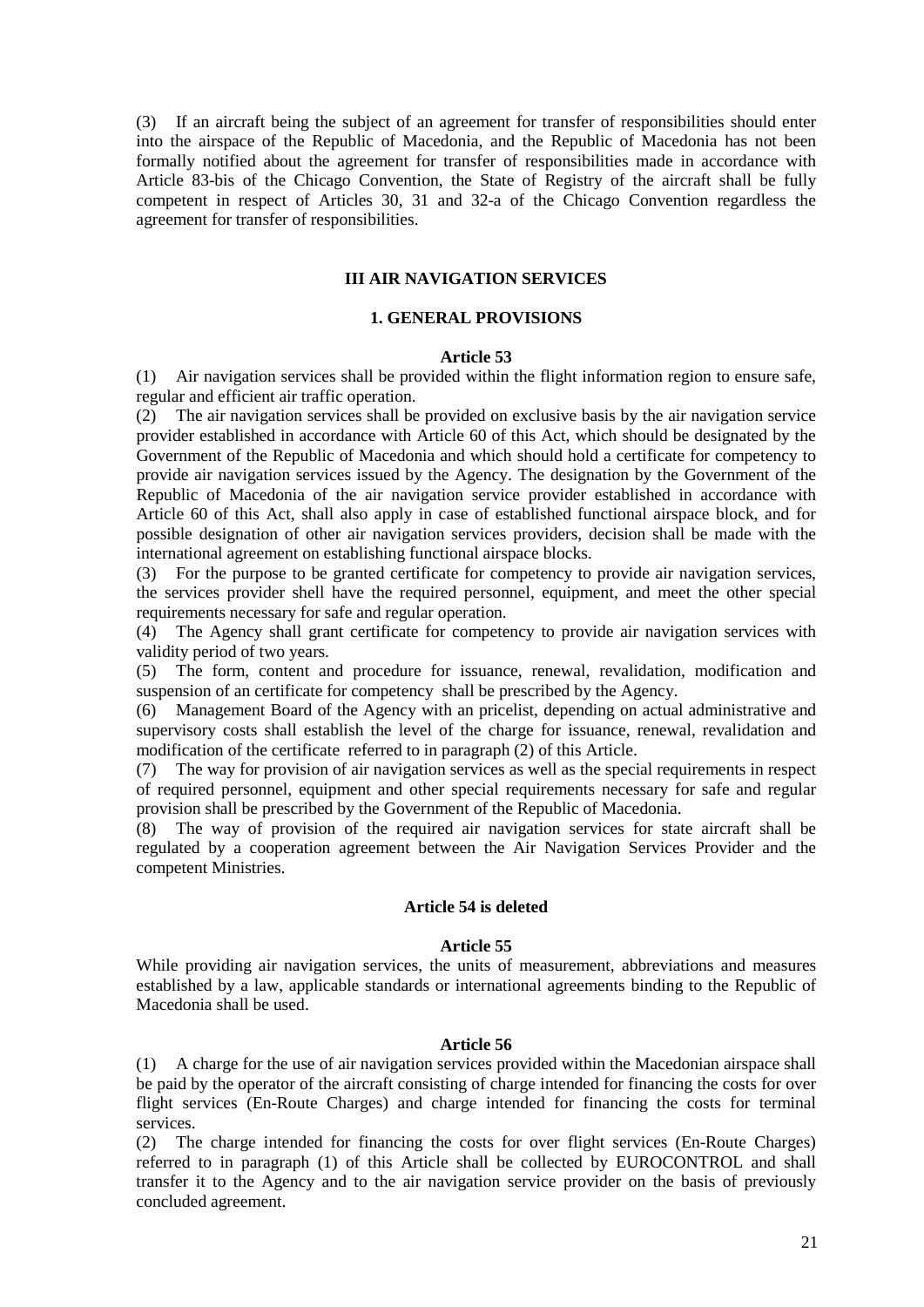(3) The charge intended for financing the costs for terminal services (Terminal Charges) referred to in paragraph (1) of this Article, shall be collected by the air navigation service provider.

(4) The way of determining the level of the charge referred to in paragraph (1) of this Article and the way of collection shall be prescribed by the Government of the Republic of Macedonia in accordance with the international agreements ratified by the Republic of Macedonia.

(5) Beside the flights exempted with the EU Regulation 1794/2006, the flights of military, police and customs aircraft are also exempted from air navigation charges referred to in paragraph (1) of this Article, as well as other flights which may be exempt in accordance with EU Regulation 1794/2006 upon previous enacted decision by the Government of the Republic of Macedonia.

### **Article 57**

ATM services may be provided beyond the flight information region boundaries or the right to provide thereof within certain portion of the flight information region may be delegated to other international subject/entity on the ground of international agreements being binding to the Republic of Macedonia.

### **Article 58**

(1) The organisation and use of the airspace shall be prescribed by the Government of the Republic of Macedonia.

(2) The Government of the Republic of Macedonia shall establish a civil-military Committee for performance of the duties related to Airspace Management and flexible use of airspace.

(3) The Committee shall consist of representatives of the Ministry for Transport and Communications, the Ministry of Defence, the Ministry of Interior, the Agency and the air navigation service provider.

(4) The air navigation service provider representative shall coordinate the operation of the Committee.

(5) The Committee by latest of  $31<sup>st</sup>$  January of the following year, shall submit to the Government of the Republic of Macedonia the report on its operation in the previous year.

# **Article 59**

(1) Technical facilities, equipment, devices and objects for provision of air navigation services are all operational technical facilities which by their operation and function, are required to ensure safe and regular provision of air navigation services or are at disposal to the parties involved in the air traffic operation.

(2) Technical facilities, equipment, devices and objects referred to in paragraph (1) of this Article shall be procured, installed and maintained in such a way and state/condition as to ensure safe and regular air services operation.

(3) Data in respect of technical facilities, equipment, devices and objects for provision of air navigation services shall be published according to air traffic standard procedure. The failure or stoppage of certain technical facility, equipment or device used for provision of air navigation services shall be, without any delay, published according to air traffic standard procedure and the reasons thereof shall be eliminated as soon as possible.

(4) Technical facilities, equipment, devices and objects for provision of air navigation services must be protected against any damage or destruction.

(5) Any obstacles, emission devices, objects, long-distance power lines or other devices emitting electromagnet waves shall be prohibited to be placed at a distance from which they may interfere the operation of the technical facilities and devices intended for provision of air navigation services.

(6) Legal entities providing telecommunications and post and telegraph services as well as electricity distribution and supply services shall be obliged to give priority in the communications line which is necessary for provision of air navigation services.

(7) The method of installation, maintenance and protection of technical facilities, devices, equipment and objects referred to in paragraph (1) of this Article shall be prescribed by the Agency.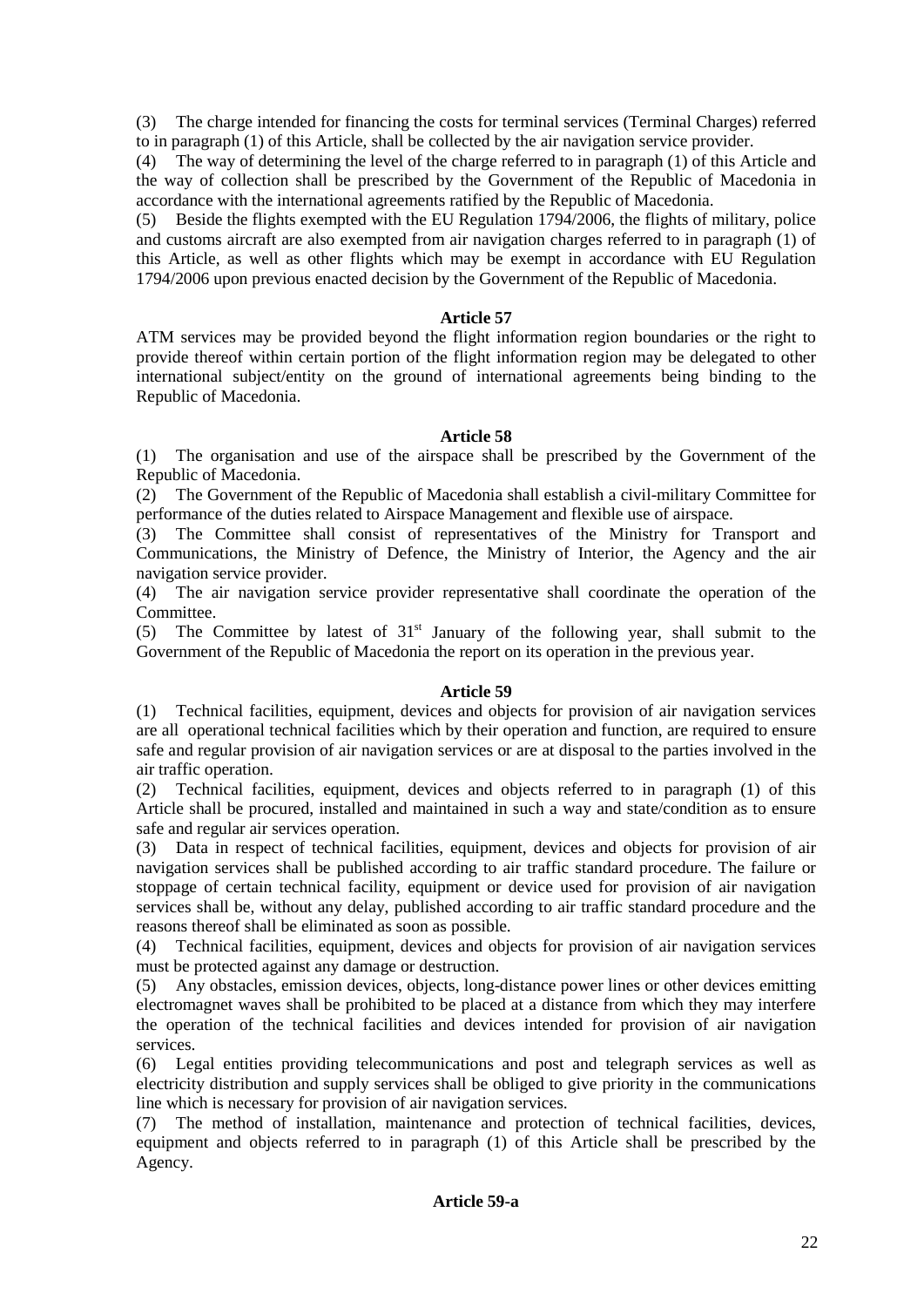(1) Rules and requirements in respect of systems interoperability, their components and related procedures for provision of air navigation services with the European ATM network shall be prescribed by the Government of the Republic of Macedonia.

(2) If the Agency finds that the systems and their components are not in compliance with the rules and requirements for interoperability referred to in paragraph (1) of this Article, it shall take all necessary measures regarding the limitation of the area of their application or prohibit their use provided that the operation safety and continuity is ensured.

#### **Article 59-b**

Upon the prior approval of the air navigation services provider, the Agency shall prescribe the procedures for meeting of all PAN-European assignments and objectives specified in EUROCONTROL ECIP.

# **2. AIR NAVIGATION SERVICES PROVIDER**

# **Article 60**

(1) In respect of the provision of air navigation services a Joint Stock Company with one shareholder, the State – air navigation service provider shall be established by the Government of the Republic of Macedonia according to the Law on Trade Companies.

(2) The procedure regarding the establishment, activities and management shall be governed by the Deed on Establishment and company's Statute.

(3) The relationship between the sole shareholder and the company referred to in paragraph (1) of this Article shall be established in an agreement in writing.

# **Article 60-a**

(1) The scope of activities of the air navigation services provider covers the following:

1. Provision of air navigation services (ANS) covering the following:

1.1) ATM services (Air Traffic Management) which includes:

- a) Air Traffic Services, that is;
	- Air Traffic Control, services provided to an aircraft through clearances and instructions granted by the competent air traffic control to ensure safe, regular and smooth flow of air services operation;

- Flight Information Service, services provided by publication of information useful for safe conduct of flight; and

-ALRT – Alerting Service services provided in need of search and rescue aid through notification and coordination of the competent entities;

- b) Air Traffic Flow Management, services provided to ensure maximum utilization of the capacity of the air traffic control and volume of air services operation, and
- c) Airspace Management, services provided to ensure maximum and flexible utilization of the airspace among all users;

1.2) Aeronautical Information Service (AIS), responsible for the provision, processing and distribution of aeronautical information/data, urgent notifications (NOTAMs), aeronautical information circular, aeronautical charts and flight procedures;

1.3) Meteorological services covering the provision, processing and distribution of meteorological information, meteorological forecasts, meteorological reports, meteorological warnings, and

1.4) Installation, maintenance, inspection and monitoring of technical facilities, devices and equipment intended for provision of air navigation services which means preventive and corrective maintenance, setting, calibration, monitoring, supervision, management, appointing and introduction to operation, as well as development and modification of procedures and instruction for operating and maintaining the operative technical means in a condition enabling safe and regular air traffic (CNS Services),

(2) keeping of records, collecting, processing and forwarding data used for collecting the charges for the aviation navigation services;

(3) preparing and regular updating of the Aeronautical Information Publication; and

(4) Training of ANS personnel.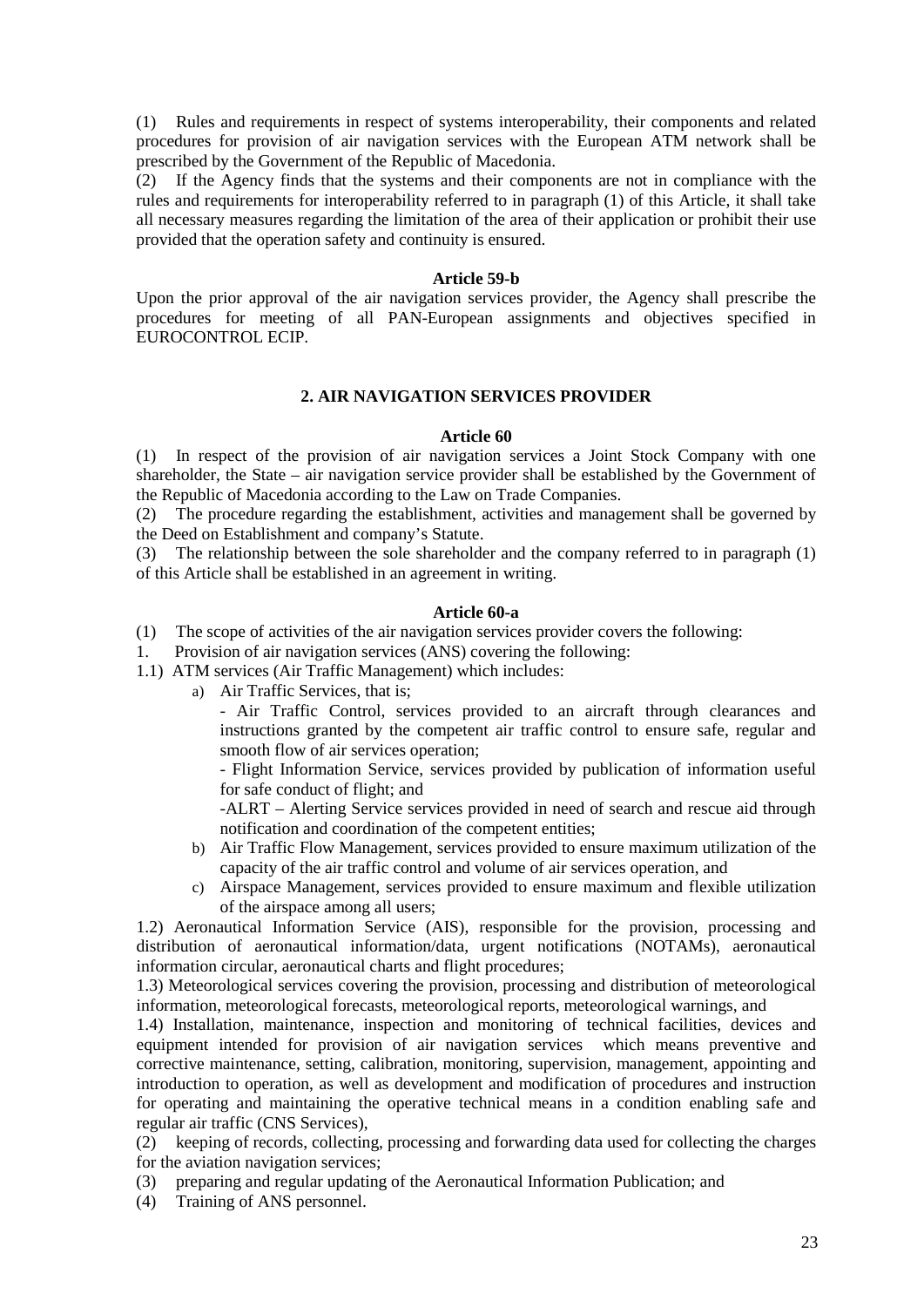### **Article 60-b**

The air navigation service provider shall be financed by:

- the portion of the charge collected on the basis of provision of aviation navigation services whose level is determined by the cost of operation of the aviation navigation service provider in a way priscrabed in accordance with Article 56 paragraph (4) of this Act

- charges on ANS personnel training, and

- taxes, loans, credits and other financial and technical support.

#### **Article 60-c**

(1) Air navigation services provider shall administer the technical facilities, equipment, devices and objects for provision of air navigation services as well as with lands related thereto.

(2) Air navigation services provider shall insure the technical facilities, equipment, devices and objects for provision of air navigation services against damage or destruction thereof.

#### **Article 60-d**

(1) Air navigation services provider shall develop and enact a programme on provision of air navigation services covering human resources development, technical and technological compliance of the technical facilities, equipment, devices and objects intended for provision of air navigation services in accordance with the international standards, revenues level, in order to ensure safe, regular and smooth air traffic operations.

(2) The Programme referred to in paragraph (1) of this Article with the annual financial plan containing data on designed revenues and expenditures for the next year, audit and financial report of the previous year, as well as the anticipated capital and operational expenditures for the next year, made during the current year, shall be approved by the Government of the Republic of Macedonia.

(3) The air navigation services provider shall, once in a year, submit to the Government of the Republic of Macedonia a report on business results/achievements.

#### **Article 60-e**

(1) The air navigation services provider shall have insurance for third party liability.

(2) The air navigation services provider shall provide a risk assessment and mitigation system for the risks being present during provision of air navigation services according to the accepted international standards.

### **Article 60-f**

(1) Personnel in charge with provision of air navigation services, during a strike, must ensure safe air traffic operations in accordance with this Act and regulations governing strikes and the Collective Agreement.

(2) The personnel referred to in paragraph (1) of this Article shall, during a strike, ensure the following:

- operation of aircraft engaged in search and rescue mission;

- operation of aircraft engaged in humanitarian missions;

- operation of state aircraft and operational flights of security character.

### **CHAPTER FOUR**

### **AERODROMES, AIRFIELDS AND TERRAINS (LANDING STRIPS) I GENERAL PROVISIONS**

### **Article 61**

(1) Any aerodrome and airfield may be used for air traffic operation provided that it satisfies the requirements for aviation safety prescribed under this Act and regulations enacted thereunder as well as the requirements set forth in the regulations relating to the design, construction and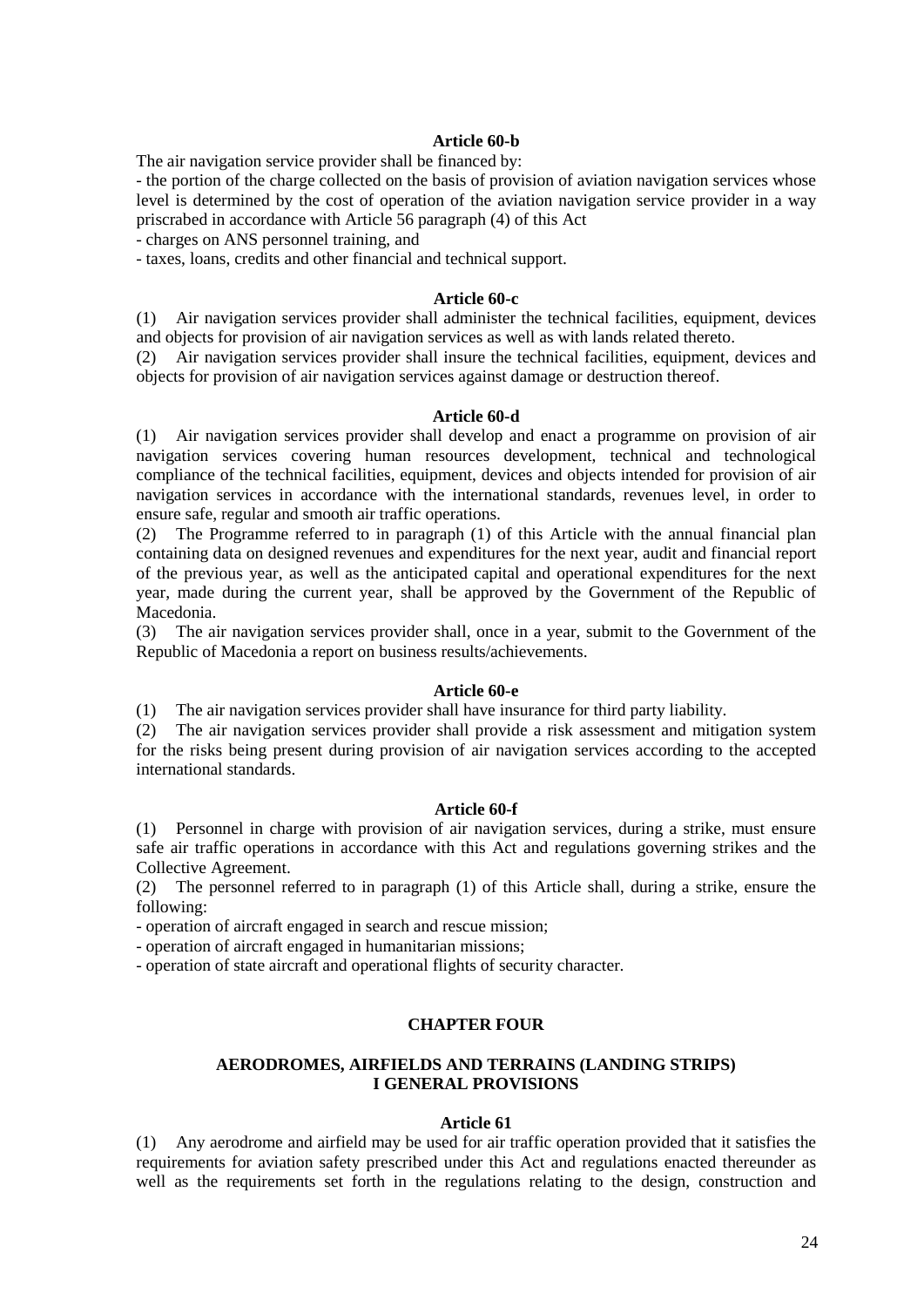reconstruction of investment objects and it is entered into the Airport Register or Airfield Register and is granted a permission by the competent authority for use thereof.

(2) A terrain (landing strip) may be used for take off/ landing of an aircraft provided that it satisfies the requirements for aviation safety prescribed by the Agency.

### **Article 62**

(1) The aerodromes may be civil, military and combined (civil-military) aerodrome.

(2) According to their purpose, the aerodromes shall be classified into:

1. Aerodromes intended to be used mainly for public air services – airports;

2. Aerodromes intended to be used mainly for sports flights - sport airports, and

3. Aerodromes for own use.

(3) According to aircraft types and place of landing, the aerodromes may be aerodromes for landplanes and seaplanes - seaplane base/port and aerodromes for helicopters – heliports (on land, water and erected (built) object).

#### **Article 63**

(1) A military aerodrome may be used as an airport under condition and procedure defined by a mutual agreement between the Ministry of Defence and the user/operator.

(2) The agreement referred to in paragraph (1) of this Article shall define the parts of an aerodrome that may be used for air services purposes, procedure for their use, requirements for maintenance and mutual rights and liabilities of the contracting parties.

#### **Article 64**

For each aerodrome, the Agency shall establish and publish procedures and requirements for safe take off and landing of aircraft into the Aeronautical Information Publication.

#### **Article 65**

The operator of an aircraft shall be obliged to specify the operating minima for each aerodrome used for take off and landing of aircraft, which may not be lower than the operating minima prescribed by the Director General of the Agency.

#### **Article 66**

The aerodromes shall be divided into classes according to the physical, constructional engineering and traffic performances of the main runway and taxiways, and into categories according to the level of air navigation aids and instruments used for aircraft approach, landing, maneuvering and take off.

#### **II CONSTRUCTION, MAINTENANCE AND USE OF AERODROME/AIRFIELD INFRASTRUCTURE**

### **Article 67**

(1) An aerodrome or airfield shall be so constructed as to satisfy the requirements for safe take off, landing and stay of all or only of specified types of aircraft.

(2) The special requirements for planning, design, construction and reconstruction of an aerodrome and airfield shall be prescribed by the Ministry of Transport and Communications.

(3) The special requirements for planning, design, construction and reconstruction of military aerodromes shall be prescribed by the Minister of Defence.

#### **Article 68**

(1) Prior to the construction or reconstruction of an aerodrome or airfield or any other object within the aerodrome zone or airfield zone, the investor shall be obliged to provide a consent on conditions for construction in respect of the aviation safety relating to the respective location.

(2) The consent on satisfaction of the construction conditions referred to in paragraph (1) of this Article shall be given by the Agency.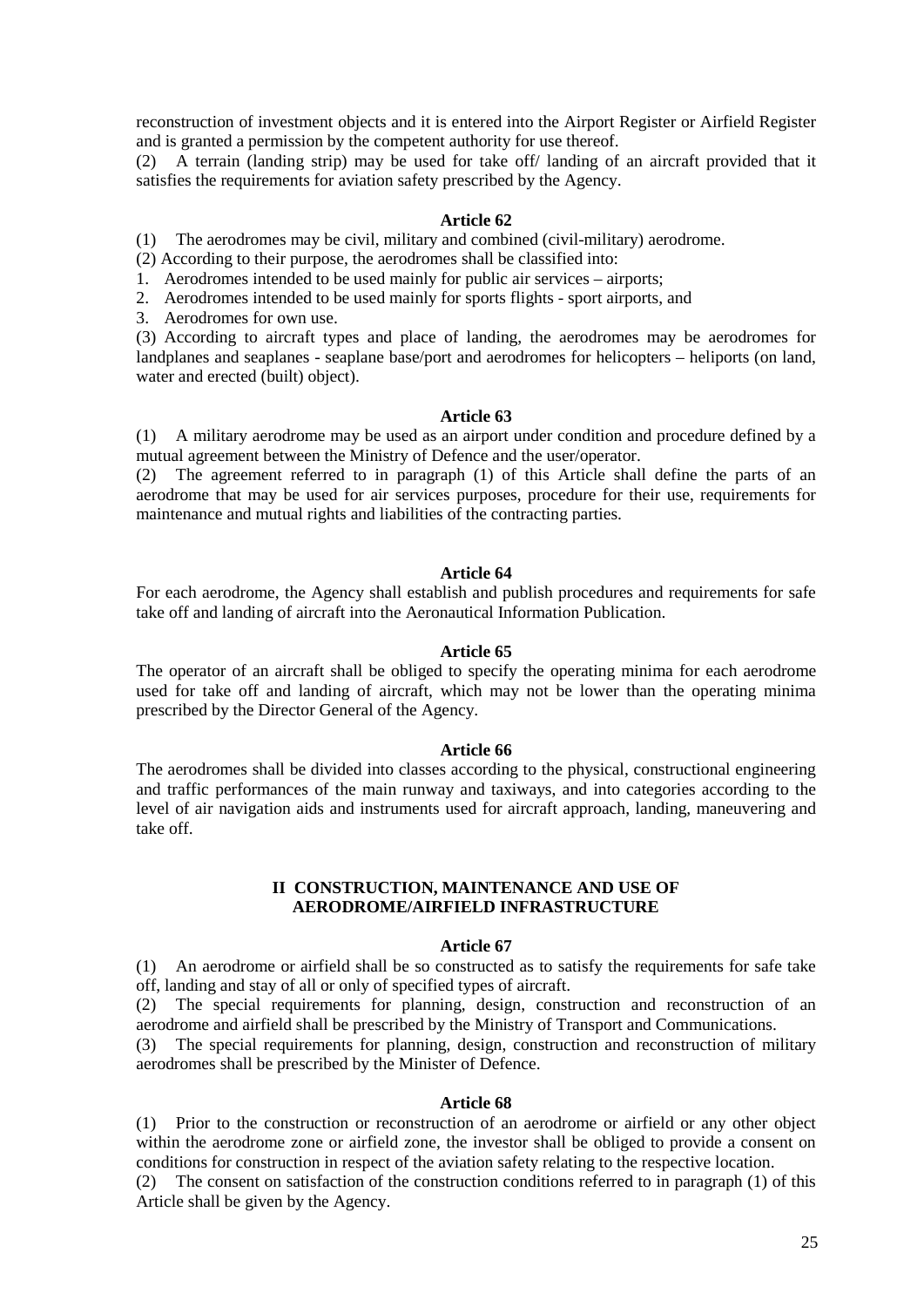(3) Commissions on technical checks of the objects of an aerodrome, airfield or objects within the aerodrome or airfield zone shall include a representative from the Agency to determine whether the technical and other requirements for safe take off, landing, maneuvering and stay of aircraft at the aerodrome or airfield have been met, which is a prerequisite for issuance of approval for use.

### **Article 69**

(1) The operator of an aerodrome or airfield shall be obliged to use runways and other tracks, apron, buildings, installations and equipment according to their purposes and capacities and in accordance with the provisions of this Act and regulations enacted thereunder.

(2) The operator of an aerodrome or airfield shall be obliged to ensure to an aircraft permitted to operate within the Macedonian airspace usage of aerodromes buildings and infrastructure in accordance with the applicable regulations and within the limits of the available capacities.

### **Article 70**

(1) The airlines, passengers and suppliers of airport services and the other users of aerodrome infrastructure shall pay charge for the following:

- use of runways, taxiways, that is, for take-off, landing and lighting;

stay of aircraft (parking), and

use of aprons and terminal building with accompanying objects (airport tax).

(2) The charge referred to in paragraph (1) of this Article shall be revenue of the operator of airport infrastructure.

(3) The level of charge referred to in paragraph (2) of this Article in respect of usage of airport infrastructure shall be established by the airport operator, depending of the cost for maintenance and usage of airport infrastructure and approved by the Government of the Republic of Macedonia.

(4) Notwithstanding the provisions of paragraph (1) of this Article, exempted from payment of charge shall be the flights:

- of domestic state aircraft and aircraft owned by the Government of the Republic of Macedonia;
- of aircraft engaged in humanitarian missions;
- of aircraft engaged in sports activities;
- of aircraft engaged in training of domestic aviation personnel;
- of aircraft engaged in search and rescue operation, and
- for calibration and testing of air navigation aids and devices
- in cases specified by the international agreements or documents accepted by the Republic of Macedonia.

### **Article 71**

(1) The operation time of an aerodrome shall be specified by the operator thereof.

(2) The operation time of an airport shall be specified by the operator thereof, at least 30 days prior the opening of the airport or prior the change of opening time of the airport.

# **Article 71-a**

(1) The Government of the Republic of Macedonia may designate an airport as a coordinated airport or schedules facilitated airport in accordance with the Council Regulation (EEC) 95/93 when problems with the capacity of that airport occurs.

(2) The Government of the Republic of Macedonia shall appoint a natural or legal person as a coordinator or independent schedules facilitator upon previous consultations with airlines, airport operator or Coordination Committee, where such a Committee exists.

(3) The coordinator or independent schedules facilitator appointed in accordance with paragraph (2) of this Article are entitled to an allowance up to a level prescribed by the Government of the Republic of Macedonia.

(4) The Government of the Republic of Macedonia shall establish Coordination Committee at a coordinated airport in accordance with the Council Regulation (EEC) 95/93.

(5) The Government of the Republic of Macedonia shall prescribe rules for the allocation of slots.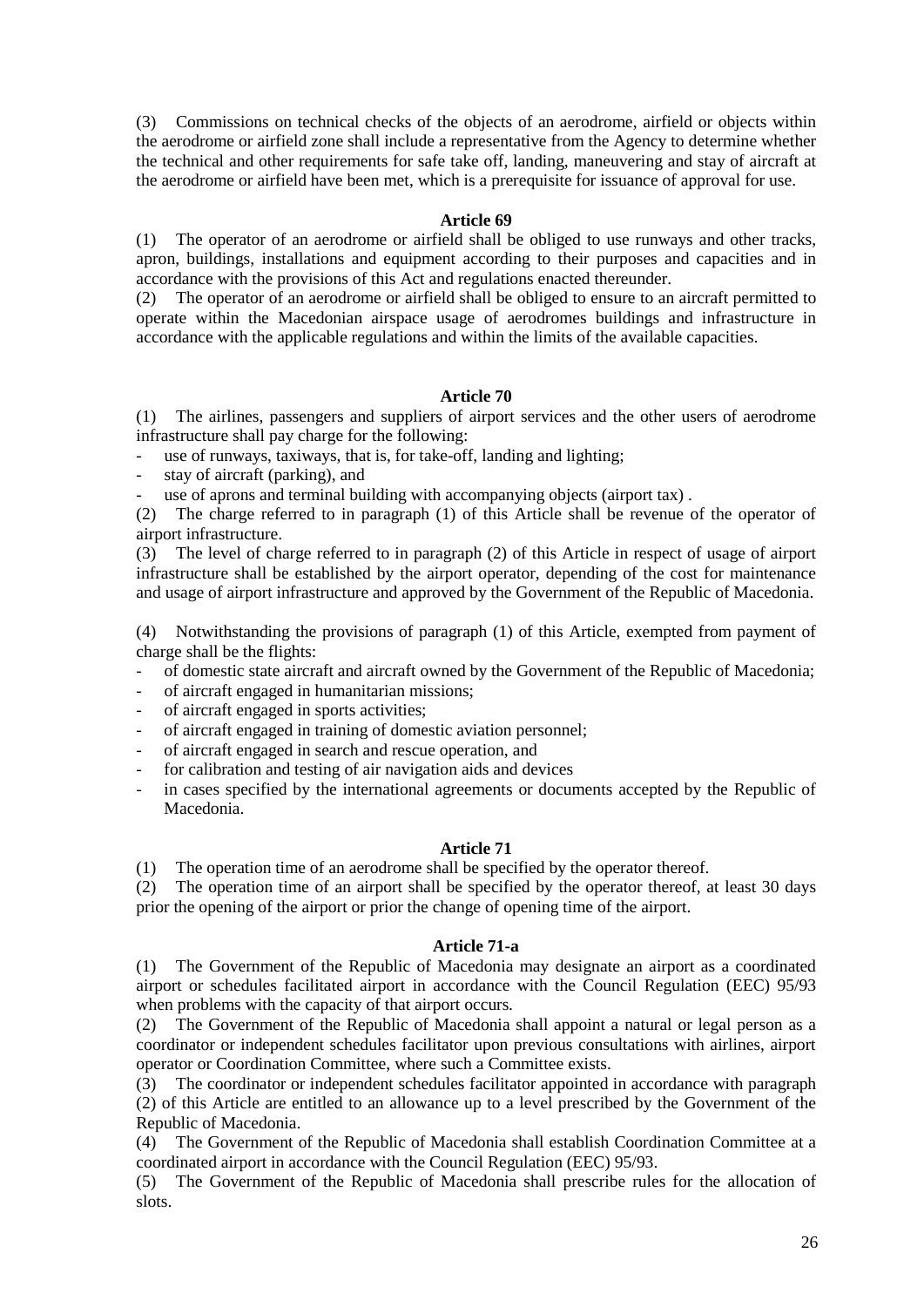#### **Article 72**

(1) An aerodrome, airfield and terrain (lending strip) satisfying the prescribed requirements for safe take-off, landing and stay of aircraft shall be entered into the Aerodrome Register, Airfield Register, or evidence on terrain (landing strips).

(2) The Aerodrome Register or Airfield Register or the evidence of terrain (landing strips) referred to in paragraph (1) of this Article shall be kept by the Agency.

(3) The form, contents and procedure for record keeping in the Aerodrome and Airfield Register and evidence on terrain (landing strips) shall be prescribed by the Director General of the Agency.

(4) An aerodrome or airfield shall be deleted from the register in case it is found out that it permanently fails to meet the conditions for safe use thereof or at request of the owner thereof.

(5) A terrain (landing strip) failing to satisfy the requirements for safe use shall be deleted from the evidence on terrain (landing strip).

#### **Article 73**

(1) An aerodrome or airfield satisfying the requirements for safe use thereof shall be granted by the Agency a certificate on satisfaction of the requirements for safe use to the operator thereof.

(2) An aerodrome or airfield failing to satisfy the requirements referred to in paragraph (1) of this Article shall not be granted a certificate by the Agency for which a decision is made.

(3) The Agency shall suspend the certificate of an aerodrome or airfield that has ceased to satisfy the requirements referred to in paragraph (1) of this Article, for a period not exceeding 60 days. If an aerodrome or airfield has failed to satisfy the requirements within the specified period, the Agency shall revoke the certificate, for which a decision is made.

(4) The form, contents, keeping data and procedure of issuance, renewal, revalidation, modification and transfer of the certificate referred to in paragraph (1) of this Article shall be prescribed by the Director General of the Agency.

(5) An administrative charge in the amount specified by the Management Board of the Agency with a pricelist depending on the actual administrative and supervisory costs shall be paid for issuance, renewal, modification, revalidation or transfer of the certificate referred to in paragraph (1) of this Article.

#### **Article 74**

(1) The aerodrome operator shall notify the Agency and services provider referred to in Article 60 of this Act for any intended change of the purpose, classification or categorization of aerodrome at least 60 days prior to the day of implementation of such change.

(2) For any planned work of larger scope, which may result with closure of parts of an aerodrome or limitation to use the manoeuvring areas, a notification about it shall be submitted at least 7 days before the day of beginning of works.

(3) In respect of unexpected or unpredictable changes, works and interventions, the operator of an aerodrome shall, without any delay, notify the Agency and services provider referred to in Article 60 of this Act.

# **Article 75**

(1) The manoeuvring areas, aprons and other areas of an aerodrome or airfield designated for aircraft movements on ground must be distinctively marked.

(2) The way of marking the areas mentioned in paragraph (1) of this Article shall be prescribed by the Director General of the Agency.

### **Article 76**

(1) Construction, location and marking of objects, installations and facilities within an aerodrome and airfield area (zone), including the air traffic control objects and facilities as well as the objects outside the aerodrome and airfield zone, which may affect to aviation safety (antennas, chimneys, towers and similar) shall be carried out in a way prescribed by this Act or other act.

(2) The land within the aerodrome and airfield zone as well as the land in the vicinity thereof shall be cultivated and used in a way prescribed by this Act or other act.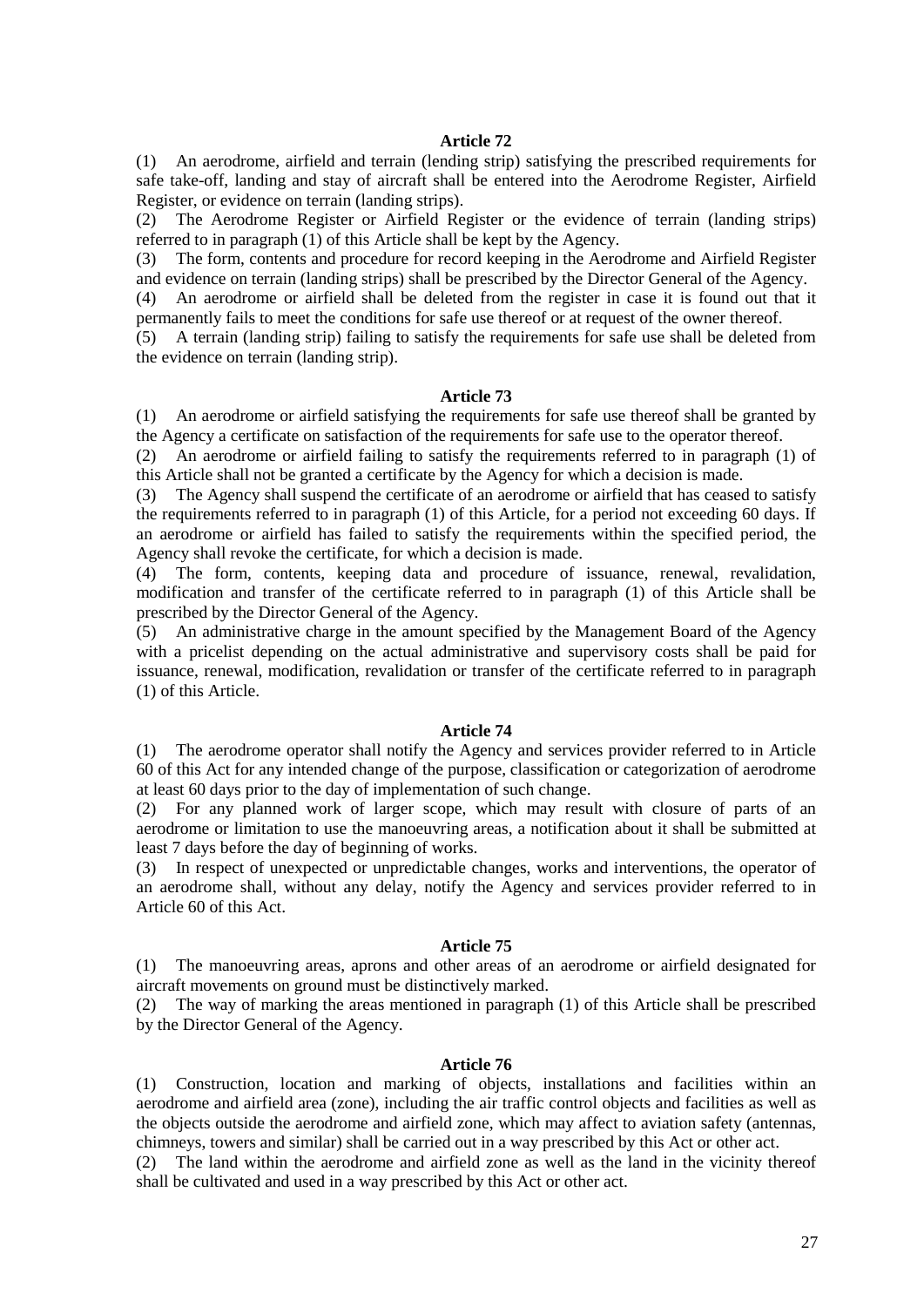(3) The conditions for locating, construction and marking of objects referred to in paragraph (1) of this Article and the requirements and the way of cultivation and use of the land referred to in paragraph (2) of this Article shall be prescribed by the Minister of Transport and Communications.

# **Article 77**

The marking of objects referred to in paragraph (1) Article 76 of this Act shall be made by the operator of the object if it has been built after the construction of the aerodrome or airfield and by the operator of the aerodrome or airfield if the object has been built prior to the construction or reconstruction of the aerodrome or airfield.

# **Article 78**

(1) In case the object referred to in paragraph (1) Article 76 of this Act has not been built in compliance with this Act or regulations enacted thereunder, the owner shall be obliged to remove it at its expenses if it has been built after the construction of an aerodrome or airfield, and if the object has been built prior to the construction of an aerodrome or airfield the removal shall be made by the owner or investor of the aerodrome or airfield at its expenses and with equitable compensation.

(2) The provisions of paragraph (1) of this Article shall be, also, applied to natural obstacles within the approach/take-off directions (routes) of an aerodrome or airfield (trees, bushes and similar).

### **Article 79**

(1) The manoeuvring areas, aprons, buildings, installations, devices and equipment of an aerodrome shall be used, maintained and controlled by the operator in a way prescribed by the Agency.

(2) At a military aerodrome and military portion of a combined aerodrome, the manoeuvring areas, aprons, buildings, installations and equipment thereof shall be maintained and controlled according to the procedure prescribed by the Minister of Defence.

# **Article 80**

The operator of an airfield shall maintain the airfield according to the requirements and in a way prescribed by the Director General of the Agency.

# **III AIRPORTS SERVICES**

# **Article 81**

(1) Airport services shall be provided by trade companies.

(2) Airlines, passengers and other users of airport services shall pay charge therefor.

(3) The charge referred to in paragraph (2) of this Article shall be revenue for the suppliers of the airport services.

(4) The level of the charge referred to in paragraph (2) of this Article shall be established by the suppliers of the airport services...

# **Article 82**

(1) Fire fighting and rescue and medical protection shall be provided at an aerodrome and airfield, and fire fighting and rescue services, emergency medical services and ground handling services for aircrafts, passengers, baggage, freight and mail and fuel and oil supply shall be provided at an airport, that provide airport services under the conditions and in a way stipulated by the Director General of the Agency.

(2) The fire fighting service, emergency medical service, and/or the fire fighting protection and the medical protection, as well as the ground handling services for aircrafts, passengers, baggage, freight and mail and the services for fuel and oil supply to the aircrafts shall be organised by the airport operator, i.e. the aerodrome operator.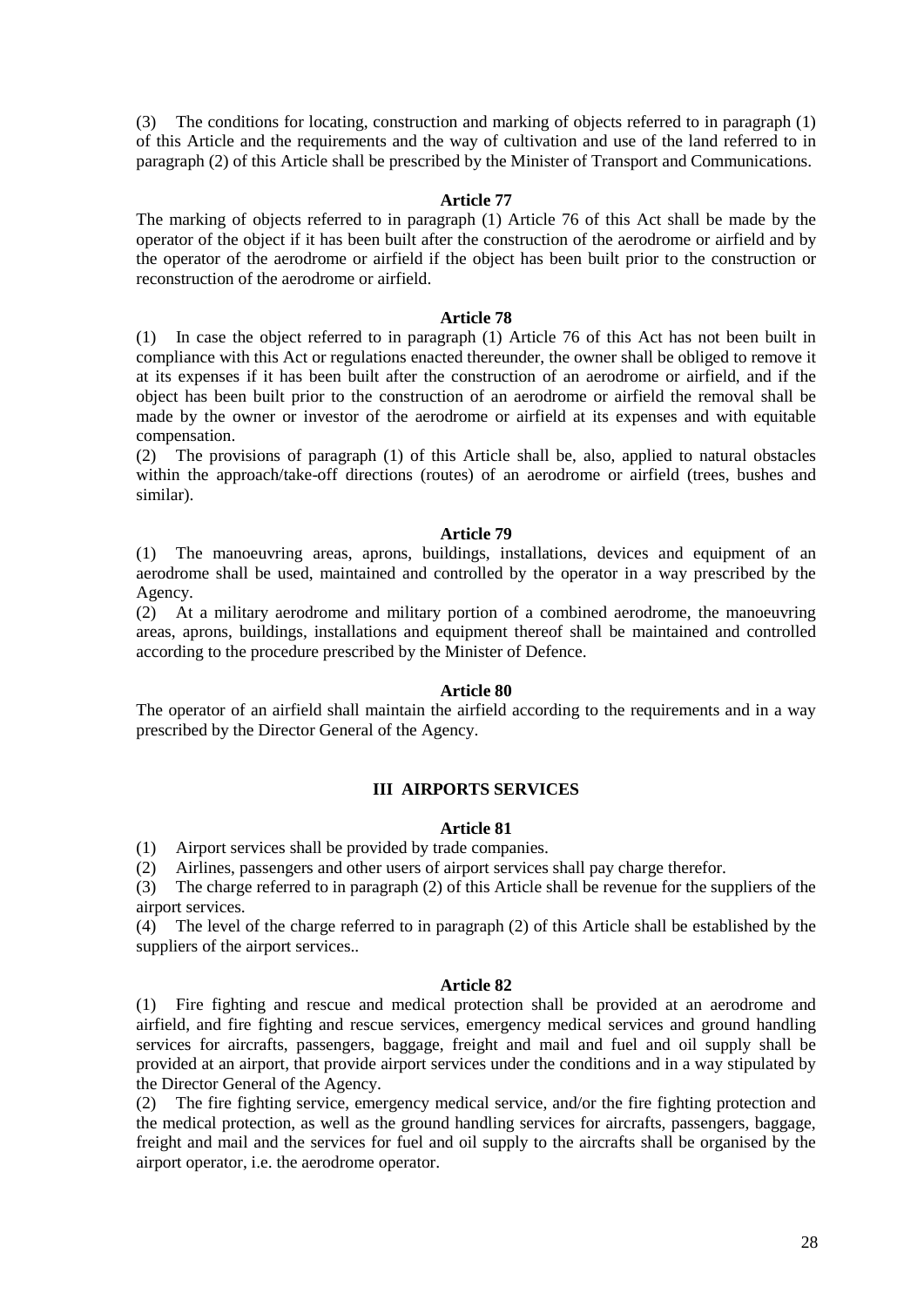(3) The airport operator may grant the performance of airport services regarding ground handling for aircrafts, passengers, baggage, freight and mail and fuel and oil supply to the aircraft to another legal entity, with a contract, under conditions and in a way stipulated in Article 82-g of this Act.

(4) Supply with fuel and oil of jet and piston engine aircraft shall be provided at an airport in accordance with the applicable quality standard.

(5) An airport supply of fuel and oil should be at least for a period of three days, depending on the intended scope of air traffic at that airport.

(6) In case of force majeure or other emergency event, the legal entity supplying an aircraft with fuel and oil is not able to supply the aircraft with fuel and lubricant, it shall be obliged to notify, without delay, the aerodrome operator, Agency and competent air traffic control on such circumstances.

### **Article 82-a**

Access to market for performing ground handling services for aircrafts, passengers, baggage, freight and mail and fuel and oil supply to the aircrafts at the airports opened for public air services shall be performed in accordance with Council Directive 96/67/EC.

#### **Article 82-b**

(1) The provisions of the Council Directive 96/67/EC shall apply to all airports located in the territory of the Republic of Macedonia and are open for public air services, in the following cases:

(a) The provisions from Article 82-d paragraph (1) of this Act, referring to the categories of airport services not covered with Article 82-d paragraph (2) of this Act shall apply to any airport regardless of its volume of traffic;

(b) The provisions relating to the categories of airport services listed in Article 82-d paragraph (2) of this Act shall apply to airports whose annual traffic is not less than 1 million passengers or 25,000 tonnes of freight. and

(c) The provisions relating to the categories of airport services listed in Article 82-c of this Act shall apply to airports:

- with annual traffic not less than 3 million passengers or 75,000 tonnes of freight or

- with annual traffic which has been not less than 2 million passengers or 50,000 tonnes of freight during the six months period prior to  $1<sup>st</sup>$  April or  $1<sup>st</sup>$  October of the preceding year.

(2) The provisions of the Council Directive 96/67/EC shall apply to all airports located in the territory of the Republic of Macedonia and are open to public air services whose annual traffic is not less than 2 million passengers or 50,000 tonnes of freight.

(3) If the airport reached one of the freight traffic thresholds referred to in this Article, without reaching the corresponding passenger movement threshold, in such a case the provisions of the Council Directive 96/67/EC shall not apply to the categories of airport services referring exclusively to passengers.

(4) The Ministry of Transport and Communications every year before  $1<sup>st</sup>$  July shall submit to the European Commission data on the airports on the territory of the Republic of Macedonia, which will reach certain thresholds of traffic referred to in this Article.

#### **Article 82-**c

(1) The Ministry of Transport and Communications shall ensure free access by suppliers of airport services to the market of airport services of third parties. The suppliers of airport services need to be established in a member-state of the ECAA, in accordance with the provisions of Article 82-b of this Act.

(2) The supplying of airport services may be limited to at least two authorised airport services suppliers for each of the listed categories of airport services:

- ground handling of baggage;
- ground handling of aircrafts on the apron;
- supply with fuel and oil and

- ground handling of freight and mail, related to their physical handling whether incoming, outgoing or transfer between the freight terminal and the aircraft.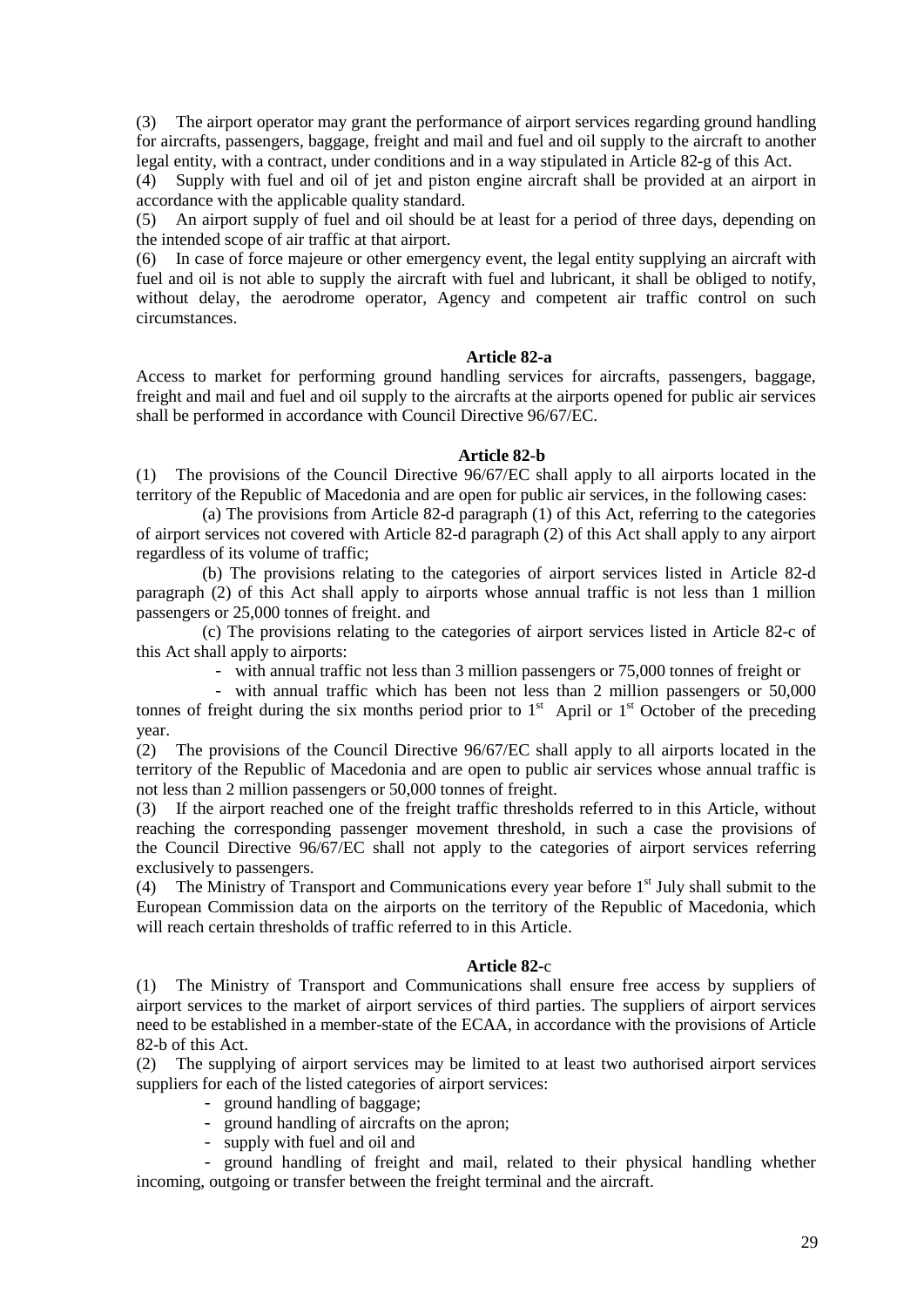(3) The number of authorised suppliers of airport services referred to in paragraph (2) of this Article may not be limited to fewer than two for each category of airport services.

(4) Moreover, at least one of the authorised suppliers of airport services may not be directly or indirectly controlled by:

- the airport operator;

- any airport user who has carried more than 25% of the passengers or freight recorded at that airport in the year preceding the year in which the suppliers of airport services were selected and

- body controlling or controlled directly or indirectly by the airport operator or any other airport user.

(5) In case of restricting the number of authorised suppliers of airport services in accordance with paragraphs (2) and (3) of this Article, no airport user may be prevented, whatever part of the airport is allocated to him, from having the possibility of choice between at least two suppliers of airport services in respect of each category of airport services subject to restriction, under the conditions laid down in paragraphs (2), (3) and (4) of this Article.

# **Article 82-d**

(1) The Ministry of Transport and Communications shall ensure freedom of self provision of airport services referred to in Article 82-b of this Act.

(2) As an exception of paragraph (1) of this Article, the self handle may be performed by at least two airport users, under the condition they were chosen on the basis of relevant, objective, transparent and non-discriminating criteria for the following categories of airport services:

- ground handling of baggage;
- ground handling of aircrafts on the apron;
- supply with fuel and oil and

- ground handling of freight and mail, related to their physical handling whether incoming, outgoing or transfer between the freight terminal and the aircraft..

# **Article 82-e**

(1) The airport operator shall manage the centralised infrastructure used for supply of airport services, whose complexity, costs or environment impact do not allow division or duplication of systems for baggage sorting, de-icing, water purification and fuel distribution.

(2) The use of centralised infrastructure shall be compulsory for suppliers of airport services and for the airport users that supply themselves.

(3) The management of the centralised infrastructure should be transparent, objective and nondiscriminatory and should not hinder the access of suppliers of airport services and airport users that supply themselves within the limits provided for in the Council Directive 96/67/EC.

# **Article 82-f**

(1) If at an airport, specific constrains of available space or capacity, arising in particular from congestion and area utilization rate make it impossible to open up the market and/or implement the self provision of services, to the degree provided for in the Council Directive 96/67/EC, the Ministry of Transport and Communications after previous opinion from the Agency may:

- in accordance with Article 82-c paragraphs (2), (3) and (4) of this Act to limit the number of suppliers for one or more categories of airport services which are not listed in Article 82-c paragraphs (2) and (3) of this Act in all or part of the airport;

- to approve to a single supplier of airport services the provision of one or more airport services listed in Article 82-c paragraphs (2) and (3) of this Act;

- to approve self provision of services to a limited number of airport users for categories of airport services which are not listed in Article 82-d paragraph (2) of this Act, under the condition that those users are chosen on the basis of relevant, objective, transparent and nondiscriminating criteria and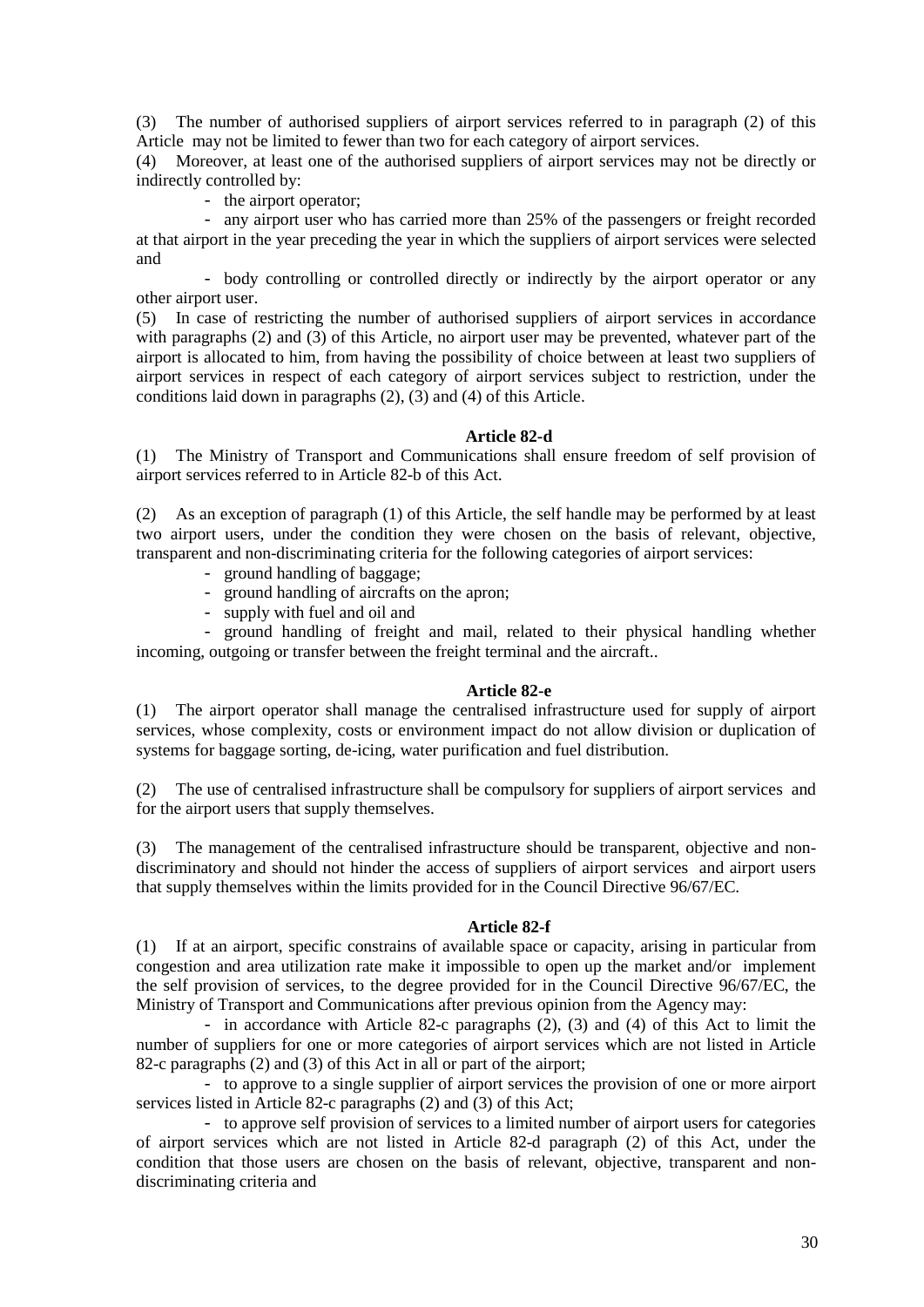- ban or restrict self provision of services to a single airport user for categories of airport services listed in Article 82-d paragraph (2) of this Act.

(2) All exceptions decided pursuant to paragraph (1) of this Article must:

- specify the category or categories of airport services for which the exception is granted and the specific constrains of available space or capacity which justify it and

- be accompanied by a plan of appropriate measures to overcome the constrains.

(3) The exceptions from paragraph (1) of this Article must not:

- unduly prejudice the aims of the Council Directive 96/67/EC;

- give rise to distortions of competition between suppliers of airport services and/or airport users that supply themselves and

- be extended further than necessary.

(4) The exceptions referred to in paragraph (1) indents 1, 3 and 4 of this Article may not exceed a duration of three years. The Ministry of Transport and Communications must take a new decision on any request for exception, which will also be subject to the procedure stipulated in this Article, not later than three months before the end of that period.

(5) The exception from paragraph (1) indent 2 may not exceed a duration of two years, but the Ministry of Transport and Communications, on the basis of the provisions referred to in paragraph (1) of this Article, may approve the extension of this period for a single period of two years.

### **Article 82-g**

(1) The airport operator shall organise and implement selection procedure for suppliers of airport services authorised to provide airport services at an airport if their number is limited in the cases provided for in Article 82-c paragraphs (2) and (3) or Article 82-f of this Act.

(2) The selection procedure must comply with the following principles:

a) in cases when the suppliers of airport services need to meet the appropriate standard conditions and technical specifications, then such conditions and specifications shall be established following consultation with the Airport Users Board. The selection criteria laid down in the standard conditions or technical specifications must be relevant, objective, transparent and nondiscriminating;

b) the suppliers of airport services shall be chosen:

- following consultation with the Airport Users Board by the airport operator, under the condition that the airport operator:

1. does not provide similar airport services;

2. has no direct or indirect control over any provider which provides such services and

3. has no involvement in any such providers,

- in all other cases, by the Ministry of Transport and Communications after previous consultation with the Airport Users Board and the airport operator.

c) the suppliers of airport services shall be selected for a maximum period of seven years;

d) if the supplier of airport services seases his activities before the end of the period for which he was selected, a new supplier of airport services provider shall be selected on the basis of the same procedure.

(3) If the number of suppliers of airport services is limited in accordance with Article 82-c paragraphs (2) and (3) or Article 82-f of this Act, the airport operator may itself provide airport services without being subject to the selection procedure laid down in paragraph (2) of this Article. The airport operator, may without applying the procedure stipulated in this Article, authorise another undertaking to provide airport services at that airport under the condition that:

- the airport operator has direct or indirect control over that undertaking or

- the undertaking has direct or indirect control over the airport operator.

(4) The airport operator within a period of three days from adopting the selection decision shell inform the Airport Users Board on the result of the selection procedure.

# **Article 82-h**

(1) The supplier of airport services and the self service provider may start with the services provision upon obtaining the approval from the Agency.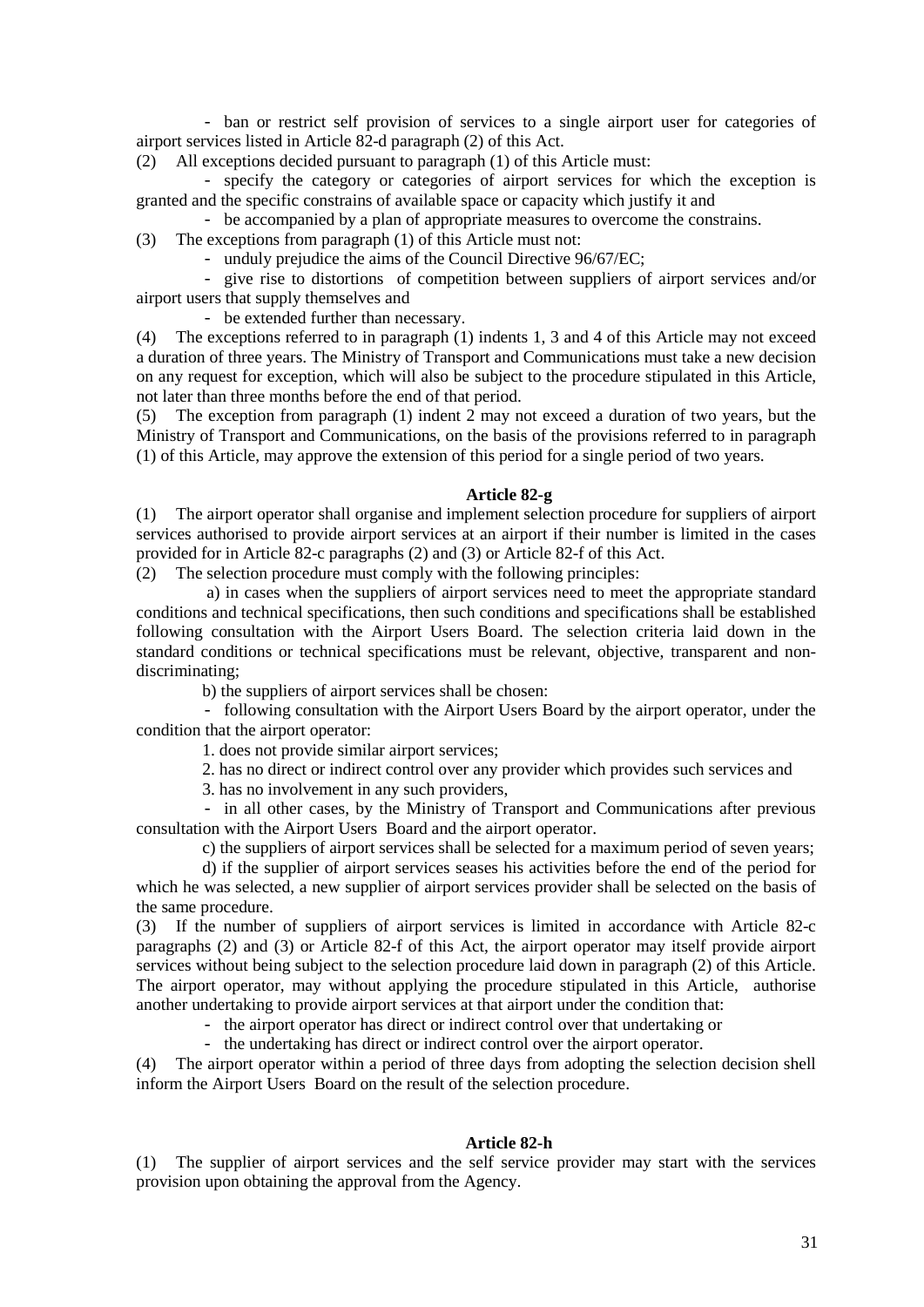(2) The approval referred to in paragraph (1) of this Article shall be issued at request of the supplier of airport services or the self service provider, after the selection procedure, if it meets the conditions develop on the basis of Article 82 paragraph (1) of this Act.

(3) The conditions for issuing the approval must relate to a sound financial situation and sufficient insurance cover, to the security and safety of installations, of aircraft, of equipment and of persons, as well as to environmental protection and compliance with the relevant social legislation.

(4) The conditions for issuing the approval must comply with the following principles:

- be applied in a non-discriminatory manner to the various suppliers of airport services and airport users;

- be related to the intended objective and

- may not, in practice, reduce market access or the freedom to self provision of services to a level below that provided for in the Council Directive 96/67/EC.

(5) The approval shall be issued for e period not longer than seven years.

(6) The Agency shall revoke the approval referred to in this Article only if the approval holder does not meet the conditions listed in paragraph (2) of this Article, for reasons of his own doing. The grouns for witholding or revoking must be communicated to the supplier of airport services or the self service provider and to the airport operator.

(7) The Agency on a proposal from the airport operator shall revoke the approval to the supplier of airport services or to the self services provider if that supplier or user fails to comply with the imposed rules for functioning of the airport referred to in Article 82 paragraph (1) of this Act

### **Article 82-i**

(1) The suppliers of airport services and the self services providers must have access to the airport instalations, including the centralized infrastructure to the extent necessary for for them to carry out their activities. The space relevant for providing airport services must be divided among the various suppliers of airport service providers and self services providers, to the extent necessary for the exercise of their rights, as well as to allow fair and effective competition, on the basis of relevant, objective, transparent and non-discriminatory rules and criteria.

(2) The airport operator shall determine a fee for access and use of the infrastructure according to relevant, objective, transparent and non-discriminatory criteria.

# **Article 82-j**

(1) In case where the airport operator, the airport user or supplier of airport services provide airport services, they must have a separate accounts for the fees of their airport services from the accounts of their other activities.

(2) In the annual financial statements of the airport operator must be an indication that there are no financial flows between its activity as airport operator and its activity as supplier of airport services .

(3) An independent authorised examiner shall perform audit and shall confirm in the audit report whether the accounts referred to in paragraphs (1) and (2) of this Article have been separated.

# **Article 82-k**

(1) At every airport to which the Council Directive 96/67/EC refers to, the airport users shall set up an Airport Users Board.. All airport users shall have the right to be on that Board, or to be represented on it by an other person.

(2) The Airport Users Board shall adopt work Manual.

# **Article 82-l**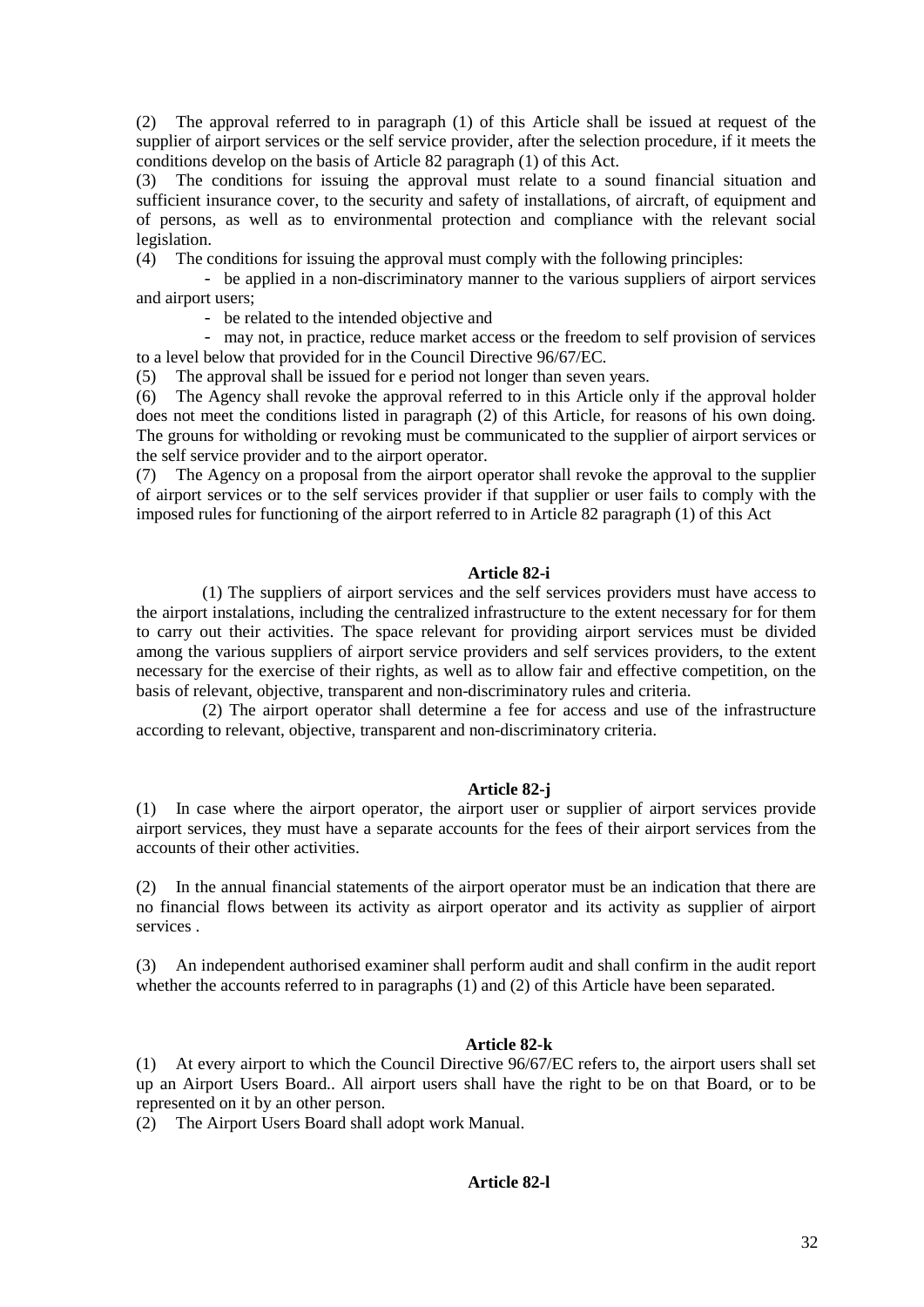(1) The Ministry of Transport and Communications, the Agency, the airport operator, the Airport Users Board and the suppliers of airport services referred to Article 82-h of this Act, at least once a year shall organise meetings for consultations regarding the application of the provisions of this Act.

(2) The consultations should cover to the prices of airport services for which an exceptions have been granted and the organisation of the provision of those services.

#### **Article 82-m**

(1) If the Ministry of Transport and Communications determines that other countries have not legally and actually provided the Macedonian suppliers of airport services and self services providers with:

- the same treatment thet suppliers of airport services and self services providers of those countries have in the Republic of Macedonia;

- the same treatment received by the suppliers of airport services and self services providers in the countries where they are established (as national) and

- the same treatment received by the suppliers of airport services and self services providers from third countries,

may wholly or partially cease the obligations arising from the Council Directive 96/67/EC.

(2) The Ministry of Transport and Communications shall notify the European Commission on the type and scope of the decision referred to in paragraph (1) of this Article within 30 days from the day it is adopted.

### **III-a. SECURITY**

#### **Article 83**

(1) Within the perimeter of the aerodrome, only persons executing official duties and in possession of a valid airport identification card and vehicles with a valid airport permit, are permitted.

(2) The airport identification card and valid vehicle permit referred to in paragraph (1) of this Article shall be issued by:

- the airport operator upon previous opinion of the Ministry of Interior in accordance with the criteria listed in the National Civil Aviation Security Programme and

- the Ministry of Defence with respect to the military part of a mixed airport.

#### **Article 84**

(1) The airport operator shall develop an Airport Security Programme in accordance with the provisions of the National Civil Aviation Security Programme. The Airport Security Programme must be approved by the Agency.

(2) Each domestic airline shall develop an Airline Security Programme in accordance with the provisions of the National Civil Aviation Security Programme. The Airline Security Programme must be approved by the Agency.

(3) The airport operator and the domestic airlines shall implement the security measures in accordance with the appropriate approved Security Programmes in order to safeguard civil aviation against actions of unlawful interference.

(4) All physical or legal persons present at the airport must comply with the prescribed security requirements, rules and measures.

(5) The Government of the Republic of Macedonia shall prescribe the security requirements, rules and manner of protection against actions of unlawful interference.

(6) At the airports where more than 40 staff members hold airport identification cards giving access to security restricted areas, the critical parts of security restricted areas shall be established.

#### **Article 85**

(1) At each airport, an Airport Security Committee shall be established by the Airport operator.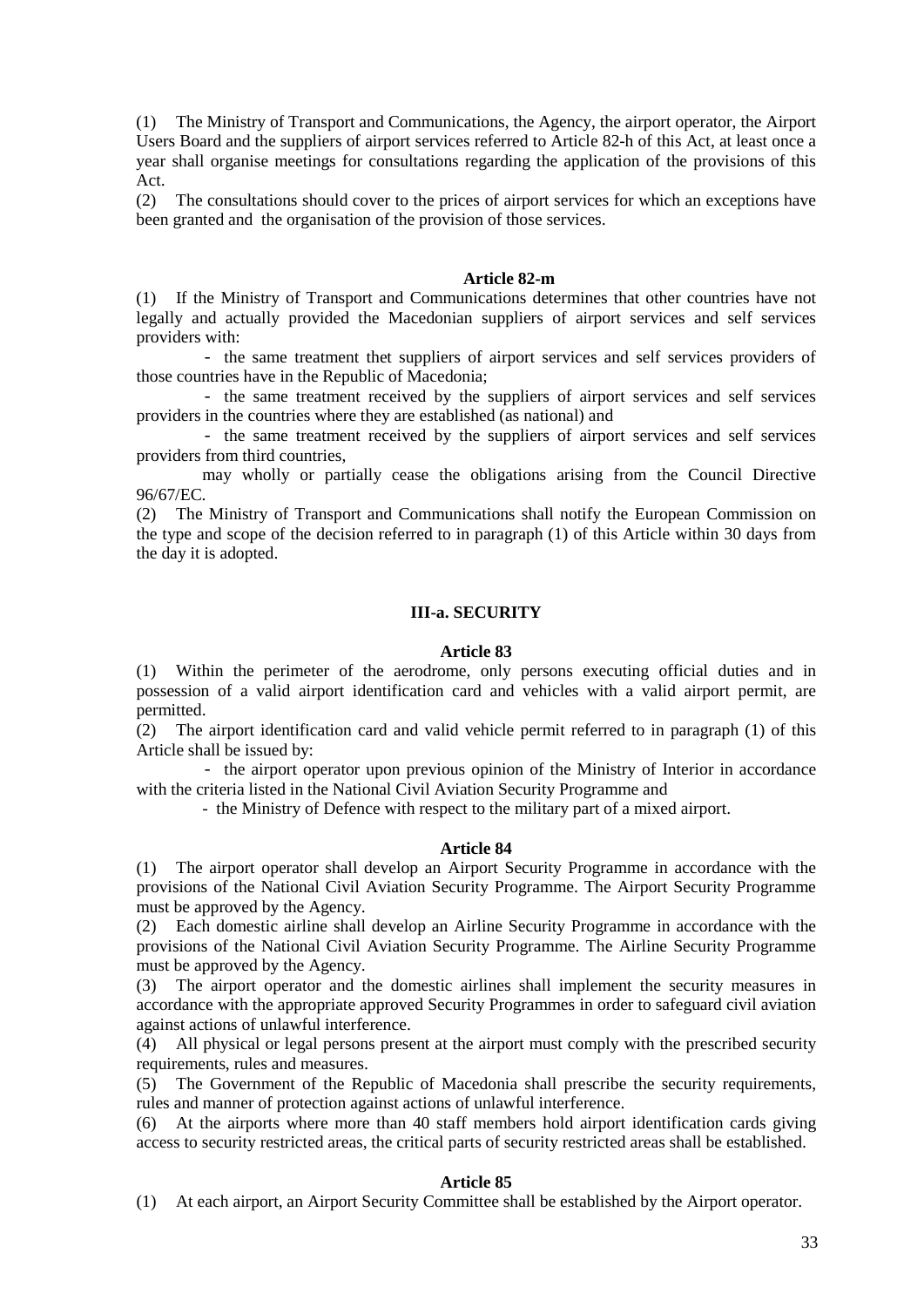(2) The members of the Airport Security Committee are the representatives of:

- the operator of the airport,
- the Domestic airlines,
- the service providers at the airport,
- the foreign airlines
- the Agency,
- the Air navigation services provider,

- the Ministry of Transport and Communications, the Ministry of Interior, the Ministry of Defence and the Ministry of Finance - Customs Authority and

- other representatives if their activities are relevant for the security.

(3) The Committee referred to in paragraph (1) of this Article shall control and monitor the implementation of the security measures as well as advise on all other activities directly related to the security at the airport.

# **Article 86**

(1) For the purpose of taking preventive measures, organized actions and elimination of consequences from the acts of unlawful interference in civil aviation the Government of the Republic of Macedonia shall establish a National Civil Aviation Security Committee.

(2) Members of the National Civil Aviation Security Committee shall be representatives nominated by the Ministry of Transport and Communications, the Ministry of Interior, the Ministry of Defence and the Ministry of Finance - Customs Authority, the Agency, the Air navigation service provider, the operator of airports, the service providers at the airport, the domestic airlines and representatives of other entaties, if their activities are relevant for the security.

(3) The National Civil Aviation Security Committee shall be chaired by the Director General of the Agency in capacity of a national coordinator for civil aviation security.

- (4) The Government of the Republic of Macedonia shall enact:
	- the National Civil Aviation Security Programme containing directives for establishing the Airport Security Programme and Airline Security Programme;
	- the National Civil Aviation Security Training Programme;
	- the National Civil Aviation Security Quality Control Programme and
	- other programmes and plans.

# **III-b. FACILITATION**

# **Article 86-a**

- (1) At each airport an Airport Facilitation Committee shall be established by the airport operator.
- (2) The members of the Airport Facilitation Committee are the representatives of:
	- the operator of the airport,
	- the domestic airlines,
	- the service providers at the airport,
	- the foreign airlines,
	- the Agency,
	- the air navigation services provider,
	- the Ministry of Transport and Communications,
	- the Ministry of Interior,
	- the Ministry of Finance Customs Authority and
	- other representatives if their activities are relevant for the facilitation.

(3) The Committee referred to in paragraph (1) of this Article shall control and monitor the implementation of the facilitation measures as well as advise on all other activities directly related to aviation facilitation for the airport.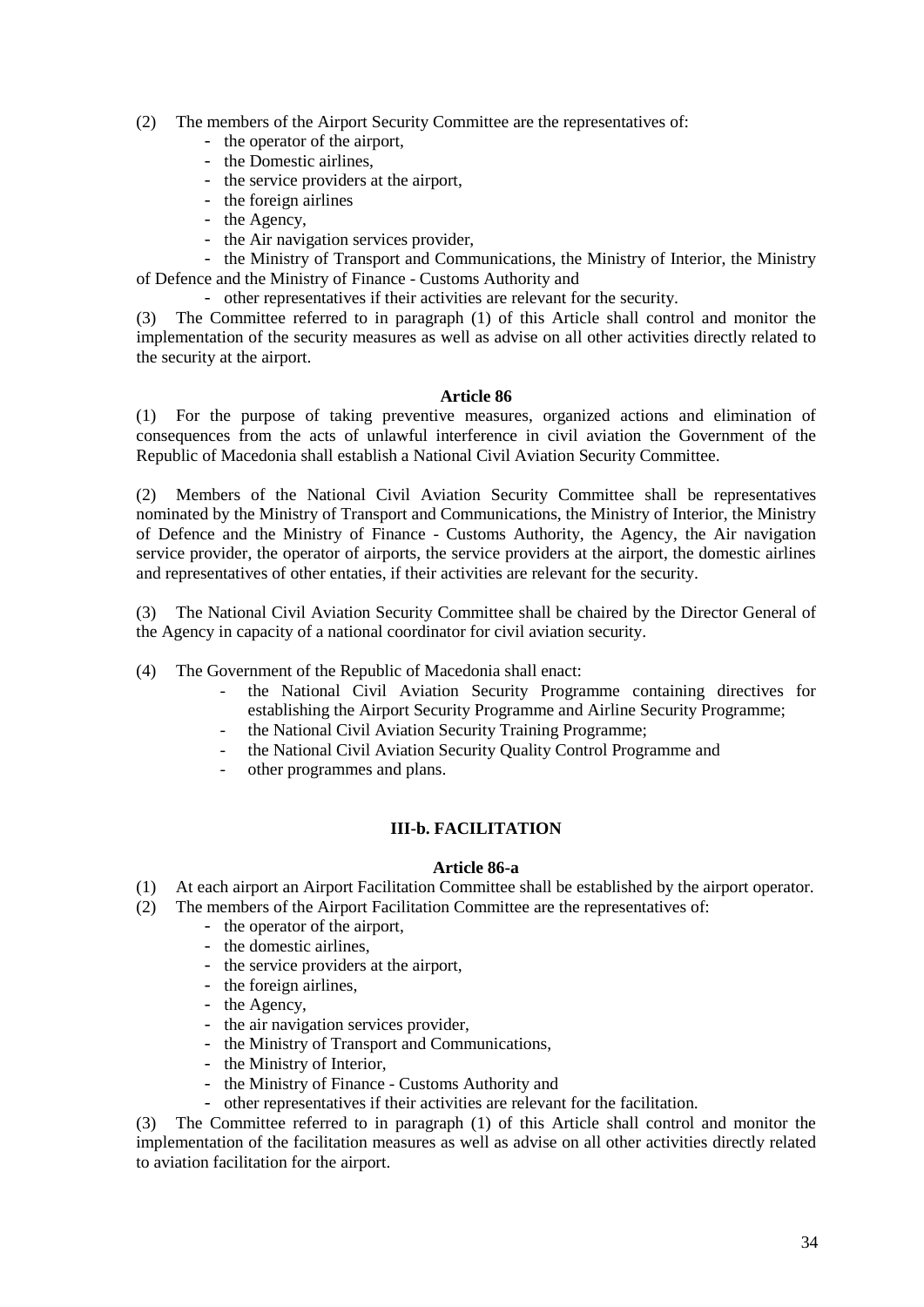(4) The airport operator shall develop an Airport Facilitation Programme in accordance with the provisions of the National Aviation Facilitation Programme. The Airport Facilitation Programme must be approved by the Agency.

(5) The airport operator shall implement the facilitation measures in accordance with the approved Facilitation Programme.

(6) The Government of the Republic of Macedonia shall prescribe the measures and procedure for facilitation of civil aviation.

#### **Article 86-b**

(1) For the purpose of taking facilitation measures in civil aviation, the Government of the Republic of Macedonia shall establish a National Facilitation Committee.

(2) Members of the National Facilitation Committee shall be representatives nominated by the Ministry of Transport and Communications, the Ministry of Interior, the Ministry of Finance - Customs Authority, the Agency, the Air navigation service provider, the operator of airports, the service providers at the airport, the domestic airlines and other representatives if their activities are relevant for the facilitation.

(3) The National Facilitation Committee shall be chaired by the Director General of the Agency in capacity of a national coordinator for facilitation in aviation.

(4) The Government of Republic of Macedonia shall enact the National Aviation Facilitation Programme.

# **IV. CONCESSIONS AND PUBLIC-PRIVATE PARTNERSHIP AND SELECTION OF SUPPLIERS**

### **Article 87**

Concession or public private partnership may be granted for the following properties and activities of public interest:

- construction and use of a new aerodrome or airfield;
- reconstruction and use of the existing aerodromes and airfields;
- provision of airport services and

- route for schedule public air services within ECAA that is previously defined by the Government of the Republic of Macedonia as a route of public interest in accordance with requirements, manner and procedure prescribed with Regulation (EC) no.1008/2008.

#### **Article 88**

(1) The procedure for granting the concession or public private partnership referred to in Article 87 paragraph (1) of this Act, may be granted in accordance with the Law on concessions and other types of public private partnership.

(2) The concession or public private partnership referred to in Article 87 paragraph (1) of this Act may be granted for a period not more than 30 years.

(3) Notwithstanding the provision of paragraph (2) of this Article for provision of groundhandling airport services for aircraft, passengers, baggage, freight and mail and supply of fuel and oil, the airport operator may chose another supplier of those services under the requirements, manner and procedure prescribed by this Act in accordance with Council Directive 96/67/EC for a period not more than  $\overline{7}$  years.

(4) The duration of the period for which the concession or public private partnership referred to in Article 87 paragraph  $(1)$  of this Act is granted, can be extended, but entire duration period may not be more than 30 years.

(5) The concedent or public private partner shall decide for the extension of the duration of the period for which the concession or public private partnership referred to in Article 87 paragraph (1) of this Act is granted, on the base of the assessment of the success and quality in execution of the relevant activity by the concessioner or public private partner.

(6) Upon the expiry of the period for which the concession or public private partnership is granted, and upon a request by the concessioner or public private partner, the concedent or public private partner may extend the duration of the concession or public private partnership period,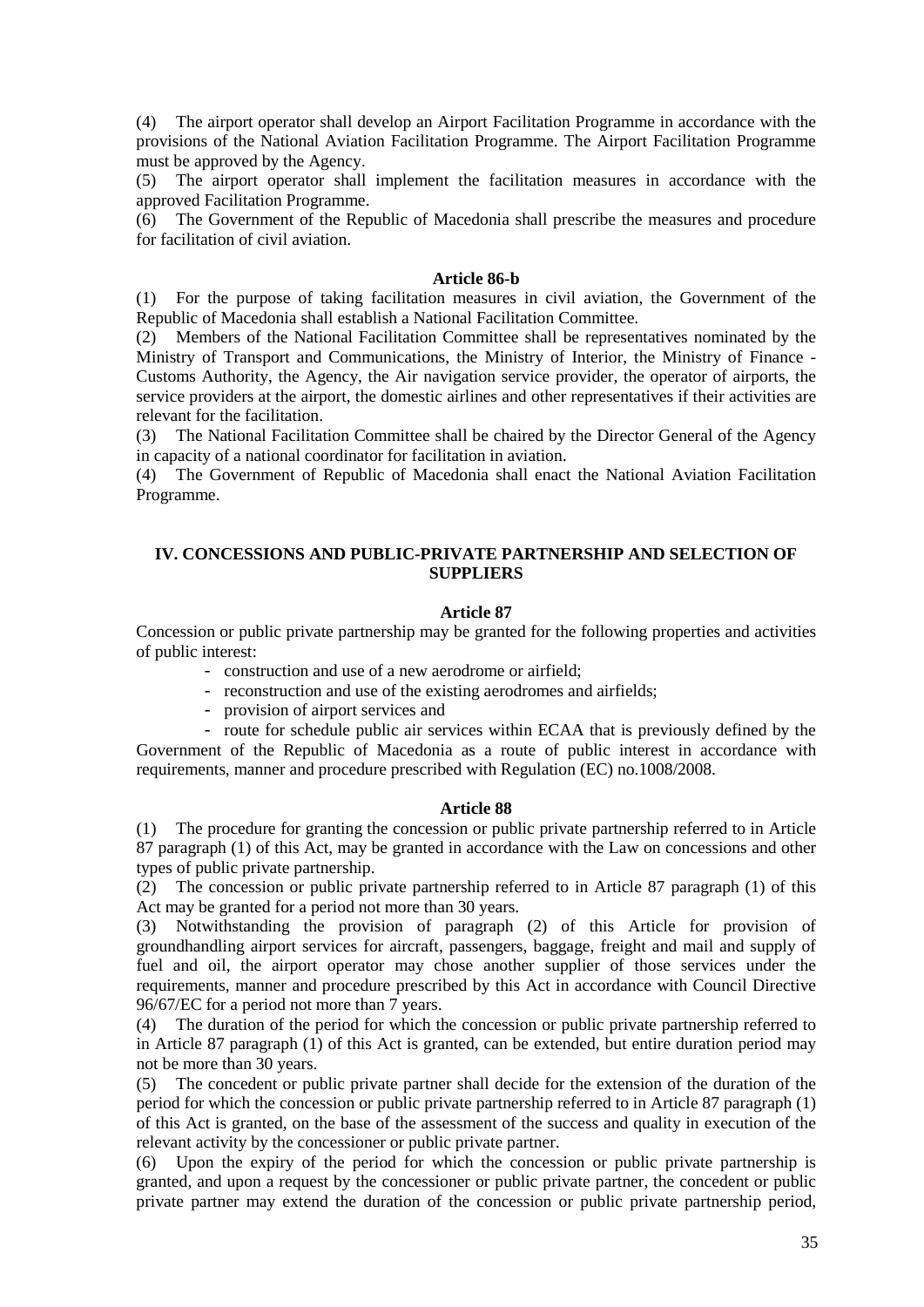upon previously obtained opinion from the Ministry of Transport and Communication and the Agency, for the success and quality in execution of the relevant activity, with conclusion of a new agreement or amendment of a existing agreement.

# **Article 89 is deleted**

#### **Article 90**

The Concession Agreement and the rights and obligations deriving from it, may be transferred in whole or partly upon a prior decision on consent, unless the continuous and qualitative implementation of the concession is endangered.

# **CHAPTER FIVE**

### **REGISTRATION, NATIONALITY AND MARKING OF AIRCRAFT I REGISTRATION AND RECORDING OF AIRCRAFT**

### **Article 91**

(1) Any aircraft not being registered or recorded shall be prohibited to operate within the Macedonian airspace.

(2) Any aircraft registered in the Republic of Macedonia (hereinafter referred to as "Macedonian aircraft") shall bear the Macedonian nationality.

(3) The Agency shall keep the Aircraft Register of the Republic of Macedonia (hereinafter referred to as "Aircraft Register").

### **Article 92**

(1) An aircraft shall be registered in the Republic of Macedonia if it has been entered into the Aircraft Register.

(2) All aircraft in accordance with ICAO standards shall be entered into the Aircraft Register.

(3) The way of keeping records for aircraft other than ICAO standard aircraft (ultralight aircraft, powered wings and wings for free flight flying), as well as amateur constructed aircraft shall be prescribed by the Director General of the Agency.

#### **Article 93**

(1) In the Aircraft Register besides aircraft being in ownership of the nationals of the Republic of Macedonia or domestic legal entities, a foreign aircraft engaged on ground of Lease Purchase Agreement or Aircraft Leasing Agreement may be also entered therein.

(2) If a domestic legal entity or national of the Republic of Macedonia leases a foreign aircraft for air traffic operations, such aircraft may be entered on the Aircraft Register, if:

- − it is provided for in the Aircraft Leasing Agreement;
- − the lease agreement is approved by the Agency,
- − comply with the requirements stipulated under Article 95 of this Act and

− it is a case of a dry lease, that is, the aircraft operations are performed by its own crew.

(3) In case a domestic legal entity or national of the Republic of Macedonia leases a foreign aircraft on wet lease base, such aircraft shall not be entered on Aircraft Register, but the Agency shall issue only an approval on lease.

(4) The Director General of the Agency shall prescribe criteria and procedure for approving the lease agreements of an aircraft.

(5) A Macedonian aircraft leased to a foreign legal entity or physical person for air traffic operations abroad may, at a request of the lessee and with consent of the owner, be entered in a foreign Aircraft Register if it is provided for in the regulations of the State concerned.

# **Article 94**

(1) Aircraft Register shall consist of a main book and a set of documents.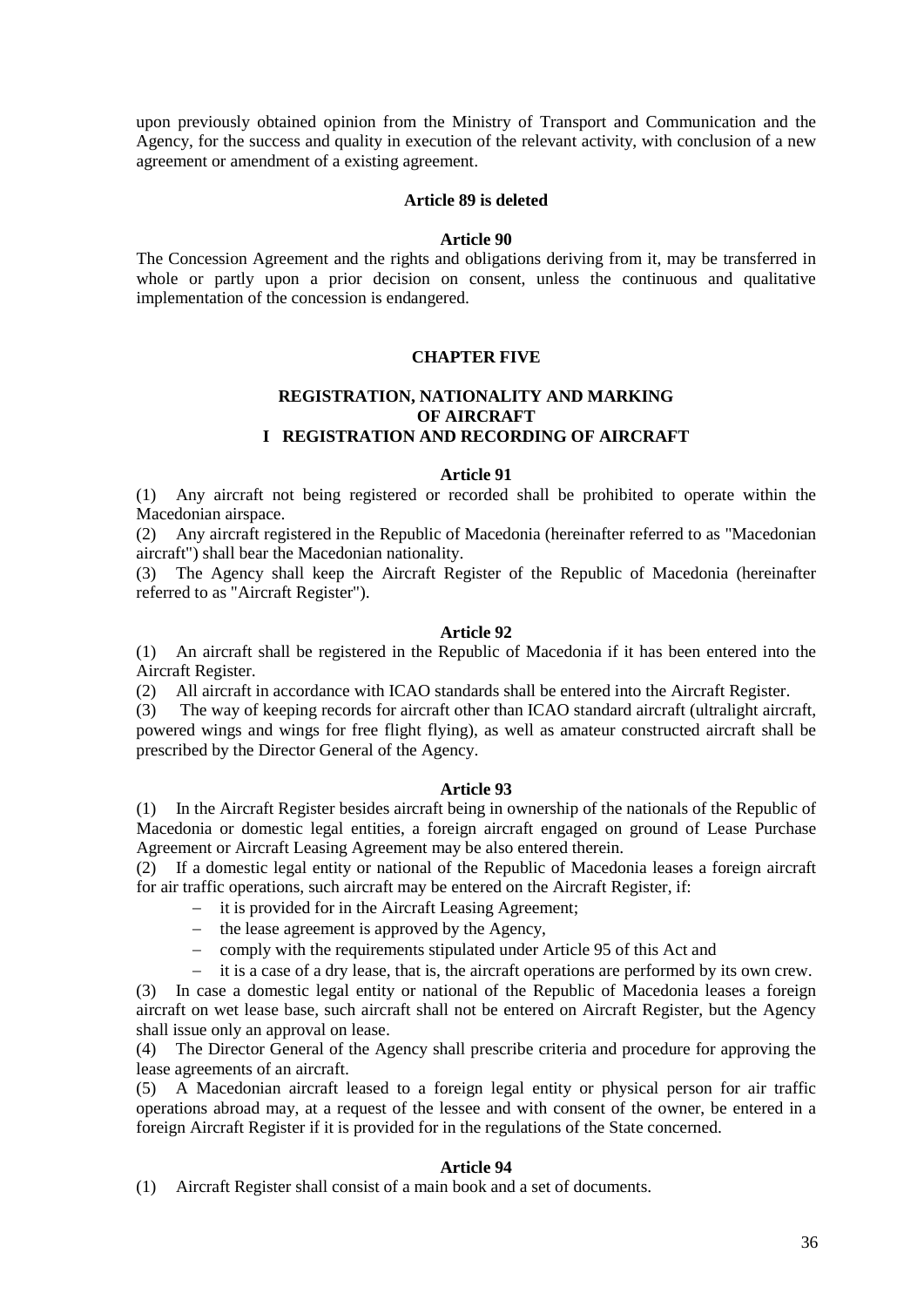(2) The main book shall include a registration list, real rights and ownership deed.

(3) Data from the main book shall be submitted to the Central Register of the Republic of Macedonia. The Agency shall be obliged to notify the Central Register of the Republic of Macedonia about any changes or deletion of such data from the Aircraft Register.

(4) The form, contents and procedure for keeping the register, as well as the data to be submitted to the Central Register of the Republic of Macedonia shall be prescribed by the Director General of the Agency.

### **Article 95**

An aircraft can be registered in the Aircraft Register under the following conditions:

- the aircraft meets all the airworthiness requirements stipulated with this Act and bylaws adopted on the basis of this Act;
- the aircraft operator is a domestic natural person or foreign natural person with regulated stay in the Republic of Macedonia or is a legal entity registered in and with principal place of business in the Republic of Macedonia;
- if the aircraft has already been registered in a foreign aircraft register, there is proof that it has been removed from the foreign aircraft register;
- if the aircraft has been imported from abroad, to have an export certificate of airworthiness issued by the competent authority of the country where it was previously registered;
- the aircraft satisfies the stipulated requirements regarding noise and other emissions in accordance with this Act and bylaws adopted on the basis of this Act;
- the aircraft operator has a proof of ownership or approved dry lease agreement for the aircraft and
- the operator who is not the aircraft owner, submits a statement in which the aircraft owner agrees for the aircraft to be registered in the Aircraft Register of the Republic of Macedonia.

# **Article 96 is deleted**

# **Article 97 is deleted**

#### **Article 98**

(1) The Agency shall be obliged to enter the aircraft in the Aircraft Register and to issue the registration a certificate of aircraft registration to the applicant, if the requirements referred to in Article 95 of this Act have been met.

(2) An administrative charge for the Certificate of Registration shall be paid by the operator of the aircraft in an amount specified by the Management Board of the Agency with a pricelist depending on the actual administrative and supervisory costs.

(3) The form, content, record keeping and procedure for issuance or modification of the Certificate of Registration of aircraft shall be prescribed by the Director General of the Agency.

# **Article 99 is deleted**

# **Article 100**

(1) An aircraft shall be struck off the Aircraft Register:

- 1) At the request of the owner/user of the aircraft;
- 2) In case the aircraft has been destroyed or become permanently unserviceable for air traffic operation or for any other reason it is out of use;
- 3) In case the aircraft has been registered in the State Aircraft Register;
- 4) In case the aircraft has not a valid Certificate of Airworthiness during the last three years, and
- 5) in case the owner, or user of the aircraft, ceases to fulfil the requirements referred to in Article 95 of this Act.

(2) An aircraft encumbered with mortgage may be deleted from the Register only after submitting written consent from all mortgages creditors whose rights have been recorded in the Aircraft Register.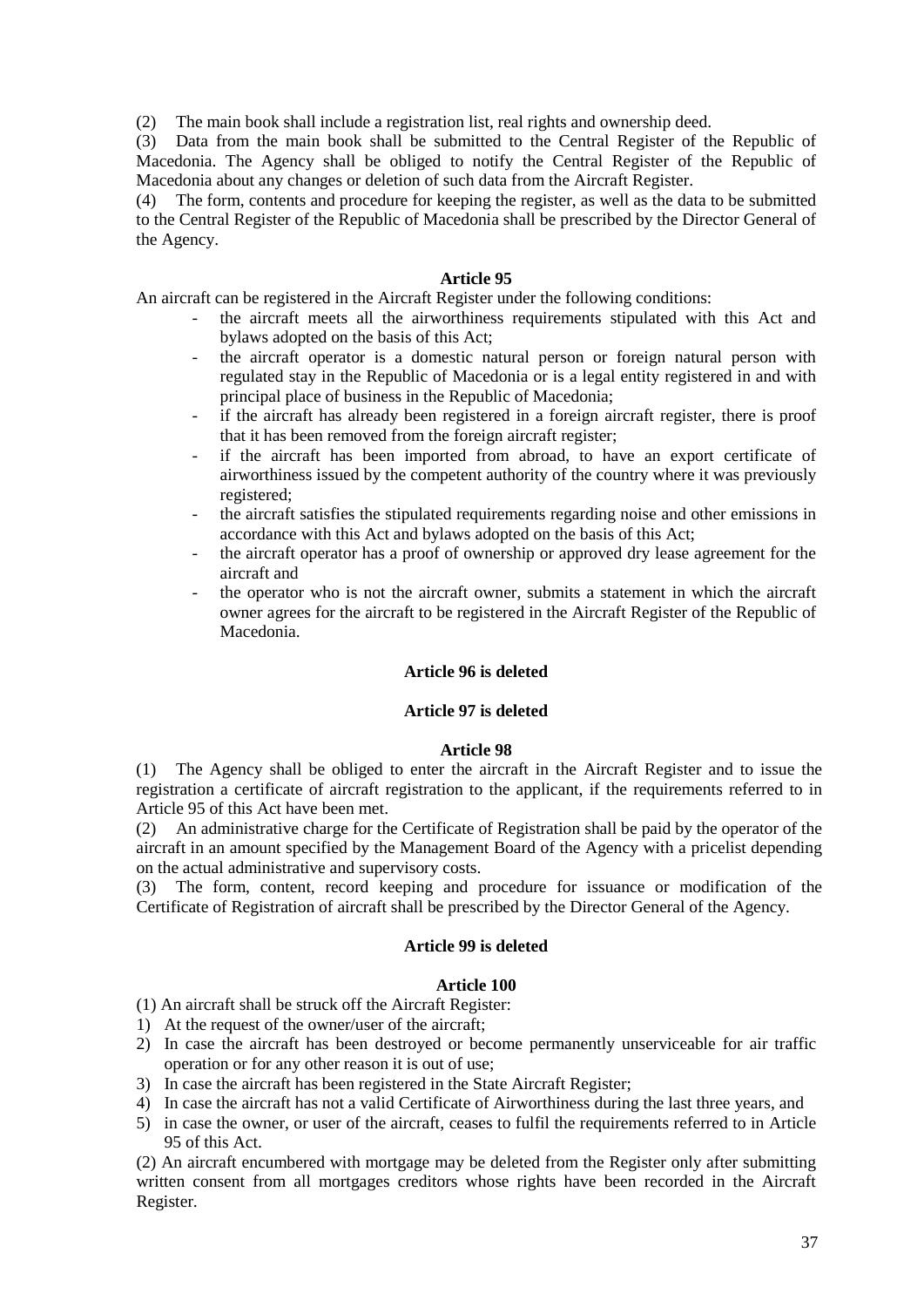#### **Article 101**

The Agency shall be obliged after the deletion from the register is done, without delay, to revoke the issued Certificate of Registration in respect of that aircraft and to notify the persons whose rights have been recorded in the real right document.

#### **Article 102**

(1) The Ministry of Internal Affairs shall keep booking of the Aircraft Register in respect of police aircraft, and the Ministry of Defence shall keep booking of Aircraft Register in respect of military aircraft and the Ministry of Finance in respect of customs aircraft.

(2) The Ministry of Internal Affairs, the Ministry of Defence and the Ministry of Finance shall prescribe the requirements and procedures regarding the registration of state aircraft in the registers of state aircraft, contents of, and procedure for, keeping the state aircraft registers as well as requirements for deletion of state aircraft from the state aircraft registers.

# **II NATIONALITY AND MARKING OF AIRCRAFT**

#### **Article 103**

(1) An aircraft registered in the Republic of Macedonia according to this Act shall be obliged to bear the distinctive nationality and registration marks.

(2) The distinctive nationality marks shall be the flag of the Republic of Macedonia and the registration mark "Z3" (zulu three).

(3) The manner and position of marking on the aircraft registered and recorded in the Republic of Macedonia, with nationality, registration and other marks shall be prescribed by the Director General of the Agency.

(4) All other marks and inscription of the aircraft shall not impede the visibility of the nationality and registration marks.

#### **Article 104**

An aircraft registered into the Macedonian Aircraft Register may bear the mark of the owner/user of the aircraft. A state aircraft shall bear its own marks.

#### **Article 105**

A foreign aircraft while flying within the Macedonian airspace shall bear the marks established by the regulations of its State of Registry or marks provided for under an international agreement.

#### **CHAPTER SIX**

### **REQUIREMENTS FOR SAFE USE OF AIRCRAFT, AIRCRAFT ENGINE, PROPELLER, COMPONENTS, EQUIPMENT AND PARACHUTE I. GENERAL PROVISIONS**

#### **Article 106**

(1) An aircraft, aircraft engine, propeller, components and parachute may be used if they fulfil the requirements for safe air traffic operation and airworthiness technical requirements specified under this Act and the accepted international standards.

(2) The requirements for safe air traffic operation mentioned in paragraph 1 of this Article shall be specified depending on aircraft type, category and purpose of the aircraft and purpose of its engine, propeller, parachute and equipment.

# **Article 107**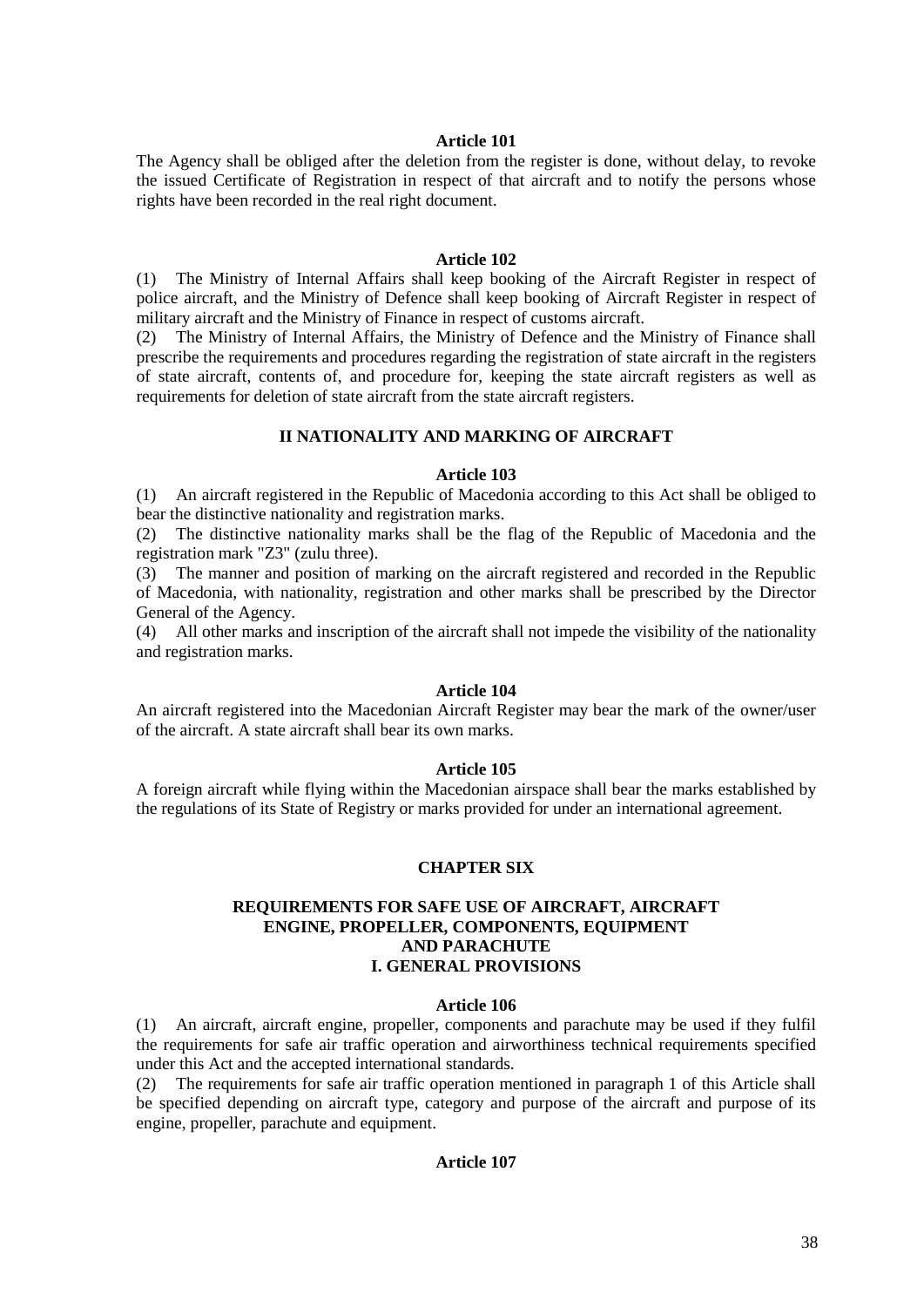Aircraft according to their type are divided into heavier-than-air aircraft (aeroplane, gyroplane, helicopter, glider and aircraft other than ICAO standard aircraft) and lighter-than-air aircraft (free balloon, tide-balloon and airship).

### **Article 108**

(1) Aircraft according to their category are divided into transport, normal, semi-acrobatic, acrobatic, commuter and special category (amateur built aircraft, experimental and aircraft other than ICAO standards aircraft).

(2) Aircraft depending on their operational conditions (maximum weight, maximum load coefficient and maximum speed) for which limitations in respect of their use have been prescribed shall be aircraft with limitation.

#### **Article 109**

Aircraft according to their purposes shall be classified into the aircraft for carriage of persons and items, aircraft for carriage of cargo, aircraft engaged in Aerial works, aircraft for sport-flights, aircraft for flight personnel training and aircraft for medical purposes.

### **Article 110**

An aircraft may be used only for the purpose specified in its certificate of airworthiness and according to the procedure prescribed in the approved flight operation manual thereof.

### **Article 111**

(1) State aircraft shall be classified according to their type, category, purpose, weight, speed and other special classifications.

(2) The way of classifying, painting and marking as well as use of state aircraft shall be prescribed by:

- The Minister of Defence for military aircraft;
- The Minister of Interior for police aircraft; and
- The Minister of Finance for customs aircraft.

# **II. CONSTRUCTION OF AIRCRAFT**

#### **Article 112**

(1) Construction of an aircraft and modification of an aircraft, aircraft engine, propeller, parachute and equipment shall be carried out in accordance with the accepted international technical regulations for construction of aircraft and modification of aircraft, aircraft engine, parachute and equipment and material quality.

(2) Prior to the construction of an aircraft or modification of an aircraft, aircraft engine, propeller, parachute and equipment or modification during the aircraft construction process, the technical documentation for such construction shall be presented to the Agency for inspection.

# **Article 113**

(1) Design and construction of an aircraft and modification of an aircraft, aircraft engine, propeller, parachute and equipment, the technical control of the construction and preparation of technical documentation regarding the construction and modification may be carried out by a legal entity that in addition to the general requirements for economic activity shall also satisfy the special requirements prescribed by the Agency

(2) The legal entity referred to in paragraph 1 of this Article submitting evidences that it satisfies the requirements mentioned in paragraph 1 of this Article shall be issued an operating certificate by the Agency.

(3) An administrative charge shall be paid for issuance, renewal, revalidation and modification of the operating certificate referred to in paragraph (2) of this Article in amount prescribed by the Management Board of the Agency with a pricelist depending on the actual administrative and supervisory costs.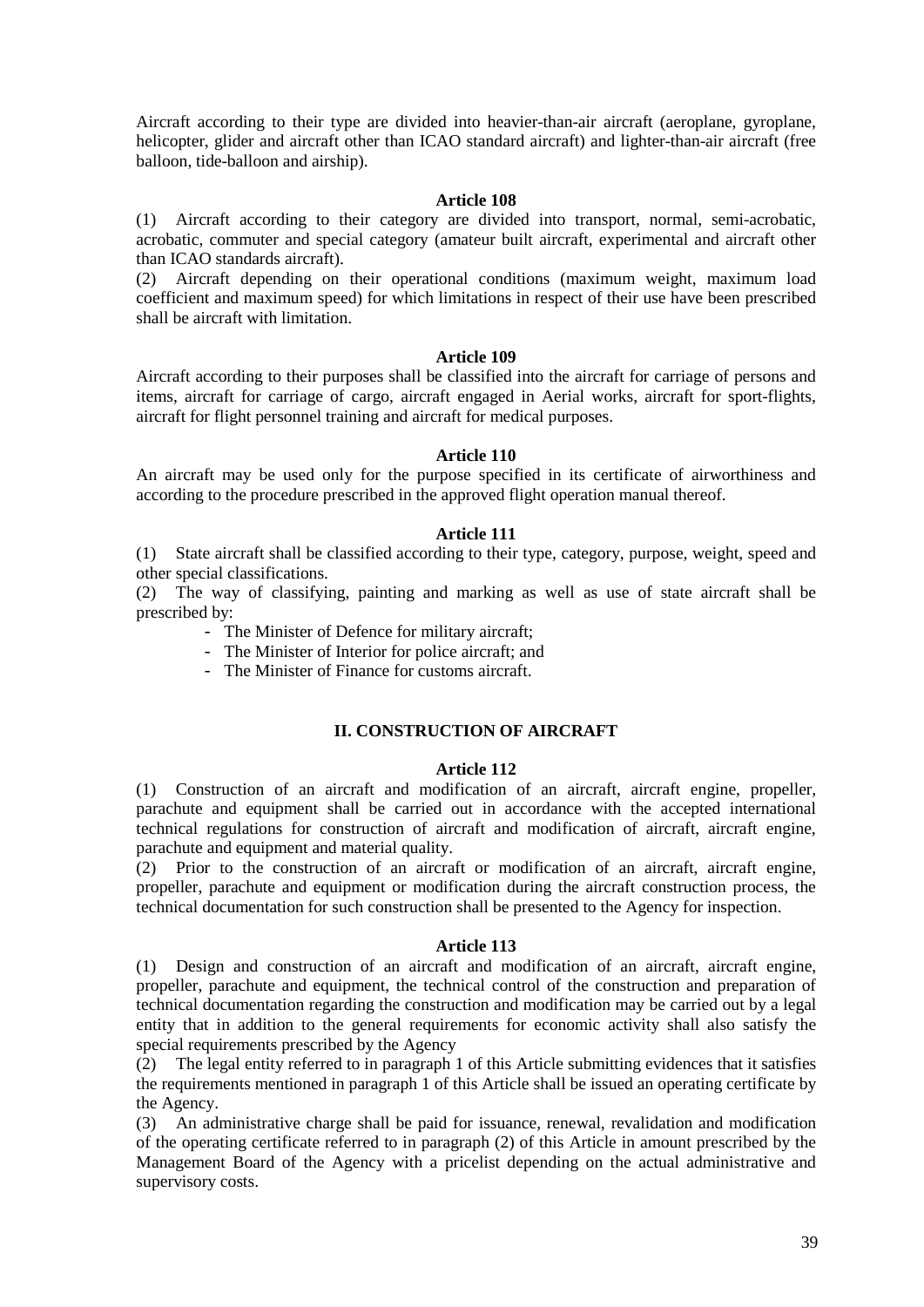(4) The form and contents, record keeping and procedure for issuance, renewal, revalidation and modification of the operating certificate referred to in paragraph (2) of this Article shall be prescribed by the Director General of the Agency.

# **Article 114**

(1) A construction of the special category aircraft may be carried out by a natural person.

(2) The conditions for construction, control of the construction and procedure for determination of the airworthiness of the aircraft of special category shall be prescribed by the Agency.

### **Article 115**

The Agency may make remarks on the technical documentation and request modification thereof if it has found out that such documentation does not compliance with the technical regulations for construction of an aircraft and modification of an aircraft, aircraft engine, propeller, parachute and equipment laid down in Article 112 of this Act or has found that the designed aircraft has not satisfied the airworthiness requirements.

# **Article 116**

Manufacturer of an aircraft, aircraft engine, propeller, parachute and equipment shall be obliged to deliver, with the product, to the purchaser or buyer thereof, a documentation for use, maintenance, reconstruction and repair thereof and to ensure timely and permanent notification on any technical modification or change in use, maintenance and repair of such type of aircraft.

# **Article 117**

(1) The new type of aircraft, aircraft engine, propeller, parachute and equipment must undergo through a homologation (type certification) procedure or recognition of the homologation (type certification) procedure in order to determine whether they are in compliance with the airworthiness technical requirements prescribed by the Agency.

(2) Homologation (type certification) check of a new type of aircraft, aircraft engine, propeller, parachute and equipment shall be carried out by EASA.

(3) The examination for the purpose of type certification and the issuing of type certificates shall be made under conditions, in a manner and within procedure prescribed by the Director General of the Agency.

# **Article 118**

(1) The Type Certificate issued by ЕАЅА shall be directly recognised in the Republic of Macedonia, without conducting a validation procedure by the Agency.

(2) The Agency shall validate Type Certificates issued by a foreign country provided they are in compliance with the ЕАЅА technical requirements for airworthiness.

# **III. MAINTENANCE OF AIRCRAFT**

#### **Article 119**

(1) The owner/user of an aircraft shall, during the aircraft operation, be obliged to make controls and checks of aircraft, aircraft engine, propeller, parachute and equipment and to maintain the same in an airworthy condition to ensure safe air traffic operation in accordance with this Act and aircraft maintenance regulations enacted under this Act.

(2) Controls and checks, repairs, changes, replacements and reconstruction of an aircraft, aircraft engine, propeller, parachute and equipment (hereinafter referred to as "maintenance of aircraft"), preventive maintenance of an aircraft and modifications of an aircraft, aircraft engine, propeller, parachute and equipment as well as technical and quality control of the works shall be made in accordance with the regulations enacted under this Act and technical instructions of the manufacturer of the respective type of aircraft.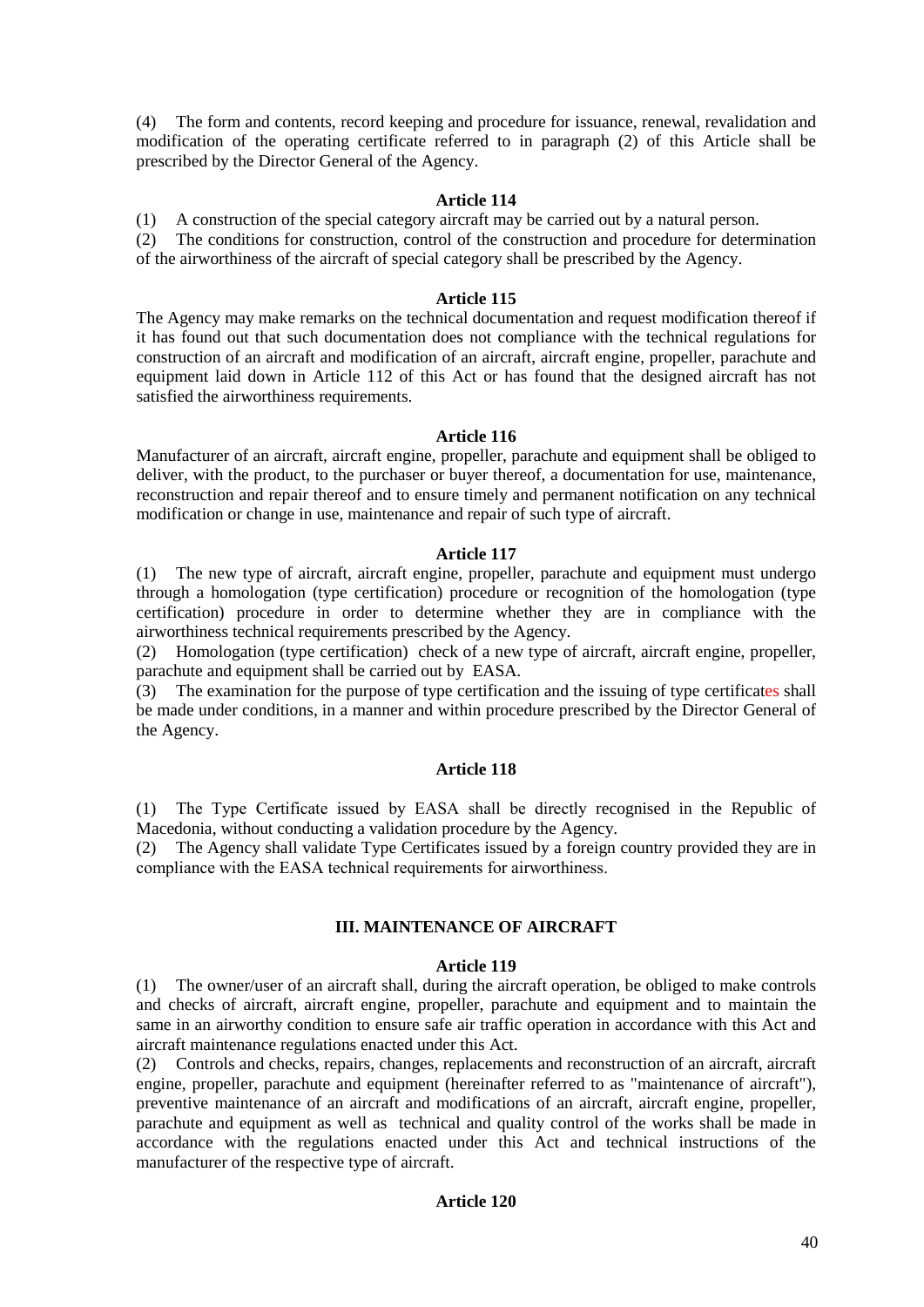(1) The maintenance and technical control of an aircraft, aircraft engine, propeller, parachute and equipment shall be according to maintenance technical system for each type of aircraft, aircraft engine, propeller, parachute or type of equipment.

(2) The technical system referred to in paragraph (1) of this Article shall be in compliance with the maintenance requirements approved by the competent aeronautical authorities of the State of Manufacture and with the manufacturer's technical manuals regarding the maintenance of such type of aircraft, aircraft engine, propeller, parachute and equipment and procedure in respect of their usage and results from the control of their reliability during the operation.

(3) The maintenance technical system referred to in paragraph 1 of this Article shall be developed by the holder of right to use/owner of the aircraft and approved by the Agency.

### **Article 121**

(1) Should the operator of the aircraft delegate (transfer) the base maintenance of the aircraft, aircraft engine, propeller, parachute and equipment to a foreign legal entity it shall be obliged to submit to the Agency an evidence that the competent aeronautical authority of the foreign State has authorised that entity for base maintenance of that type of aircraft, aircraft engine, propeller, parachute and equipment.

(2) If an aircraft registered in the Aircraft Register is leased to a foreign entity, the operator of the aircraft shall be obliged, by an agreement, to ensure a maintenance of that aircraft, aircraft engine, propeller, parachute and equipment in accordance with the approved maintenance technical system with the entity being authorised for such activities according to paragraph (1) of this Article.

(3) The operator of the aircraft mentioned in paragraph (1) of this Article, at its request and upon inspection made to a foreign legal entity regarding the requirements and procedures of maintenance of aircraft, shall be issued by the Agency a certificate stating that the requirements for maintenance of aircraft registered in the Aircraft Register have been met.

(4) An administrative charge shall be paid for the issuance, renewal, revalidation and modification of the certificate mentioned in paragraph (3) of this Article in amount prescribed by the Management Board of the Agency with a pricelist depending on the actual administrative and supervisory costs.

(5) The form, contents, record keeping and procedure for issuance, renewal, revalidation and modification of the certificates shall be prescribed by the Director General of the Agency.

# **Article 122**

(1) Maintenance and technical control of the maintenance of an aircraft, aircraft engine, propeller, parachute and equipment as well as the preparation of the maintenance technical and technological documentation may be made by a legal entity that have the required personnel, equipment and meets other special requirements necessary for safe and regular operation.

(2) To the legal entity referred to in paragraph (1) of this Article submitting evidence that it satisfies the prescribed requirements specified in paragraph (1) of this Article shall be issued an operating certificate by the Agency.

(3) An administrative charge shall be paid for the issuance, renewal; revalidation and modification of the certificate mentioned in paragraph (2) of this Article in amount prescribed the Management Board of the Agency with a pricelist depending on the actual administrative and supervisory costs.

(4) Single-engine aircraft of normal, semi-acrobatic and acrobatic category and gliders, excluding the reconstruction procedures, may be maintained by an approved physical person if he/she is a holder of a licence for maintenance of such type of aircraft.

(5) The maintenance and technical control in respect of state aircraft shall be made according to the procedure prescribed by the Minister for Internal Affair in respect of police aircraft, by the Minister for Defence in respect of military aircraft and by the Minister for Finance in respect of customs aircraft.

(6) The form, contents, record keeping and procedure for issuance, renewal, revalidation and modification of the certificate mentioned in paragraph (2) of this Article shall be prescribed by the Director General of the Agency.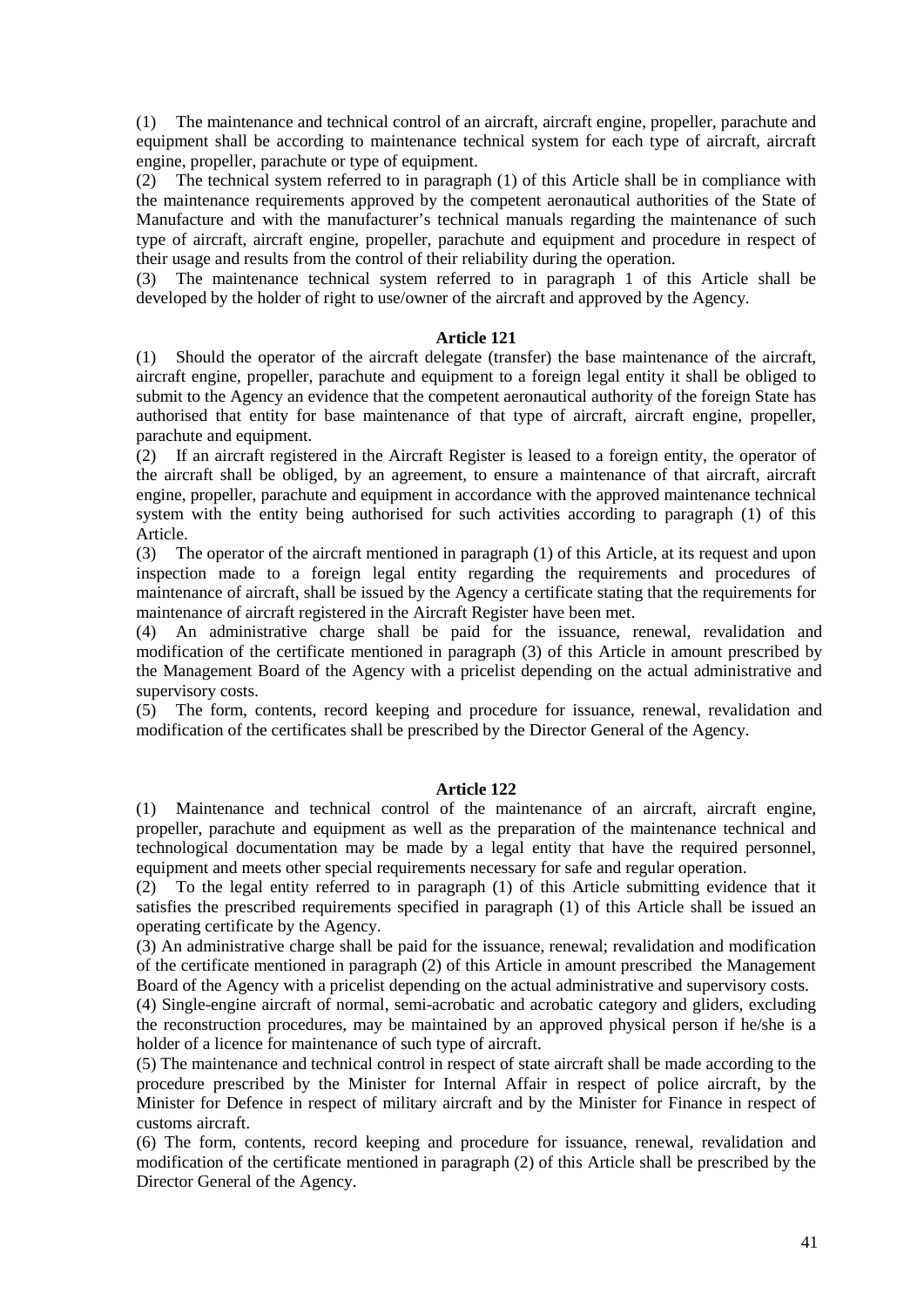(7) The way of maintenance, technical control of the maintenance and development of maintenance technical and technological documentation and special requirements in respect of required personnel, equipment and other special requirements necessary for safe and regular operation shall be stipulated by the Agency.

### **Article 123**

The operator of an aircraft shall be obliged in accordance with the approved maintenance technical system to provide/ensure check of the aircraft prior to every engine starting with intention to fly in order to determine whether the aircraft is airworthy for safe air traffic operation, and the person authorised to make check of aircraft shall be obliged by putting his signature in the aircraft logbook to verify that the check has been made and the aircraft is airworthy for safe air traffic operation.

# **IV. AIRWORTHINESS OF AIRCRAFT**

# **Article 124**

(1) The capability of an aircraft to operate safe air traffic (hereinafter referred to as "airworthiness of aircraft") shall be determined by an inspection and verified by issuance of Certificate of Airworthiness.

(2) The Certificate of Airworthiness shall be issued if the aircraft correspond to the type certificate as well as is equipped with instruments and equipment required for safe air traffic operation and is determined as a result of an inspection that it is in condition for safe air traffic operation, that is, it is airworthy.

(3) The procedure and method for determination of the airworthiness of an aircraft shall be prescribed by the Director General of the Agency.

(4) The inspection of aircraft to determine the airworthiness thereof shall be made by the Agency.

(5) An administrative charge shall be paid for issuance, renewal, revalidation, and modification of the Certificate of Airworthiness in amount prescribed by the Management Board of the Agency with an pricelist depending on the actual administrative and supervisory costs

(6) The form, content, record keepind and procedure for issuance, renewal, renewal, revalidation and modification of the certificate mentioned in paragraph (2) of this Article shall be prescribed by the Director General of the Agency.

# **Article 125**

(1) The inspection of an aircraft to determine its airworthiness shall be made by inspection of the aircraft on ground and in flight and such inspection may be basic, routine and extraordinary one.

(2) Basic, routine and extraordinary inspection of an aircraft shall be made at request of the owner/user of the aircraft.

(3) An extraordinary inspection may be made at a request of an aviation inspector if there is a serious concern that the aircraft in flight is not airworthy for safe air traffic operation.

#### **Article 126**

(1) An airworthiness inspection of aircraft in the course of flight shall be made as, examination of the aircraft in flight (test flight) or as checking of aircraft in flight (functional test).

(2) The examination of the aircraft in flight shall be made without passengers on board and includes inspection of flight technical characteristics/performances and aircraft behaviour in course of flight according to a programme developed by the owner or the user of the aircraft and approved by the Agency.

(3) The checking of the aircraft in flight may be made with passengers on board and includes inspection of the functioning of the aircraft devices and systems in such way not to endanger the flight safety.

(4) An administrative charge for examination of the aircraft in flight, shall be paid to the crew members and aviation technical personnel on board the aircraft, in amount prescribed by the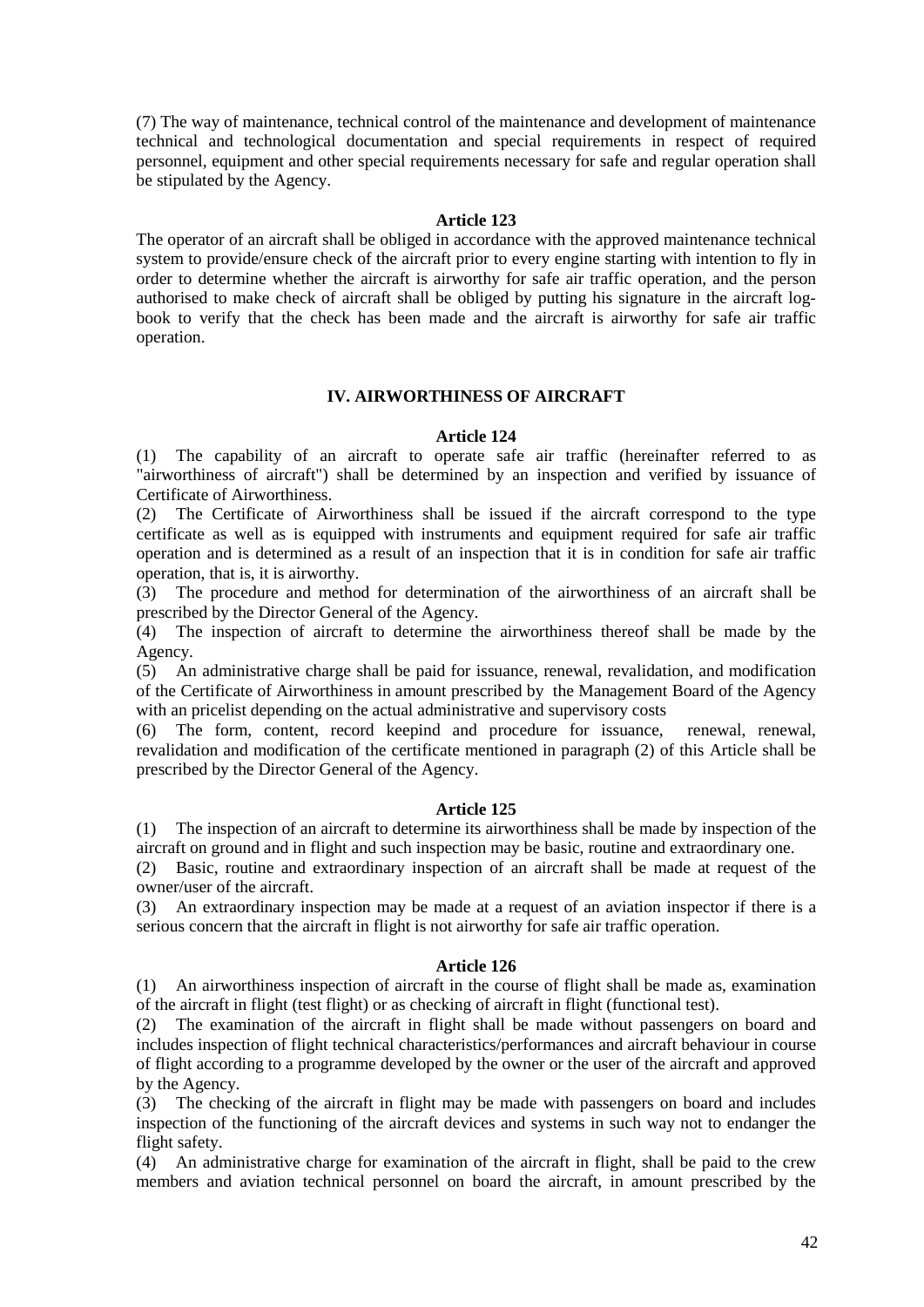Management Board of the Agency with a pricelist depending on the actual administrative and supervisory costs.

### **Article 127**

(1) The operator of an aircraft shall pay a charge for the inspection of its aircraft in amount prescribed by The Management Board of the Agency with a pricelist, depending on the actual administrative and supervisory costs.

(2) Notwithstanding the provision of paragraph 1 of this Article, if an extraordinary inspection is made at request of the inspector, the operator of the aircraft shall be exempted from payment of the charge for the inspection in case it has been determined following the inspection that the aircraft is airworthy for safe operation.

### **Article 128**

If there is a failure/defect of an aircraft having a certificate of airworthiness, but nevertheless it is considered to be safe for flight under specified operating limitations, the Agency may grant to such aircraft a flight permission to operate a technical flight from the airport where it is to the airport of its repair.

#### **Article 129**

(1) If it is determined following an aircraft inspection that the aircraft fails to satisfy the requirements for safe air traffic operation and does not comply with the category or purpose specified in the certificate of airworthiness thereof, the certificate shall be revoked.

(2) At request of the owner/user of an aircraft, a new certificate of airworthiness shall be issued to the aircraft for the appropriate category or purpose for which such aircraft may be safely used.

### **Article 130**

The Certificate of Airworthiness of a foreign aircraft issued in the State of Registry of that aircraft shall be rendered as valid in the Republic of Macedonia if it has been issued in accordance with the international air services agreement binding to the Republic of Macedonia or on the basis of reciprocity.

#### **Article 131**

(1) The Agency shall suspend a type certificate or a certificate of airworthiness of an aircraft if it has determined or received a report by the aeronautical authorities of the State in which the homologation (type certification) of respective type of aircraft, aircraft engine, propeller, parachute and equipment has been made or by the manufacturer or operator thereof stating that there is a failure (defect) due to the omission in the structure, built-in material, construction and type certificate procedure as well as to the improper use and maintenance of the aircraft, aircraft engine, propeller, parachute and equipment until the corrective measures are taken.

(2) The Agency shall require checks to be made to determine if there is malfunction of the aircraft, engine, propeller, parachute and equipment of the aircraft registered in the Republic of Macedonia due to any omission in the structure, built material, construction and type certification procedure as well as to the improper use and maintenance and the owner or user/operator thereof shall be required to take corrective measures within specified period.

(3) Should the owner/user of an aircraft fail to fulfil the directives mentioned in paragraph (1) of this Article, the Agency shall revoke the certificate of airworthiness of the respective aircraft or prohibit the use thereof.

(4) If it is determined a failure mentioned in paragraph (1) of this Article to an aircraft of domestic production with a type certificate from the Republic of Macedonia, the Agency shall, without delay, notify the aeronautical authorities of the State in which the aircraft has been exported and in which has been registered.

(5) If it is determined a failure mentioned in paragraph (1) of this Article to a Macedonian aircraft manufactured abroad and type certificate has been accepted as valid in our country and a certificate of airworthiness has been issued, the Agency shall, without delay, notify the aeronautical authorities of the State in which type certification has been made.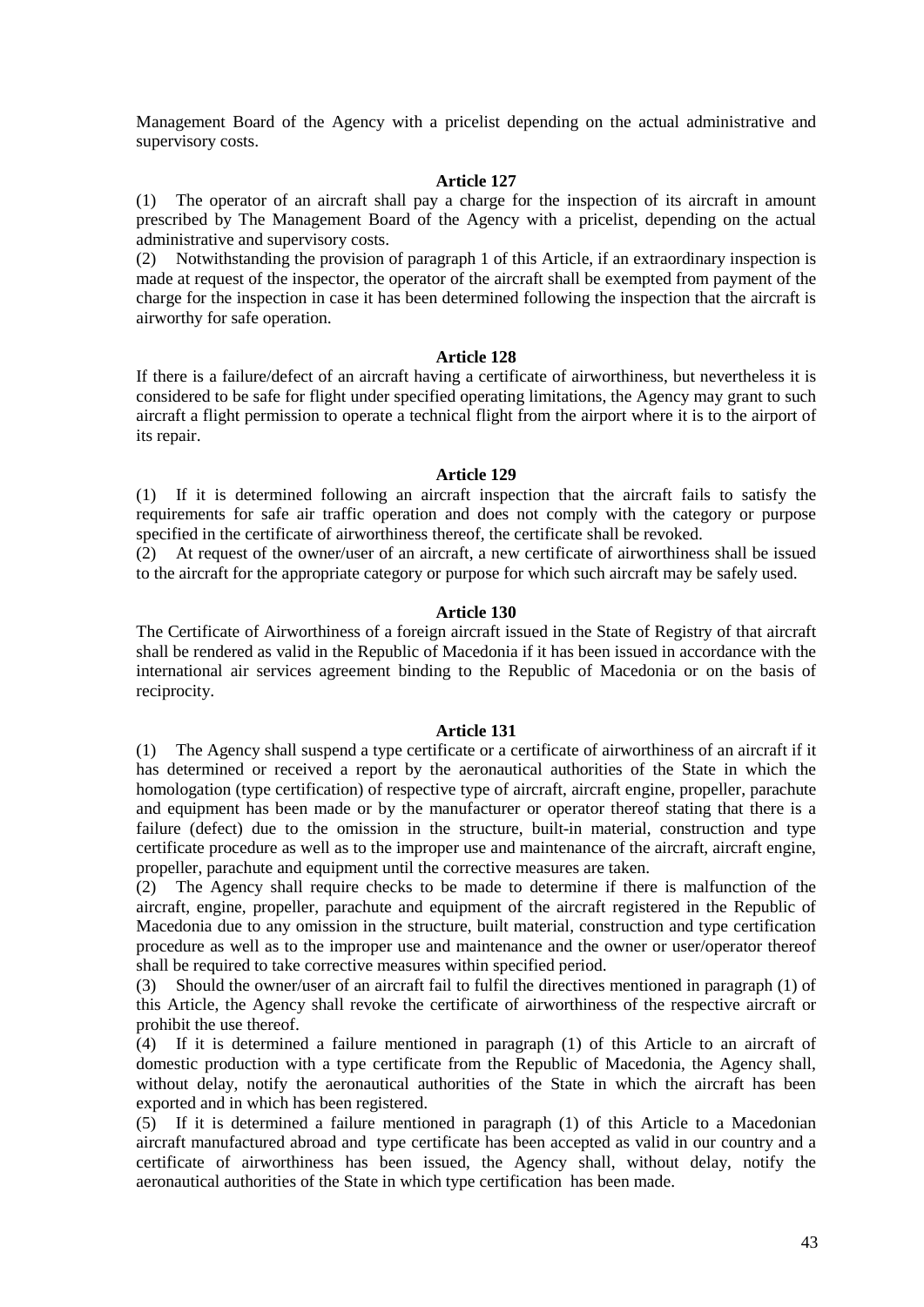#### **Article 132**

(1) The airworthiness of an aircraft shall be the responsibility of the aircraft operator.

(2) The certificate of airworthiness shall be suspended if the aircraft or its equipment are not maintained in accordance with the regulations enacted under this Act or if modifications not approved by the Agency have been made to the aircraft or if necessary modifications and other instructions directed by the Agency or by the aeronautical authorities of the State where the homologation (type certification) has been carried out, have not been made. (Mandatory Continuing Airworthiness Information).

(3) The operator of an aircraft shall notify the Agency on any circumstances, occurrences, omissions and found malfunctions (failures, defects) of the aircraft as well as regarding the documentation, which may have negative influence on the airworthiness thereof.

#### **Article 133**

(1) An aircraft operating within the Macedonian airspace shall have a Certificate of Noise as a result from take-off, flying and landing of an aircraft, as well as a Certificate of Gas Emission resulting from the combustion during the take off, flying and landing of an aircraft.

(2) Macedonian aircraft shall be issued the certificates referred to in paragraph (1) of this Article by the Agency. A charge shall be paid for issue, renewal and modification of the certificates referred to in paragraph (1) of this Article in the amount prescribed by the Management Board of the Agency with a pricelist, depending on the actual administrative and supervisory costs.

(3) A foreign aircraft shall not be granted permission to operate within the Macedonian airspace if it does not have the certificates mentioned in paragraph (1) of this Article.

(4) The maximum allowed noise level or maximum allowed gas emission level resulting from take-off, flying and landing of an aircraft shall be prescribed by the Minister of Environment and Urban Planning upon prior opinion obtained by the Agency.

(5) The form, contents, record keeping and procedure for issuance, renewal, revalidation and modification of the certificates mentioned in paragraph (1) of this Article shall be prescribed by the Director General of the Agency.

# **CHAPTER SEVEN AVIATION AND OTHER QUALIFIED PERSONNEL**

### **I. REQUIREMENTS FOR PERFORMANCE OF AVIATION DUTIES**

# **1. GENERAL PROVISIONS**

#### **Article 134**

(1) The aviation personnel in order to perform aviation duties, shall have required vocational education**,** training proficiency, licence according the accepted international standards and recomended practices and rating or certificate for training proficiency, and to satisfy other requirements prescribed by this Act and regulations enacted thereunder.

(2) The other qualified personnel engaged with other duties essential to the aviation safety shall be qualified.

#### **Article 135**

(1) The Agency shall keep the register of aviation personnel and other qualified personnel.

(2) The form, contents and procedure for keeping the register of aviation personnel and other qualified personnel shall be prescribed by the Director General of the Agency.

#### **Article 136**

(1) The vocational education of the personnel referred to in Article 134 of this Act shall be achieved in the high schools and faculty educational institutions in the Republic of Macedonia or abroad.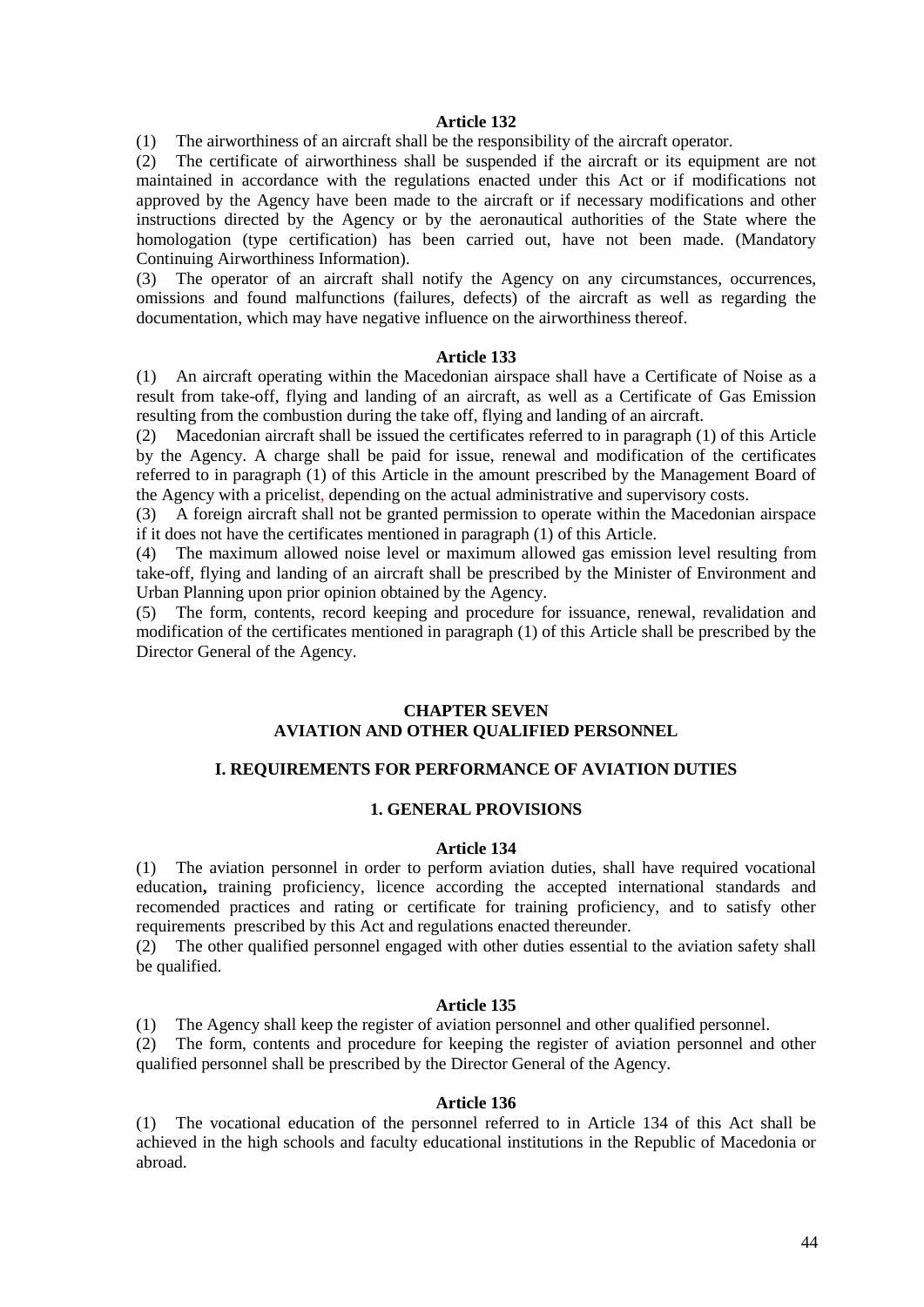(2) The training proficiency shall be achieved in the organisations or centres for training of aviation personnel and other qualified personnel which have the necessary training personnel, equipment, as well as meet the other special requirements necessary for safe and regular operation.

(3) Aviation and other qualified personnel may, also, accomplish the required training proficiency abroad in organisations and centres for training if they are authorised by a foreign aviation authority for performing appropriate training according international standards accepted by the Republic of Macedonia.

(4) The training shall be carried out in accordance with programmes of organizations and centres for training previously approved by the Agency.

(5) At the request of the organizations and centres that satisfy the requirements for aviation and other personnel training, the same shall be, upon an audit thereof, granted a certificate by the Agency.

(6) An administrative charge shall be paid for issuance, renewal, validation and modification of the certificate mentioned in paragraph (5) of this Article in an amount specified by the Management Board of the Agency with a pricelist, depending on the actual administrative and supervisory costs.

(7) The form, contents, record keeping and procedure for issuance, renewal, revalidation and modification of the certificate referred to in paragraph (5) of this Article shall be prescribed by the Director General of the Agency.

(8) The method of carrying out the training for obtaining training proficiency as well as the special requirements in respect of the required training personnel, equipment and other special requirements necessary for safe and regular operation of organisations and centres for training in the Republic of Macedonia shell be prescribed by the Agency.

### **Article 137**

(1) The training proficiency of the aviation personnel achieved in accordance with Article 136 of this Act shall be checked by the Agency through an examinations.

(2) The examination shall be carried out by authorized examiners chosen from the aviation experts' list.

(3) The aviation expert's list shall be established by the Director General of the Agency at the beginning of each calendar year under criteria and within procedure prescribed by the Ministry of Transport and Communications.

(4) The applicants for examination shall be charged to pay an administration fee for the examination.

(5) The authorised examiners are entitle for remuneration.

(6) The amount of the fee/remuneration referred to in paragraphs (4) and (5) of this Article shall be established by the Management Board of the Agency with a pricelist depending on the actual administrative and supervisory costs.

#### **Article 138**

(1) The check of the training proficiency referred to in Article 137 of this Act may be a regular or extraordinary one.

(2) The regular training proficiency check shall be carried out prior to issuance or renewal/revalidation of the validity of a licence or rating of the aviation personnel as well as for issuance of certificate for training proficiency.

(3) Issuance or renewal/revalidation of the validity of a licence shall be refused to a person who is aviation personnel in case:

- 1. It is determined, following a medical examination or psychological test, that he fails to satisfy the prescribed requirements to perform special duties;
- 2. It is determined, following a proficiency check, that his knowledge and skills are insufficient to perform adequate duties,
- 3. It is determined, following a test, that he is under the influence of alcohol, narcotics or other stimulants.

(4) The provisions of paragraph (3) of this Article shall be applied at the procedure of issuance of certificate for training proficiency..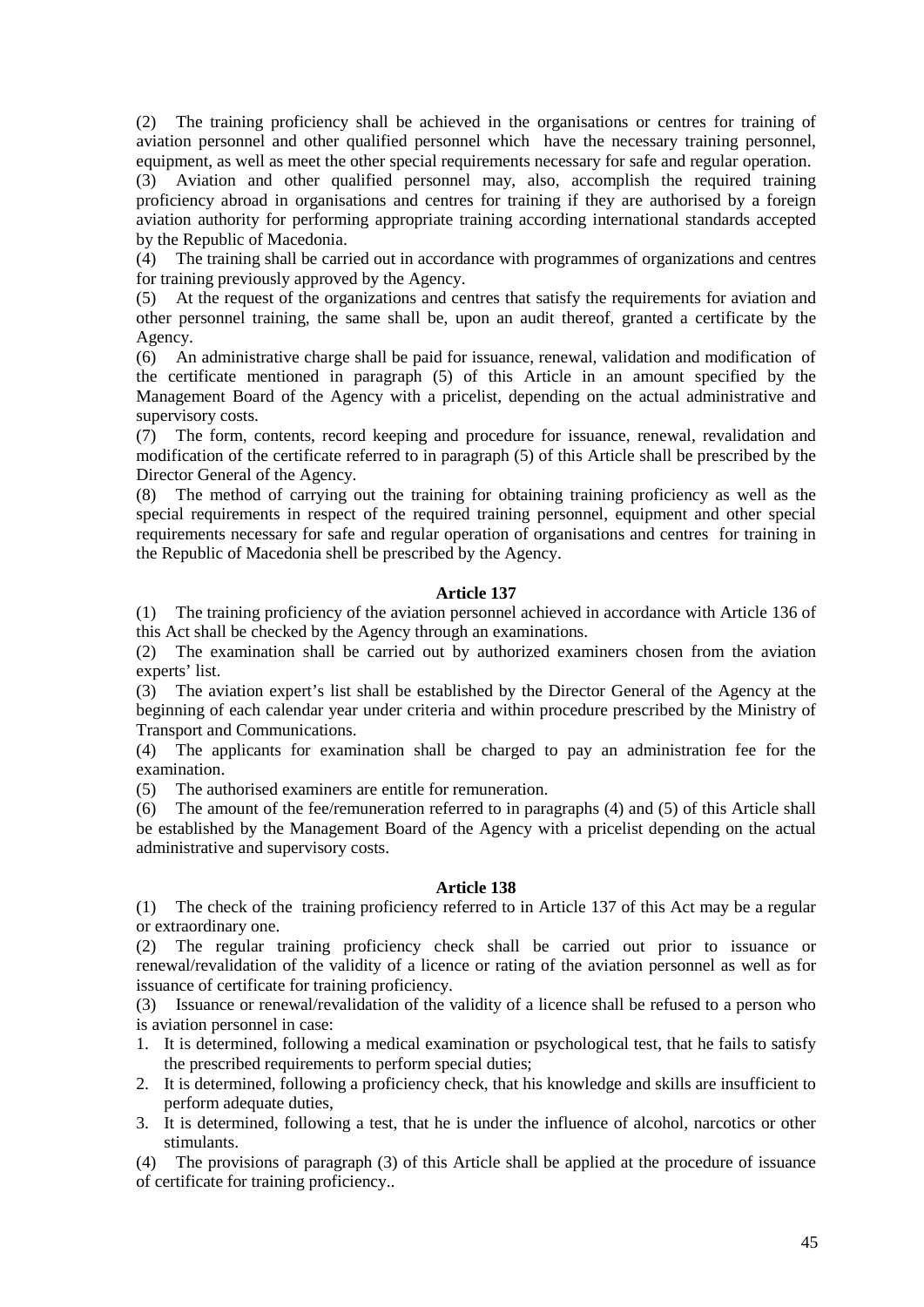(5) An extraordinary training proficiency check shall be carried out upon advice by an aviation inspector on a denunciation by a physical person or legal entity and if there is a serious concern in respect of performing the duties by a person who is a holder of a licence, rating or certificate for training proficiency or if there is a violation of the provisions of this Act and regulations enacted thereunder.

(6) The procedure to conduct the regular and extraordinary check shall be prescribed by the Director General of the Agency.

#### **Article 139**

(1) The Agency shall issue a licence or revalidate the validity of a licence or rating or issue a certificate for training proficiency, to the applicant who has successfully passed the examination mentioned in Article 137 of this Act.

(2) Requirements for issuance of licences, the procedure of issuance, revalidation, modification and suspension, as well as the form, content, validity period in accordance with the international standards, regulations, guiding principles and recommended practices referred to in Article 3 of this Act, licences registry, type of licences, shall be prescribed by the Agency.

(3) Requirements for issuance of certificates for training proficiency, continual refreshment of acquired knowledge of the certificates holders, procedure of issuance and suspension, registry and type of certificates for training proficiency shall be prescribed by the Agency.

#### **Article 140**

(1) The vocational education and training proficiency of the aviation personnel performing and providing activities essential to aviation safety related to state aircraft shall be achieved in the relevant institutions of the Ministry of Defence or Ministry of Interior.

(2) The vocational education and training proficiency of aviation personnel performing and providing activities essential to aviation safety related to state aircraft may also be achieved abroad.

(3) The vocational education and programmes for training proficiency, requirements and procedure for issuance, revalidation, suspension and revocation of licences and ratings, as well as the form and contents of the forms of the licences and ratings of aviation personnel performing and providing activities essential to aviation safety related to state aircraft shall be prescribed by the Minister of Defence, Minister of Interior or Minister of Finance.

#### **Article 141**

The appropriate aviation vocational education and training proficiency of the aviation personnel performing and providing activities essential to aviation safety, related to state aircraft, achieved in the relevant institutions of the Ministry of Defence, Ministry of Interior and/or appropriate foreign organizations shall be recognized for obtaining a civil aviation licence, if they meet the requirements on issuing a licence or a rating specified by this Act, as well as the regulations enacted in accordance with this Act.

#### **Article 142**

(1) The aviation personnel and other qualified personnel shall, while executing their duties, be prohibited to be under the influence of alcohol, narcotics or other stimulants.

(2) The personnel referred to in paragraph (1) of this Article shall be prohibited to perform his duties when he is suffering from fatigue or from the effects of illness or is in psychological condition which makes him unfit to perform his duties in a proper and safe manner.

(3) His superior shall make a decision on removal of the personnel mentioned in paragraph (1) of this Article and shall notify the Agency within 24 hours from the decision on removal.

### **Article 143**

(1) The licence or the certificate for training proficiency of the aviation personnel shall be suspended in case:

1) in criminal or offence proceedings, the holder is considered unsuitable to exercise the privilege of the license or certificate issued by the Agency as a result of an imposed conviction or offence sanction for the duration of that conviction or offence sanction;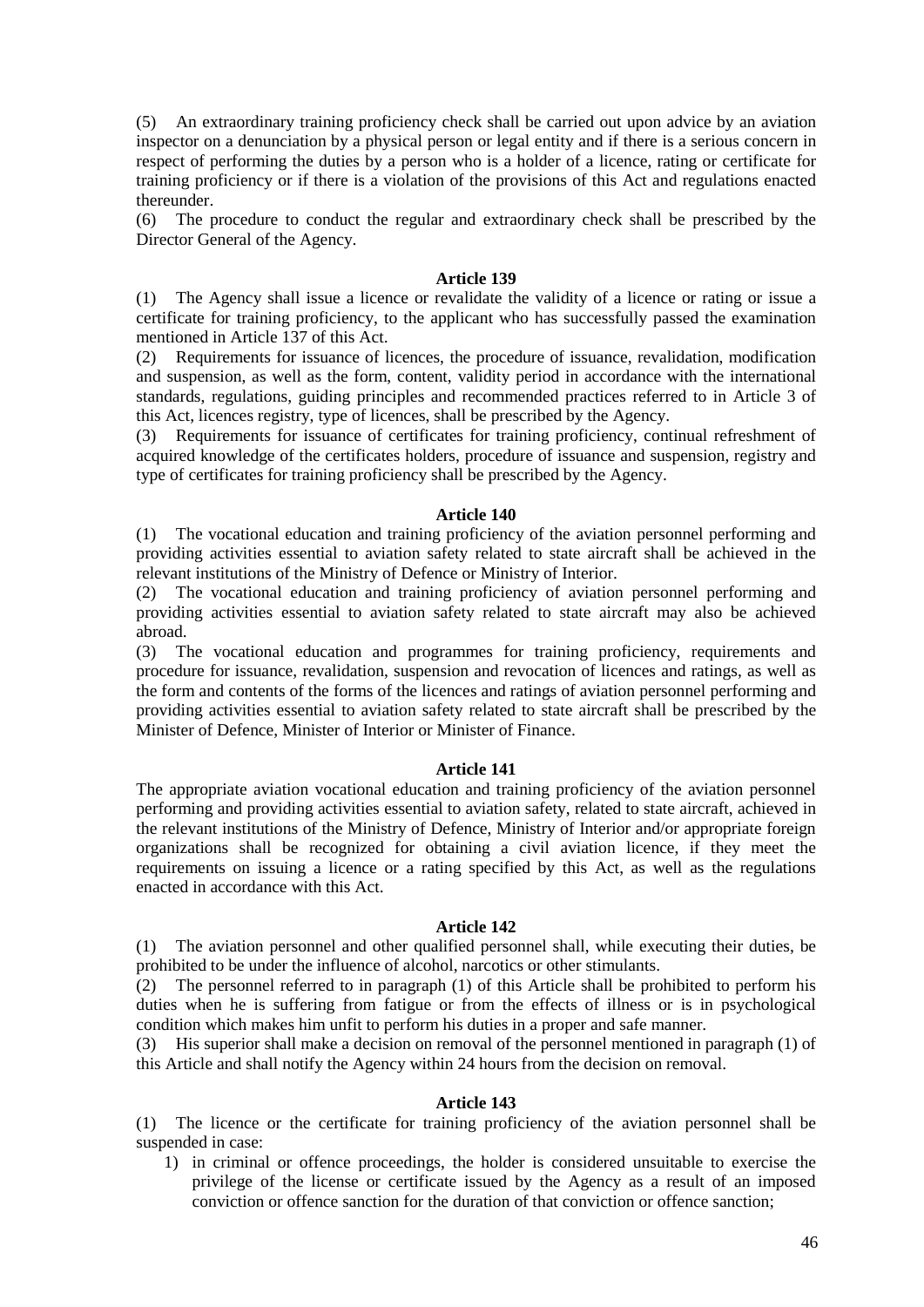- 2) the holder has been attested as unfit to perform duties of his licence or the certificate for training proficiency because of medical or psychological reasons;
- 3) of inspection, the breach of the provisions of the regulations in the field of aviation is stated;
- 4) the holder has been tested that he performed the duties of his licence or the certificate for training proficiency under the influence of alcohol, narcotics or other stimulants;
- 5) he/she was involved in an accident or serious incident in the filed of civil aviation; and
- 6) in other cases stipulated with the bylaws enacted on the basis of Article 139 of this Act.

(2) In case referred to in item 1 paragraph (1) of this Article, the licence or the certificate of training proficiency shall be suspended by the Agency.

(3) If an aviation inspector has found, during an inspection, that reasons mentioned in items 2, 3, 4 and 5 paragraph (1) of this Article exist, he is obliged to require an extraordinary medical check or extraordinary check of training proficiency of the person and temporary to revoke his licence or the certificate for training proficiency and to submit it, within 3 days, to the authority which has issued it.

(4) The medical check or extraordinary check of training proficiency shall be conducted within 30 days from the day of temporary revocation of the licence or the certificate for training proficiency.

(5) If it is determined, as a result from medical check of the aviation personal (regular or extraordinary) that he/she has a weakness for alcohol, drugs or other stimulants, his/her licence or the certificate for training proficiency shall be withdrawn for permanent period of time.

### **Article 144**

The recognition of completed training and training programmes, examinations, licences and ratings obtained in a foreign country shall be made according to criteria and procedure prescribed by the Director General of the Agency.

#### **Article 145**

(1) The aviation personnel and other qualified personnel shall perform the duties of their licence in a conscientious and qualitative and proper manner and in accordance with this Act and regulations enacted thereunder.

(2) The legal entity engaged in manufacture, use, maintenance, modification and repair of an aircraft or modification of an aircraft, aircraft engine, propeller, parachute and equipment or in supply of aircraft with fuel or air services operation or aerial works or in organization of sports flights or provision of air navigation services or airport services or use of airports and airfields shall be obliged to establish, in its own acts, more closely the responsibility of the persons who are, according to the provisions of this Act, considered as aviation personnel and other qualified personnel.

(3) By the general acts mentioned in paragraph (2) of this Article the following shall be in particular specified:

- 1) Cases when the person mentioned in paragraph (2) of this Article who fails to satisfy the requirements for direct participation in performing duties related to aviation safety shall be temporary or permanently assigned to other tasks;
- 2) Cases when the person referred to in paragraph (2) of this Article shall be given a notice for termination of his labour relation.

# **2. MEDICAL FITNESS OF THE AVIATION AND OTHER QUALIFIED PERSONNEL**

#### **Article 146**

(1) Determination of medical fitness (physical and psychical) of the aviation and other qualified personnel shall be made through medical examinations.

(2) The special requirements, procedures and method of medical fitness determination of the aviation and other qualified personnel as well as the validity of medical certificates shall be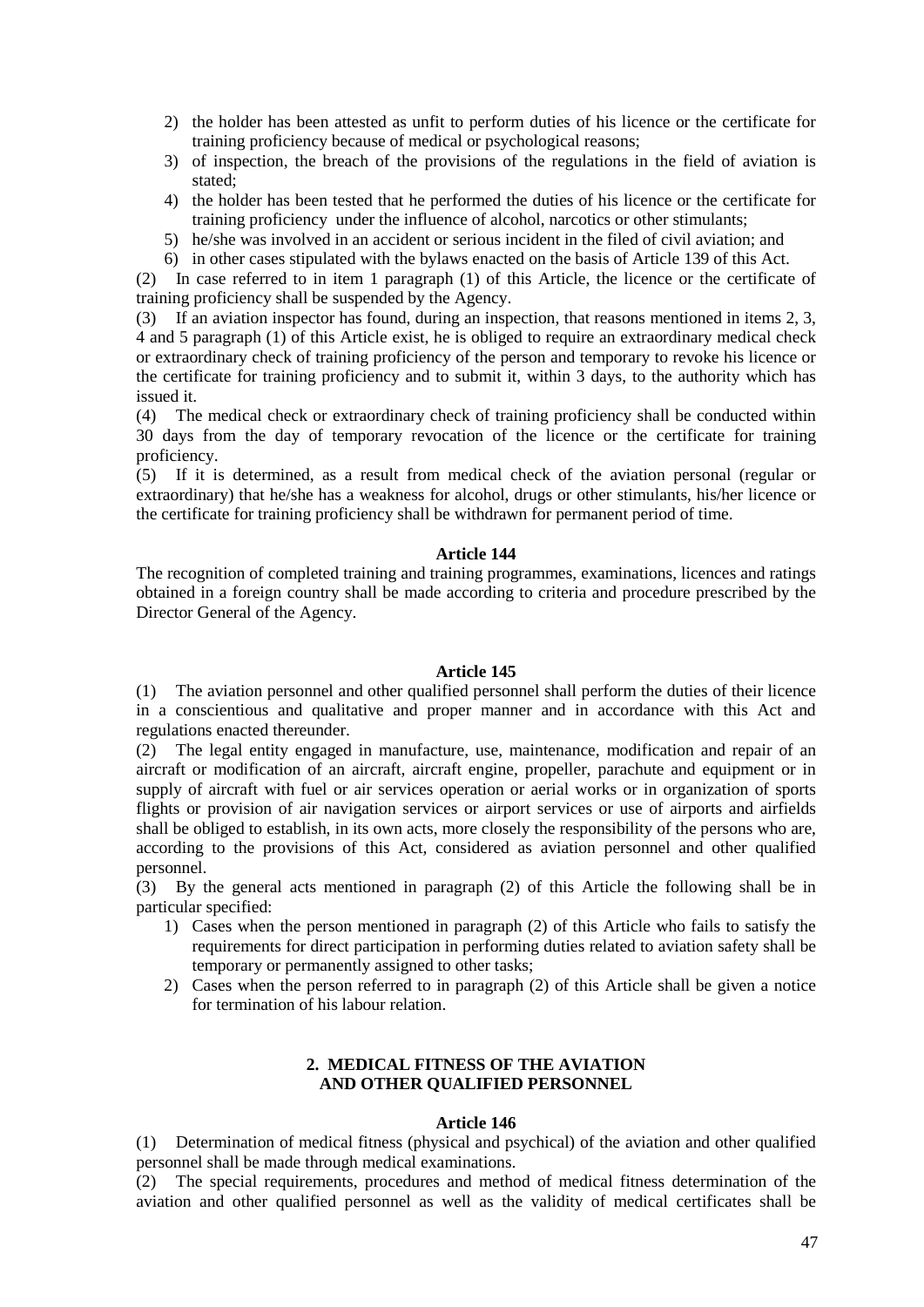prescribed by the Government of the Republic of Macedonia upon a previous opinion of the Minister for Health and the Director General of the Agency.

(3) A medical certificate shall be issued for the conducted medical examinations.

### **Article 147**

(1) The medical examinations of the aviation and other qualified personnel shall be regular or extraordinary ones and conducted in medical institutions or by an authorised medical examiners,, satisfying the special requirements as prescribed by the Government of the Republic of Macedonia upon a previous opinion of the Minister for Health and the Director General of the Agency.

(2) The Agency shall issue a certificate on compliance, to the subjects that satisfy the requirements to conduct medical examinations on aviation and/or other qualified personal, laid down in paragraph (1) of this Article.

(3) An administrative charge shall be paid for issuance, revalidation, renewal and modification of the certificate referred to in paragraph (2) of this Article in an amount specified by the Management Board of the Agency with a pricelist depending on the actual administrative and supervisory costs..

(4) The form, content, record keeping and procedure for issuance, renewal, revalidation and modification of the certificate referred to in paragraph (2) of this Article shall be prescribed by the Director General of the Agency.

(5) Charge shall be paid for the regular and extraordinary medical examinations in the amount specified by the authorised medical institutions

(6) The charge for medical examinations of mobile workers shall be paid by their employers.

### **3. AIRCRAFT CREW**

#### **Article 148**

(1) An aircraft during its operation shall be manned by a crew of appropriate composition.

(2) A crew member of a Macedonian aircraft may be a national of the Republic of Macedonia or foreigner.

#### **Article 149**

(1) To the organisation of working time, the duration of rest period and other right of the aircraft crew members, the Council Directive 2000/79/EC is applicable..

(2) The Director General of the Agency shall in details prescribe the organisation of working time, the flight time and the duration of the rest period for aircraft crew members.

(3) A person piloting an aircraft shall have a right to exercise a special paid leave with a contribution to his salary and other rights resulting from the labour relations during a calendar year in order to keep his physical and psychical fitness.

### **Article 150**

(1) A crew member of an aircraft shall perform the duties for which a licence or rating or the certificate for training proficiency. has been issued.

(2) In case of a danger, the pilot-in-command of an aircraft may give an order to a crew member to perform other duties.

#### **Article 151**

(1) A crew member shall be obliged to notify, without any delay, the pilot-in-command of an aircraft on each incident in respect of the aircraft, persons and items on board the aircraft.

(2) In case of danger or accident of an aircraft, the crew members shall be obliged to take all necessary measures to save the passengers and items on board such aircraft, as well as the aircraft itself.

# **4. PILOT-IN-COMMAND**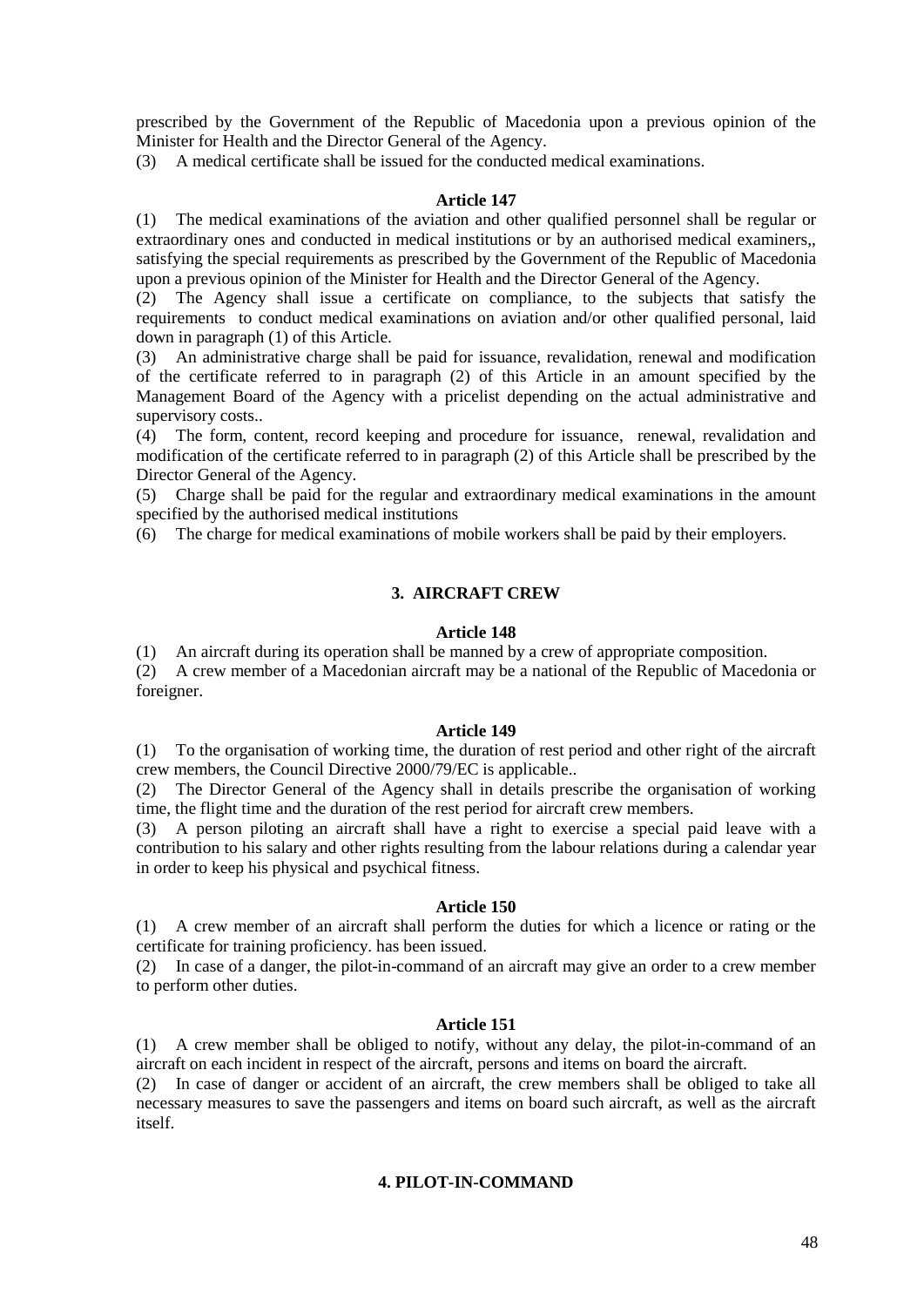#### **Article 152**

The owner/user of an aircraft shall designate a pilot-in-command for every flight or portion of a flight.

### **Article 153**

(1) The pilot-in-command shall be responsible for the flight of the aircraft and shall not take-off or land under the operating minima of any airport.

(2) The pilot-in-command must be familiarised with the contents of the load to be carried.

#### **Article 154**

(1) The pilot-in-command shall be obliged, personally or through the crew members, to make all passengers to be familiarised, prior to flight, of the procedures in case of an emergency, procedures for use of safety equipment as well as to indicate the place of its location.

(2) In case of emergency all crew members and passengers shall obey the orders and instructions given by the pilot-in-command.

### **Article 155**

(1) If a person on board the aircraft endangers the aviation safety or safety of the passengers and property on board, or violates the discipline and order of the aircraft, the pilot-in-command shall have the right to take all necessary measures to prevent such disobedience and may disembark such unruly passenger at the first airport the aircraft is to lend.

(2) The pilot-in-command shall be obliged, while taking the measures referred to in paragraph (1) of this Article to ensure that all requirements for safe flight of the aircraft have been met.

### **Article 156**

If a crime is planned to be committed or has been committed by a crew member or other person on board the aircraft endangering the safety of the aircraft and persons on board the aircraft, the pilotin-command shall be obliged to take all necessary measures to prevent such criminal act, and in case a crime has been committed, to ease the consequences thereof taking care of the safety of the passengers, crew members and aircraft itself.

# **5. AVIATION TECHNICAL PERSONNEL**

# **Article 157**

(1) The owner/user of an aircraft shall be obliged according to the approved maintenance technical system to provide aviation technical personnel.

(2) The personnel referred to in paragraph (1) of this Article shall be insured against accidents.

(3) The personnel referred to in paragraph (1) of this Article shall be obliged to notify, without delay, the authorized persons according to the established procedures on incident reporting about any safety endangerment/incident, that is related to design, manufacture, maintenance and repair of an aircraft and equipment.

### **6. PERSONNEL IN CHARGE OF INSTALLATION, MAINTENANCE, INSPECTION AND MONITORING OF THE TECHNICAL FACILITIES, DEVICES AND EQUIPMENT INTENDED FOR PROVISION OF AIR NAVIGATION SEVICES**

### **Article 158**

(1) The duties in respect of installation, maintenance, control and surveillance of technical devices, instruments and equipment to be kept in condition to provide safe and orderly air traffic operation, shall be carried out by technical operation personnel (engineers and technicians) being competent in accordance with paragraph (1) Article 137 of this Act.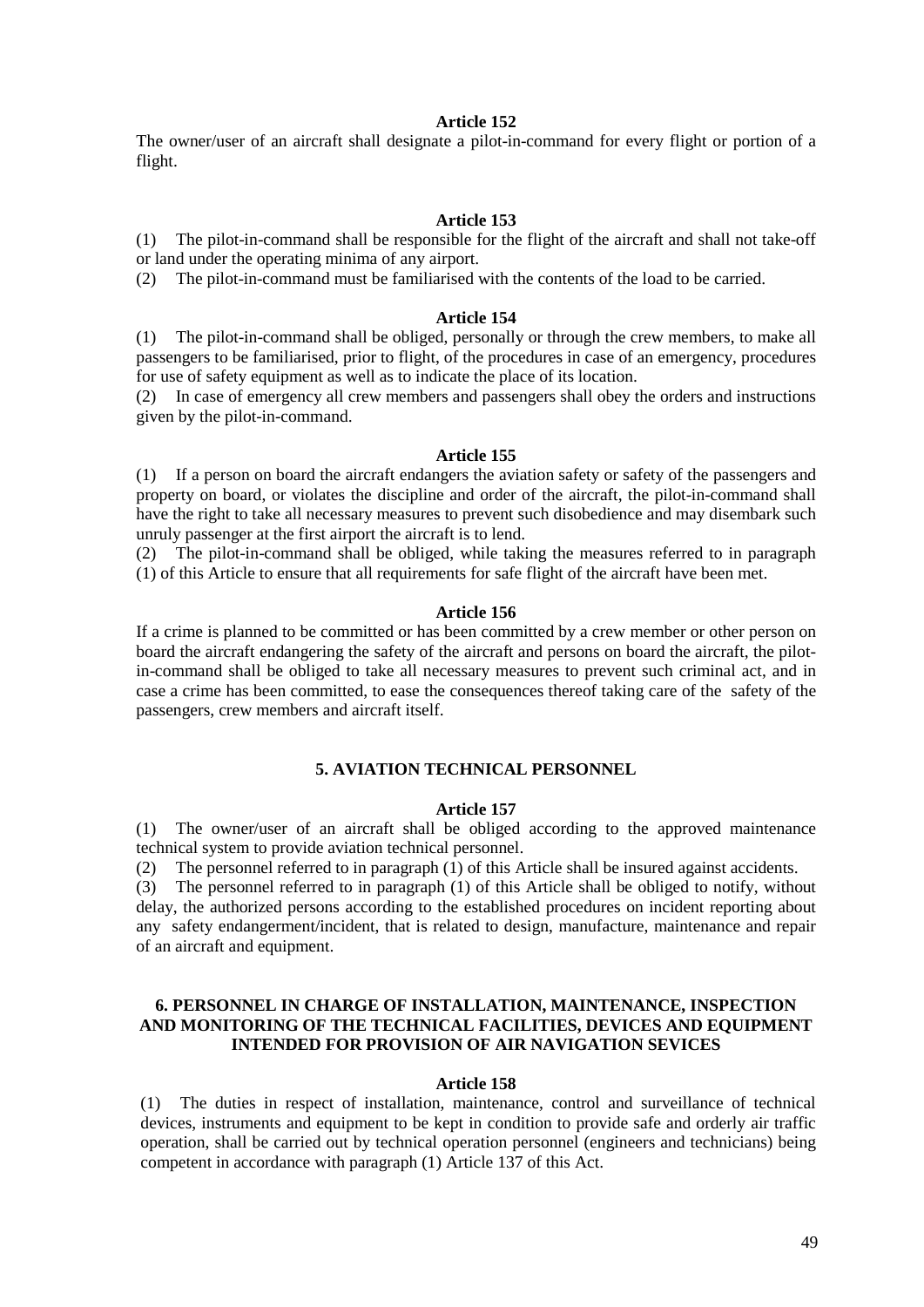(2) The personnel referred to in paragraph (1) of this Article shall be mandatory insured against accidents. The financial resources for this purpose shall be provided by the air navigation service provider.

(3) The personnel referred to in paragraph (1) of this Article shall be obliged to notify, without delay, the authorized persons according to the established procedures on incident reporting about any safety endangerment/incident, related to the installation, maintenance, control and surveillance of the technical facilities, devices and equipment.

### **Article 159 is deleted**

# **7. AIR TRAFFIC CONTROL PERSONNEL**

#### **Article 160**

(1) The duties in respect of air traffic control services shall be performed by an air traffic controller. While the performance of the duties in respect of air traffic control the air traffic controller shall be assisted by a flight data.

(2) The personnel referred to in paragraph (1) of this Article shall be insured against accidents. The financial resources for this purpose shall be provided by the air navigation service provider.

(3) In the cases when the civil air traffic control provides navigation services to military or police aircraft during operational flights, the air traffic controller may be assisted by a military or police assistant controller and/or head of flying operations, as required.

# **Article 161 is deleted**

### **Article 162**

The air traffic controller and flight data shall be obliged to report, without any delay, to authorized persons according to the established procedure on incident reporting on any ATM safety occurrences.

#### **Article 163**

(1) The working hours of an air traffic controller and flight data may be in duration up to 32 hours within seven subsequent days, provided that total number of working hours during 90 subsequent days, shall not exceed 416 hours.

(2) Duration of a continuous work, duration of shifts and daily rest time of an air traffic controller and flight data shall be prescribed by the Director General of the Agency.

#### **Article 164**

The air traffic controller and flight data shall have a right to exercise a special paid leave with contribution to their salary and other rights resulting from the labour relations during a calendar year in order to maintain their physical and psychical fitness..

### **CHAPTER EIGHT**

# **INVESTIGATION OF AVIATION ACCIDENTS, SERIOUS INCIDENTS, INCIDENTS, OCCURENCES AND AIRCRAFT SEARCH AND RESCUE I. INVESTIGATION OF AVIATION ACCIDENTS, SERIOUS INCIDENTS, INCIDENTS AND OCCURENCES**

#### **Article 165**

(1) Any occurrence endangering aviation safety, that is, an accident, serious incident, incident or other occurrence must be thoroughly investigated, analysed and classified according to seriousness, for the purpose of establishing the reasons, facts and circumstances for the occurrence and undertaking appropriate measures for prevention of new safety endangerment occurrences in the civil aviation.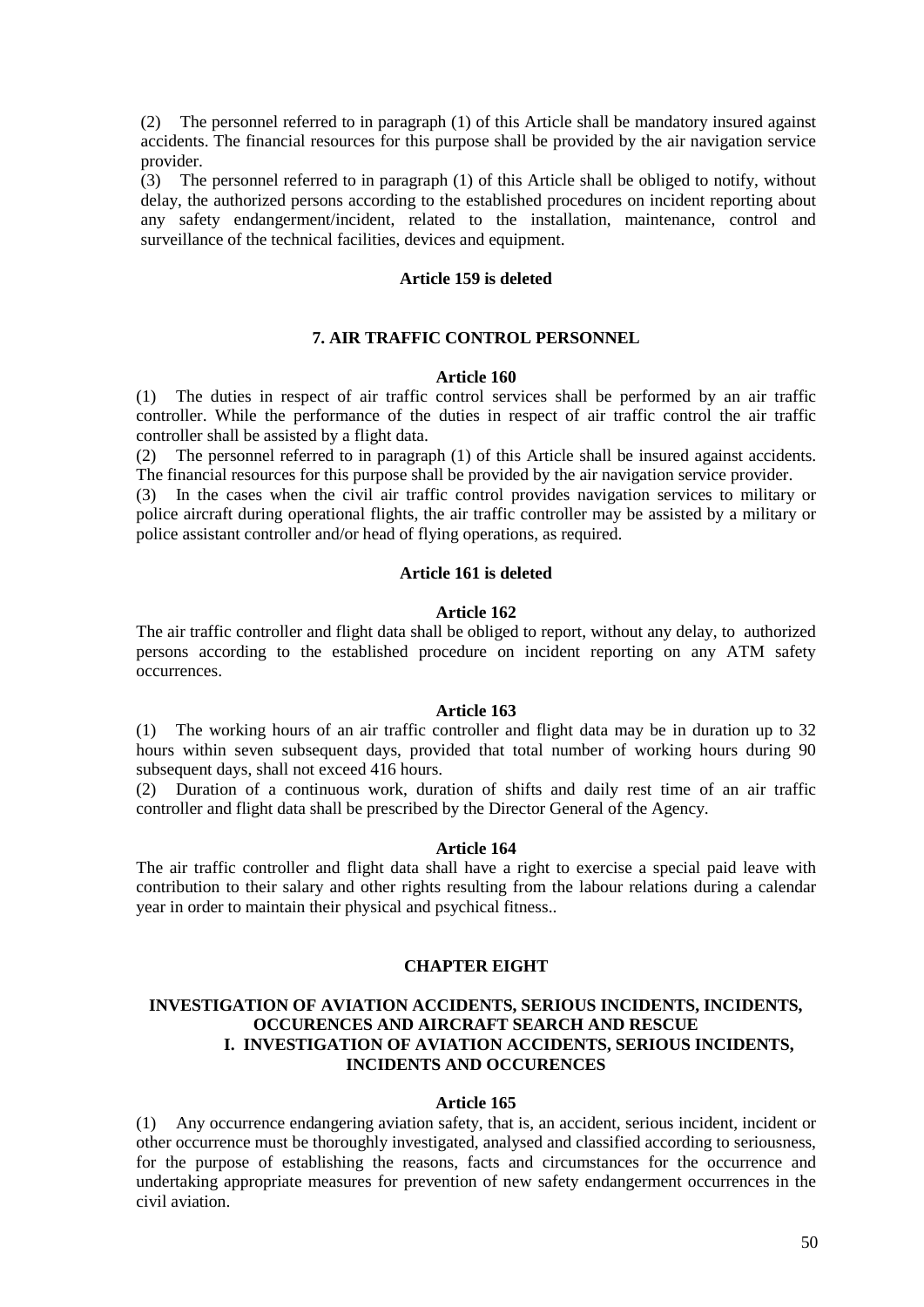(2) The Committee for Investigating Aviation Accidents and Serious Incidents referred to in Article 5 paragraph (3) of this Act (hereinafter referred to as: Committee) shall investigate the accidents in which civil aircraft or parachutes participated.

(3) The aviation industry entities shall initially investigate, analyse and classify the serious incidents, incidents and other occurrences of endangering the civil aviation safety in which they participated .

(4) The aviation industry entities after completing the investigation, analysis and classification of serious incidents, incidents and other occurrences shall be obliged to submit the result of the investigation of serious incidents to the Committee, and the results of the investigated incidents and other occurrences to the Agency, which can reinvestigate them.

(5) The aviation industry entities shall nominate a person for protection of safety information's resulting from the investigation specified in paragraph (1) of this Article from inappropriate use specified in Article 167 paragraphs (2) and (3) of this Act.

(6) In addition to the tasks referred to in paragraphs (2) and (4) of this Article, the Committee shall also perform tasks related to collecting and analysing data and other tasks related to the flight safety, especially for reducing the risks in aviation and prevention of accidents, serious incidents and incidents, provided that these tasks do not affect the independence of the Committee.

### **Article 166**

(1) If a foreign aircraft suffers accident, serious incident or incident on the territory of the Republic of Macedonia, the investigation may also include representatives of aviation authorities or organisations of the country where the aircraft was registered, the country of the operator, the country of manufacturing and the country whose nationals were victims in the accident, at their request.

(2) If a Macedonian aircraft suffers accident, serious incident or incident on the territory of a foreign country, authorised representatives of the Republic of Macedonia shall be designated who will participate during the investigation of the accident, serious incident or incident of that aircraft.

(3) The chief investigator shall appoint the authorised representatives of the Republic of Macedonia referred to in paragraph (2) of this Article, who need to meet the requirements for investigators stipulated in Article 170 of this Act.

#### **Article 167**

(1) The aim of the technical investigation of accidents, serious incidents or incidents shall be the improvement of aviation safety by collecting of safety information and establishing the reasons for those accidents, serious incidents or incidents and undertaking of appropriate measures in order to prevent repeating of such occurrence.

(2) The safety information collected in the technical investigation of accidents, serious incidents or incidents shall not be use inappropriately.

(3) The inappropriate use specified in paragraph (2) of this Article comprise usage of the information for determination of blame or giving penalty measures to the operational personnel, as well as their dissemination to the public, unless the facts and evidences indicate the existence of intention to cause a damage.

#### **Article 168**

For the purpose of undisturbed performance of its tasks, the Committee shall be organisationally, functionally and financially independent from the Ministry of Transport and Communications, the Agency and from the aviation industry entities whose interest could conflict with its tasks and authorisations.

# **Article 169**

(1) The person who shall be found to have caused the accident with premeditation or through extreme negligence shall be obligated to refund the costs for the investigation of aviation accidents to the account of the Budget of the Republic of Macedonia.

(2) The costs for removal of the aircraft wreckage shall be borne by the aircraft operator.

# **Article 170**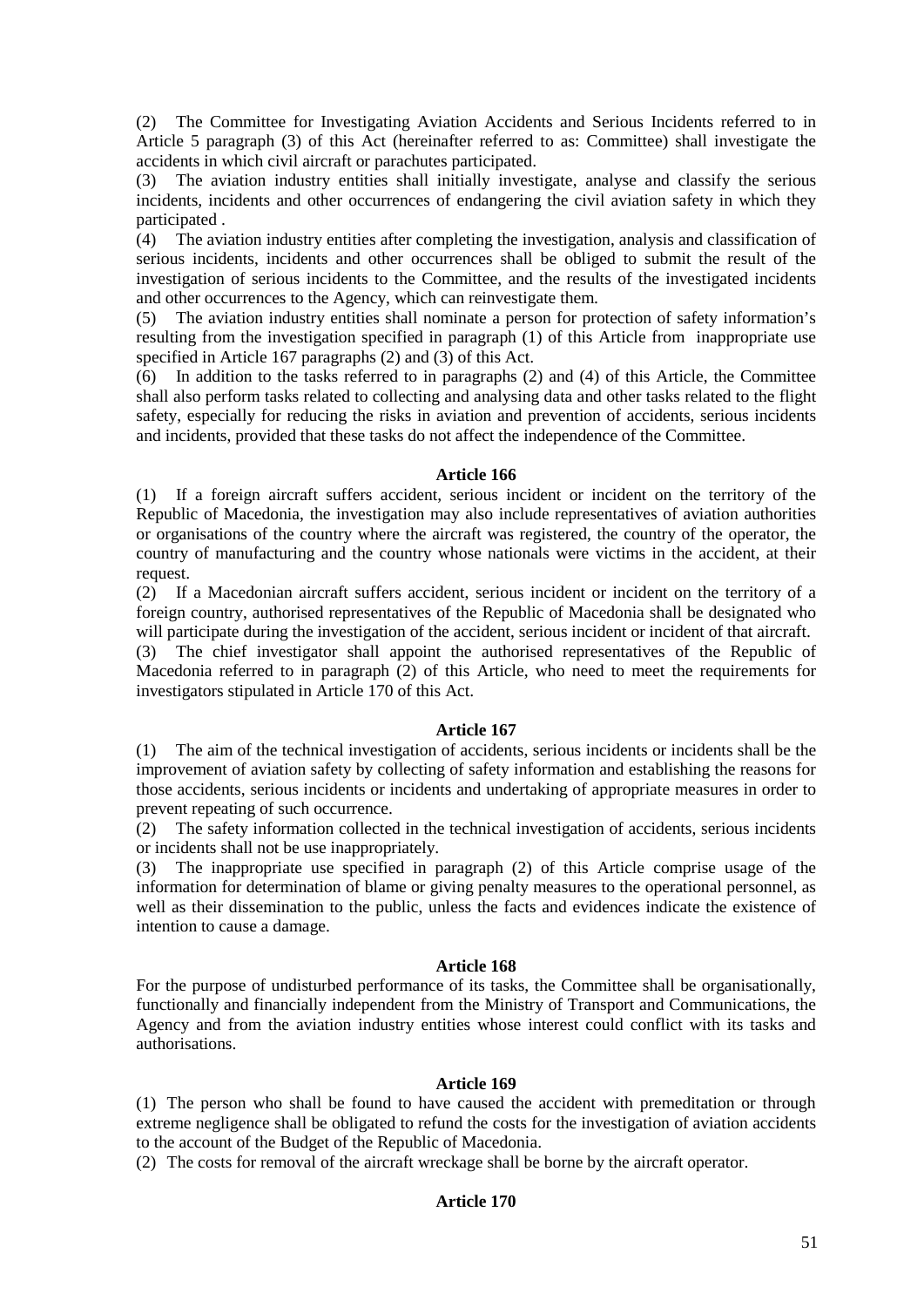(1) The Committee shall consist of three investigators appointed by the Government of the Republic of Macedonia, one of whom shall be appointed as President of the Committee..

(2) The investigators shall have at least 10 years of working experience in the area of civil aviation, sound knowledge of the English language and have or had aviation personnel status in the sense of this Act.

(3) The investigators must have completed appropriate training for carrying out investigations and shall constantly refresh and improve their professional knowledge.

(4) The Committee shall enact Rules of Procedure.

### **Article 170-a**

(1) For each accident or serious incident the President of the Committee shall appoint investigator in charge.

(2) In case of accident or serious incident the President of the Committee may hire external experts in the area of aviation or foreign investigatory bodies from the civil aviation, or other bodies qualified for investigating aviation accidents or serious incidents. They shall be granted a compensation for their work, determined with the Agreement for their hiring.

(3) If the accident or serious incident of a foreign or domestic civil aircraft also involved a state aircraft, a representative from the corresponding Ministry shall participate in the work of the Committee.

(4) The accidents, serious incidents and incidents of state aircraft shall be investigated by the Commission appointed by the corresponding Ministries.

### **Article 170-b**

(1) The Ministry of Interior, competent courts, the Public Prosecutor's Office and other entities in the investigation of the accident or the serious incident must enable the investigators free access to necessary operative, technical and legal information and documents regarding the investigation.

(2) The investigators and external experts shall protect safety information regarding the aircraft accidents or serious incidents from inappropriate use in accordance with Article 167 paragraphs (2) and (3) of this Act.

#### **Article 170-c**

If the Committee concludes that it is unable to finalize the investigation, it may transfer the investigation or part of the investigation of the accident or serious incident to an appropriate investigation body from another country, after prior consent from the Government of the Republic of Macedonia.

#### **Article 170-d**

(1) The investigators and external experts of the aviation accident or serious incident shall examine any person whom they consider being able to provide relevant information for the investigation and may investigate facilities, documents, records and data stored on an electronic devices.

(2) The investigators and external experts shall have the following authorisations and competencies:

a) free and undisturbed access to the site of the accident or incident, as well as to the aircraft, its component parts or its wreckage;

- b) listing of evidence;
- c) controlled removal of debris or components for examination or analysis;

d) immediate access to and use of the contents of the flight data recorder, cockpit voice recorder and any other relevant recordings;

e) immediate access to the results of examination of the persons involved in the aircraft operation or of tests made on samples taken from those persons;

f) examination of witnesses;

g) free access to any relevant information or records held by the owner, the airline (aircraft operator/user) or aircraft manufacturer and by the authorities responsible for civil aviation or for airport operation or from all other relevant entities;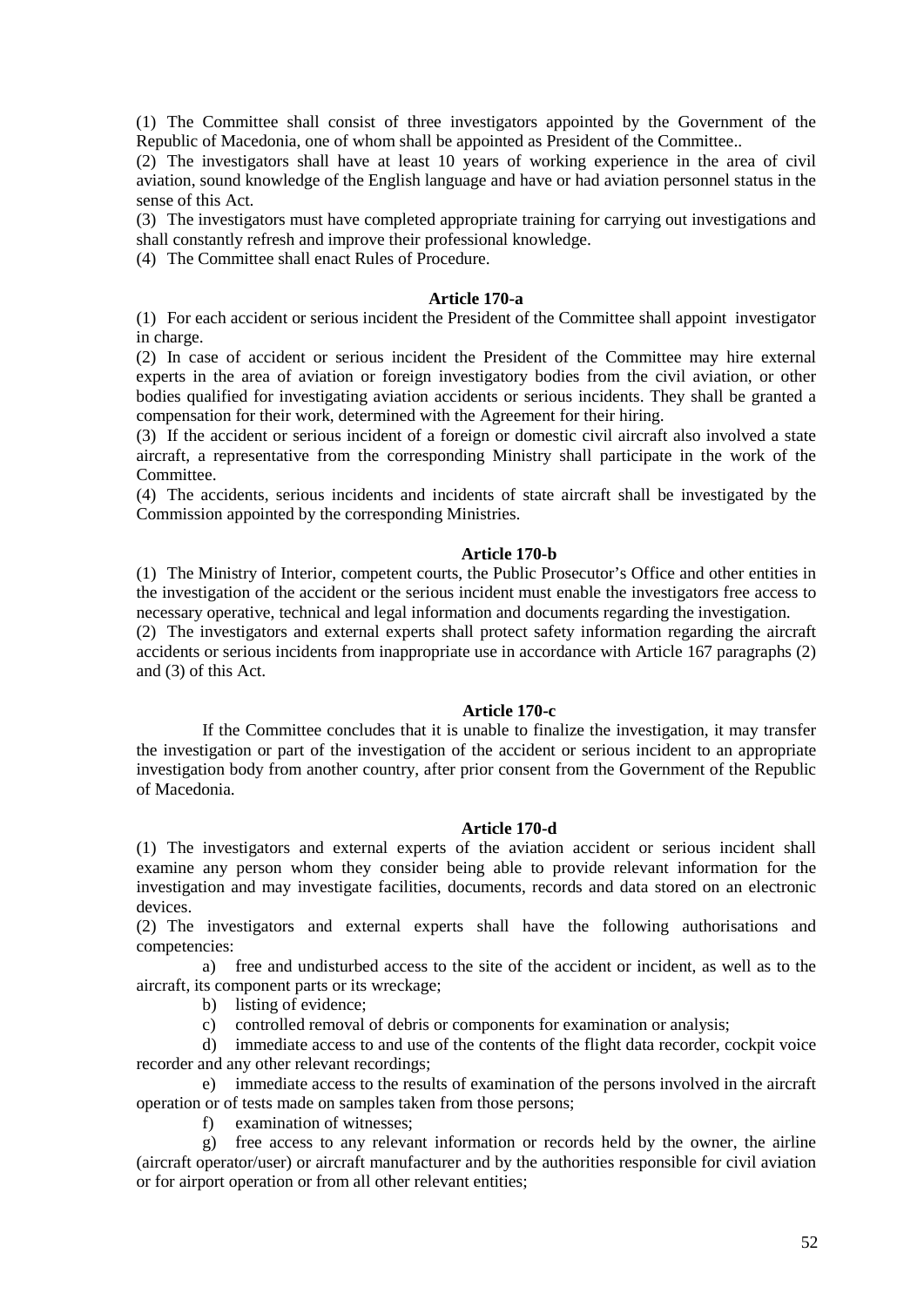h) access to the results of the examination (autopsy) of the bodies of victims or of tests made on samples taken from the bodies of victims and

i) access to the information from the accident investigation obtained by the Ministry of Interior, the competent courts and the Public Prosecutor's Office.

### **Article 170-e**

(1) The aircraft, parachute, parts of the aircraft and the items which were transported with the aircraft or the items for which there is a doubt being possible cause of the aviation accident must not be removed or displaced without permit from the investigator in charge.

(2) Notwithstanding to paragraph (1) of this Article the permit of the investigator in charge is not needed whenever is necessary for saving a person's life or in other exceptional cases when that is necessary for prevention of greater damage consequences.

#### **Article 170-f**

(1) The Committee on the basis of the investigation of accident or serious incident shall prepare safety recommendations which will be sent to the Agency, the aviation industry entities and/or other interested parties.

(2) , The Agency, on the basis of the safety recommendations referred to in paragraph (1) of this Article or when there is a reasonable doubt that new incident or risk shall be avoided on that way, may, with an order temporally prohibit or limit the use of a certain type of aircraft, its parts, equipment, navigation devices as well as execution of flights and performance of the work of the aviation or other qualifiedl personnel, until the moment of removing the possible reasons for the aviation accident, serious incident or incident.

(3) The safety recommendations shall in no case create a presumption of blame or liability for an aviation accident, serious incident or incident.

### **Article 170-g**

The final report on the aviation accident, serious incident and/or incident should be prepared within a period of 12 months from the date of the accident, serious incident or incident, except when the investigation might take longer due to impartial circumstances.

#### **Article 170-h**

The completed investigation on the aviation accident, serious incident or incident may be reopened in case new evidences are provided.

### **Article 170-i**

(1) The investigation of civil aviation accidents, serious incidents, incidents and occurrences shall be regulated in accordance with Council Directive 94/56/EC, and the reporting of accidents, serious incidents, incidents and occurrences, in accordance with Directive 2003/42/EC of the European Parliament and of the Council.

(2) The Government of the Republic of Macedonia shall in details prescribe the principles for governing the investigation of accidents, serious incidents, incidents and occurrences of civil and state aircraft as well as the manner of their reporting.

# **Article 170-j**

(1) The Committee by latest of  $31<sup>st</sup>$  January of the following year, shall submit to the Government of the Republic of Macedonia the annual report on its operation in the previous year and annual programme with a financial plan for activities for the following year to be reviewed and adopted. (2) Documents referred to in paragraph (1) of this Article shall contain the undertaken measures and measures to be undertaken for improving the aviation safety.

# **III. SEARCH AND RESCUE**

# **Article 171**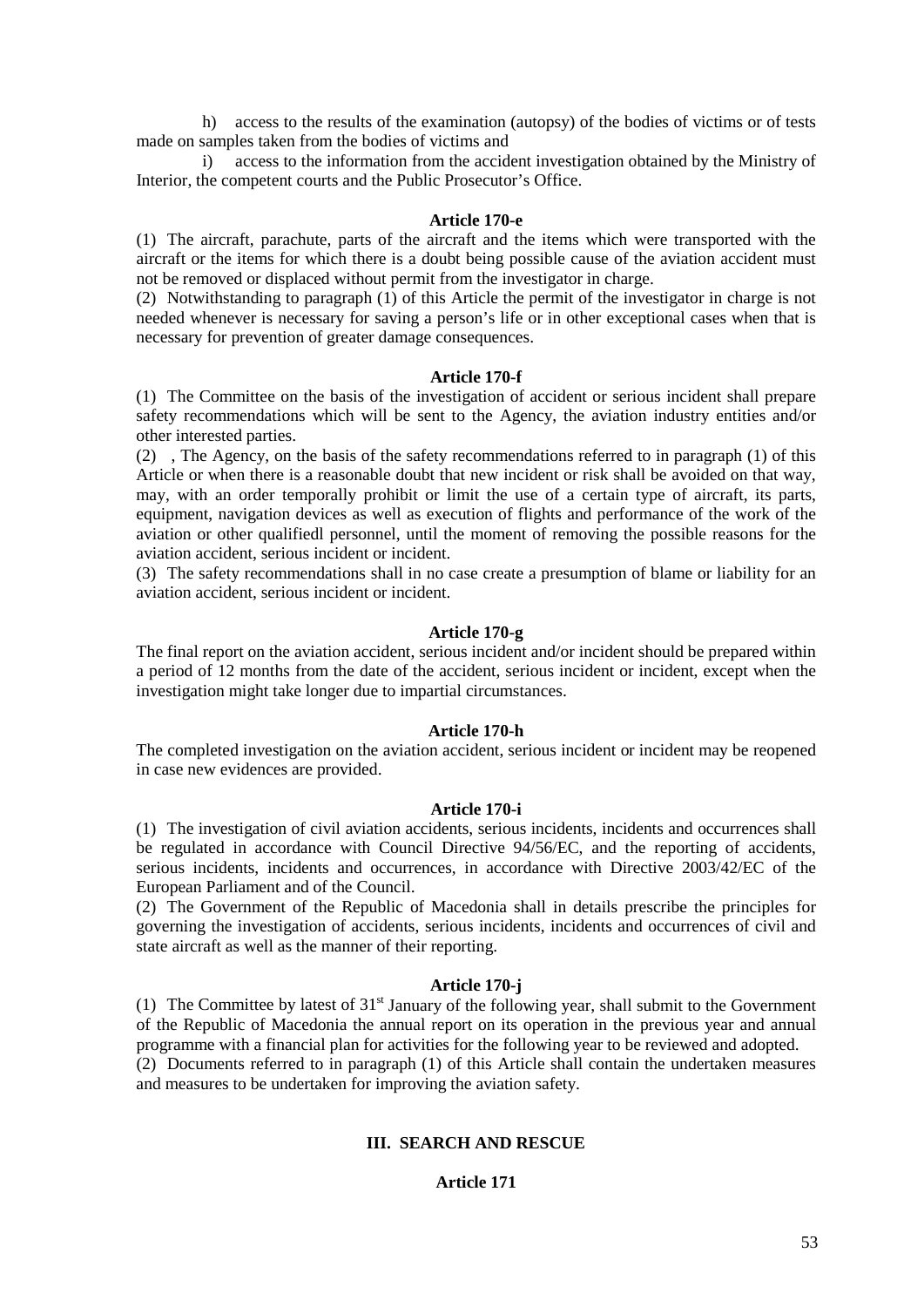(1) The Agency shall organize and coordinate an efficient search and rescue of a domestic or foreign aircraft, which suffered an accident or need to be rescued in the territory of the Republic of Macedonia.

(2) The procedure, organization and involved entities in search and rescue of aircraft shall be prescribed by the Government of the Republic of Macedonia at a proposal by the Agency.

#### **Article 172**

(1) The involved entities participating in search and rescue operation shall have a right for compensation to the extent of the expenditures sustained during the search and rescue operation.

(2) The expenditures referred to in paragraph (1) of this Article shall be covered, within 60 days from the date of the occurrence, by the owner/user of the aircraft for which the search and rescue has been organized.

(3) If the involved entities are not able to collect, during the specified period, the compensation mentioned in paragraph (1) of this Article from the owner or user/operator of the aircraft, they shall collect (charge) the compensation from the Budget of the Agency and from the provider of the services referred to in Article 60 of this Act.

### **CHAPTER NINE ONGOING INSPECTION/SUPERVISION I GENERAL PROVISIONS**

#### **Article 173**

(1) The supervision of the implementation of the regulations in the field of aviation shall be conducted by the Agency in accordance with this Act and bylaws enacted under this Act through aviation inspectors (hereinafter referred to as "inspectors").

(2) The method, procedures and special requirements for conducting an inspection shall be prescribed by the Minister of Transport and Communications.

#### **Article 174**

The rules, procedures and special requirements for an inspection of state aircraft, rights, liabilities and responsibilities, as well as conditions to be satisfied by the persons who make the inspection shall be prescribed by the Minister for Internal Affair, in respect of police aircraft, the Minister for Defence, in respect of military aircraft and the Minister for Finance, in respect of customs aircraft.

#### **Article 175**

Legal entities and physical persons which personnel and facilities or operation are subject to an inspection shall be obliged to provide to an inspector possibility to make inspection and to provide, without delay, accurate data, information and material required by the inspector which are necessary for the inspection.

# **II INSPECTION DUTIES 1. GENERAL DESCRIPTION OF INSPECTION DUTIES**

#### **Article 176**

The inspection of an aircraft and air traffic operation shall in particular include the supervision of the implementation of the regulations in respect of: aircraft, especially in respect conditions for safe operation and proper maintenance of the aircraft and its airworthiness for safe air traffic operation; construction, maintenance, repair and modification of aircraft, aircraft engines, propellers, parachutes and equipment; documents, books and other documentation which must be on board the aircraft; compliance with prescribed requirements for economic solvency of airlines and for safe air services, aerial works activities as well as use of aircraft for sports, training and other purposes.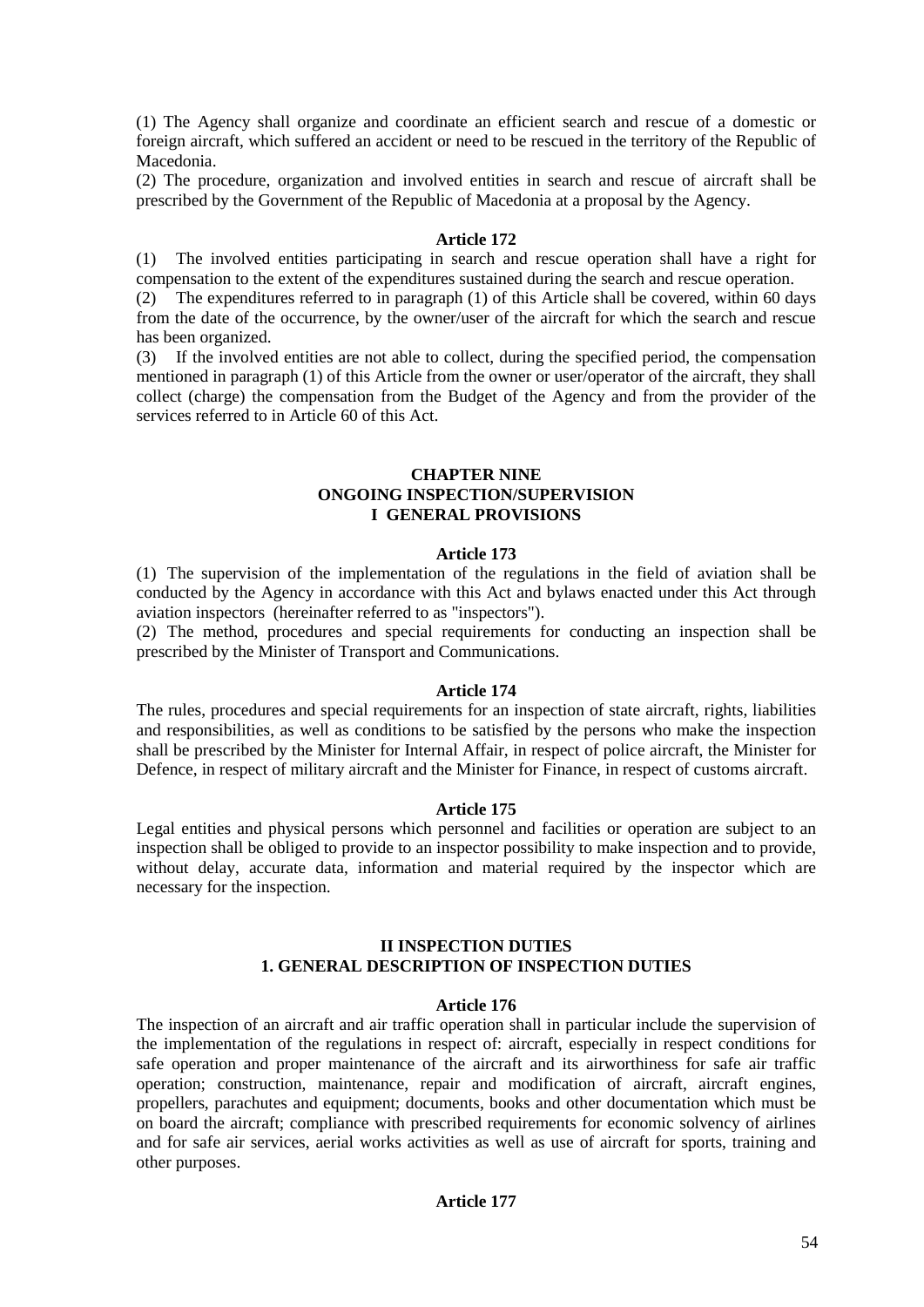The inspection of aerodromes, airfields and terrains (landing fields) shall include in particular the supervision of the implementation of the regulations in respect of: safe use of aerodromes, airfields and landing field; design, construction and reconstruction of aerodromes and facilities within aerodrome zones and objects outside that zone which may affect to aviation safety; cultivation of the land within an aerodrome zone and lands in the vicinity thereof; maintenance of the aerodrome's objects, installations, facilities and equipment used for safe air traffic operation; location, accuracy and maintenance of the notice signs of objects; condition of runways and other tracks and terminal apron and other aerodrome areas for aircraft movements; function of the lighting systems used for approach, landing and take-off of aircraft and provision of primary and stand-by power supply of such systems, as well as for the economic operation of the airport operators and suppliers of airport services.

#### **Article 178**

The inspection of aviation and other qualified personnel shall include in particular the supervision of the implementation of the regulations in respect of: operation and procedure for conducting the duties of the aviation and other qualified personnel; education and proficiency training, licenses, ratings and certificates for proficiency training of such personnel, their qualifications and medical fitness; duration of working time; flight time; flight hours in long range air services, night-time flying and the number of take off/landings during the working time and duration of daily rest time of the aircraft crew members and the continuous work duration as well.

#### **Article 179**

The inspection of the provision of airport services shall include in particular the supervision of the implementation of the regulations in respect of: technical and other conditions for safe ground handling of aircraft, passengers and baggage at the airport; loading of the aircraft and arrangement of the load therein; type of load and its safety if the load contains dangerous goods; procedures for de-icing of aircraft and runways as well as protection procedures from icing, the quality of fuel and oil and operability of the systems used for supply of aircraft with fuel and oil; premises, technical equipment and procedure for carrying out checks of aircraft, passenger baggage and goods, airports security, fire-fighting and conditions for safe fire-fighting protection of the passenger's, information on the identity of the air carriers, the manner of establishing the charges by the airport operators and suppliers of airport services , as well as the organization and requirements and procedures for provision of medical services.

#### **Article 180**

The inspection of provision of air navigation services shall include in particular the supervision of the regulations in respect of: manner of provision of ATM services, flight information service, meteorological services, economic operation of air navigation services providers, the method of operation of the Rescue Coordination Centre, the functioning of the safety management system as well as the condition, maintenance and proper functioning of technical facilities, devices and equipment essential for safe air traffic operation.

# **2. REQUIREMENTS FOR PERFORMANCE OF INSPECTION DUTIES Article 181**

The duties of an inspector may be carried out by a person who satisfies the general requirements in accordance with the Law on Labour Relations, who has working experience of at least five years at appropriate working assignments in the field of aviation, and who satisfies the special requirements prescribed by the Ministry of Transport and Communication.

#### **III. BREACH OF REGULATIONS**

#### **Article 182**

(1) In case of breach of the provisions of this Act, the inspector shall make minutes and layout a decision to be made by the Director General of the Agency.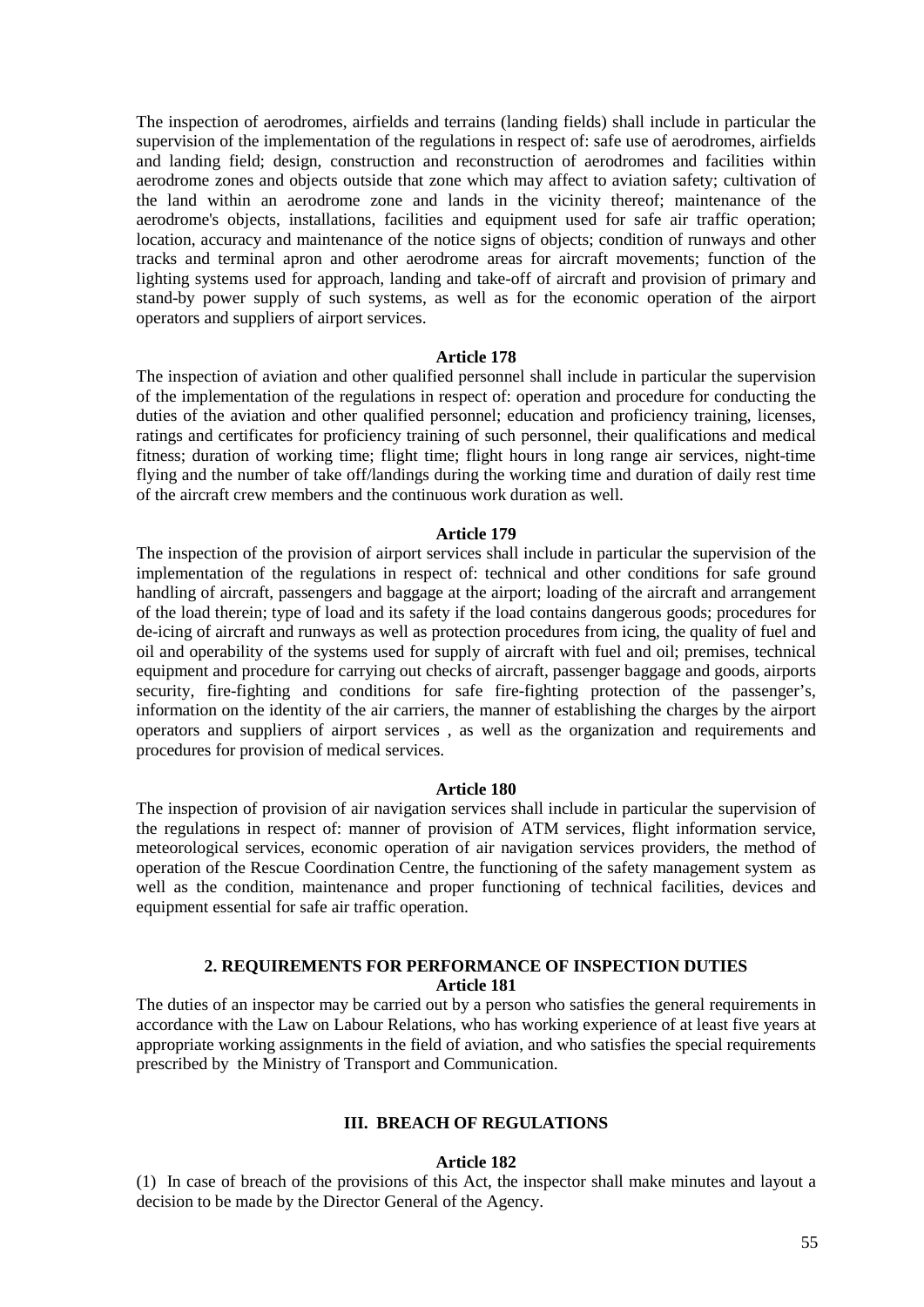The decision referred to in paragraph (1) of this Article shall:

- a) order to the infringer to take appropriate measures, within a specified period, to eliminate the stated irregularities and deficiencies/faults;
- b) prohibit any activities being performed contrary to the provisions of this Act and regulations enacted thereunder, and
- c) detain foreign aircraft at airport and take other necessary measures according to the international agreements ratified by the Republic of Macedonia.

(2) An unsatisfied party may, against the decision of the Agency, file an appeal to the Government of the Republic of Macedonia - Second Instance Commission in respect of transport and communications and environment issues within 8 (eight) days from the day of receipt of the decision

(3) The appeal against the decision does not postpone the execution of the decision.

# **Article 182-a is deleted**

#### **Article 183**

While performing inspection on board the aircraft, the inspector shall be obliged to notify the pilotin-command about his presence, and, if the inspection is made in a company, governmental body or other legal entity, the accountable person of such entity shall be notified.

#### **Article 184**

If the inspector determines faults and irregularities in the operation of a company or governmental body or other legal entity related to the aviation safety, he shall be obliged to notify the accountable person thereof about it.

#### **Article 185**

The inspector shall be obliged to keep as a secret the information/data's he has found out during the inspection.

#### **Article 186**

(1) While performing the inspection duties, the inspector must have an official credentials stating his identity and authorization.

(2) The form, contents, record keeping of the official credentials as well as the procedure for issuance and withdrawal thereof shall be prescribed by the Director General of the Agency.

#### **Article 187**

The inspectors shall have a right and duty to proficiency training, advanced training and refreshment of achieved knowledge according to the Agency's annual operation programme.

# **CHAPTER TEN**

### **PENALTIES CLAUSES**

#### **Article 188**

(1) A fine in amount of 2.000 to 10.000 Euros in equivalent value in denars shall be charged for an offence to a legal entity, if:

1) it fails to transfer to the Agency a portion of the monthly collection of the charges regarding the use of airport infrastructures, that is, for take-off and landing and lighting (Article 12 paragraph (4));

2) it fails to carry out a public air services in compliance with the manner and special requirements prescribed by the Agency's General Director (Article 33 paragraph (1));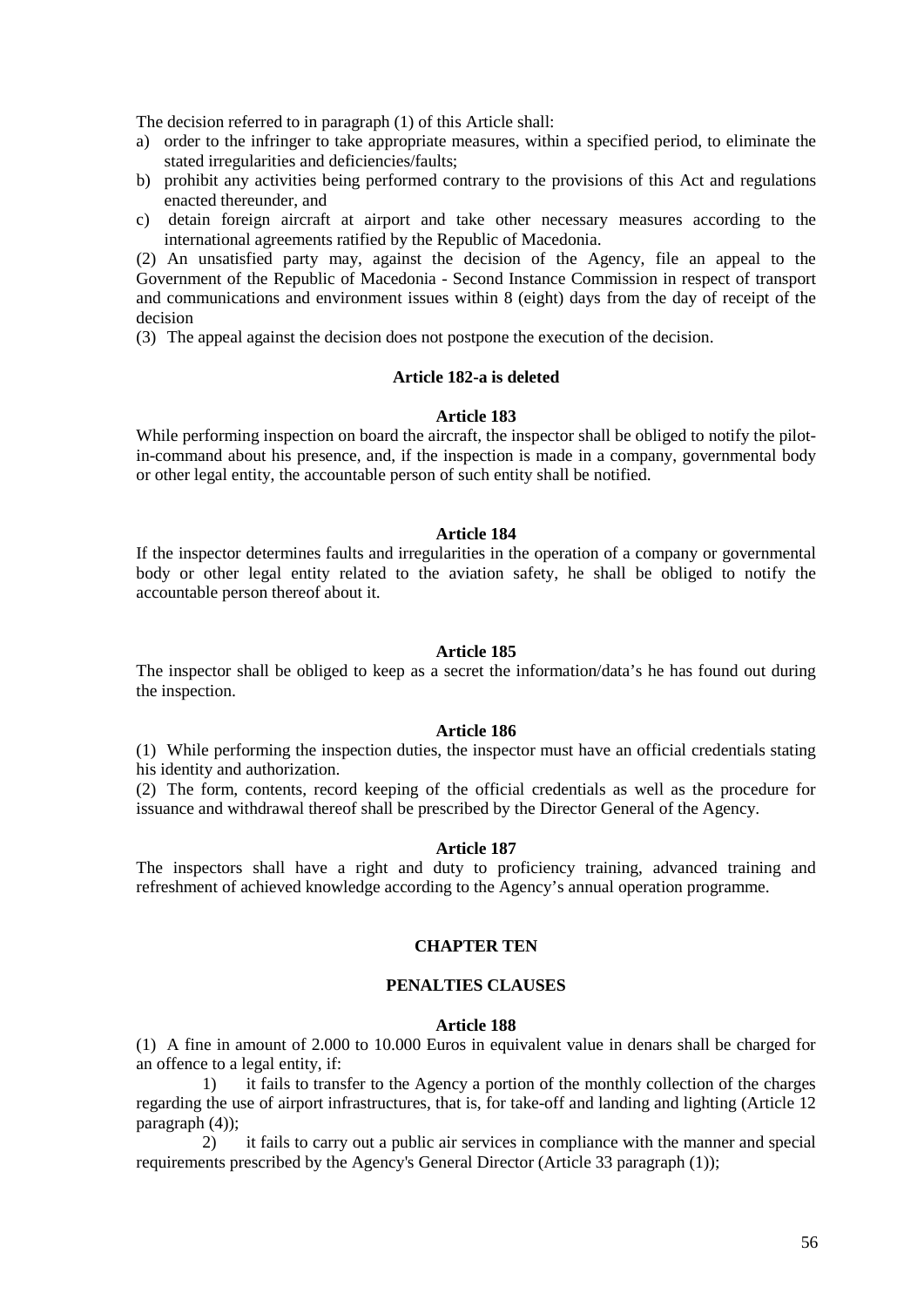3) it fails to carry out a public air services in compliance with the requirements provided for under the international agreements and/or other international acts binding on the Republic of Macedonia (Article 34));

4) it fails to perform the air services regularly and orderly and performs its duties not allowing regular and orderly air traffic services operation (Article 37 paragraphs (1) and (2));

5) it fails to submit to the Agency a monthly report on the regularity or orderly of the air traffic operations (Article 37 paragraph (3));

6) it fails to establish and maintain a safety management system in accordance with the National Aviation Safety Programme (Article 38 paragraph (3));

7) it performs a carriage of passengers or things by an aircraft for its own use not in compliance with the manner and requirements prescribed by the Agency (Article 42);

8) it fails to operate aerial works in compliance with the manner and requirements prescribed by the Agency (Article 43));

9) it fails to use an aircraft for sports flights in compliance with the manner and requirements prescribed by the Agency (Article 44));

10) the aircraft while operating the air traffic operations does not carry on board the certificates/licences, books and other documents (Article 49));

11) it fails to provide ATM services in accordance to the airspace organization and use prescribed by the Government of the Republic of Macedonia (Article 58 paragraph (1));

12) it places any obstacles, emission devices, objects, long-distance power lines or other devices emitting electromagnetic waves at distance from which they may interfere the operation of air navigation aids and facilities intended for provision of air navigation services, or if it fails to ensure a priority of the communications lines necessary for provision of air navigation services (Article 59));

13) it fails to carry out airport/airfield planning, design, reconstruction and construction in accordance with the special requirements prescribed by the Minister of Transport and Communications (Article 67 paragraph (2));

14) the investor fails to obtain an approval on conditions for construction prior to the construction or reconstruction of an airport, airfield or any other object within the aerodrome zone or airfield zone (Article 68 paragraph (1));

15) it fails to use runways and other tracks, apron, buildings, installations and equipment according to their purposes and capacity and in accordance with the provisions of this Act and regulations enacted thereunder and if it does not ensure the usage of aerodromes buildings and infrastructure to an aircraft with a permission to operate within the Macedonian airspace (Article 69 paragraphs (1) and (2));

16) the operation time of an aerodrome fails to be within the specified time (paragraph Article 71 (1));

17) it fails to comply with the prescribed rules for the allocation of slots (Article 71–a paragraph (5));

18) it fails to notify the Agency and services provider referred to in Article 60 of this Act within prescribed period for any intended change of purpose, classification and categorization of the aerodrome, for any planned work of larger scope which may result in closure of portions of an aerodrome or limitation to use the manoeuvring areas as well as about any unexpected or unpredictable changes, works or interventions (Article 74 paragraphs (1), (2) and (3));

19) the manoeuvring areas or aprons or other areas of an aerodrome or airfield designated for aircraft movements on ground are not distinctively marked in accordance with the procedure prescribed by the Director General of the Agency (Article 75));

20) it fails to carry out the construction, location and marking of objects, installations and facilities within an aerodrome and airfield area (zone), including the air traffic control objects and facilities as well as the objects outside the aerodrome and airfield zone which may affect to aviation safety according to the procedure stipulated under this and other Act and in accordance with the requirements prescribed by the Ministry of Transport and Communications or if it fails to cultivate or use the land within the aerodrome/airfield zone, i.e. in the vicinity thereof according to a procedure prescribed by this or other Act and in accordance with the requirements prescribed by the Minister of Transport and Communications (Article 76));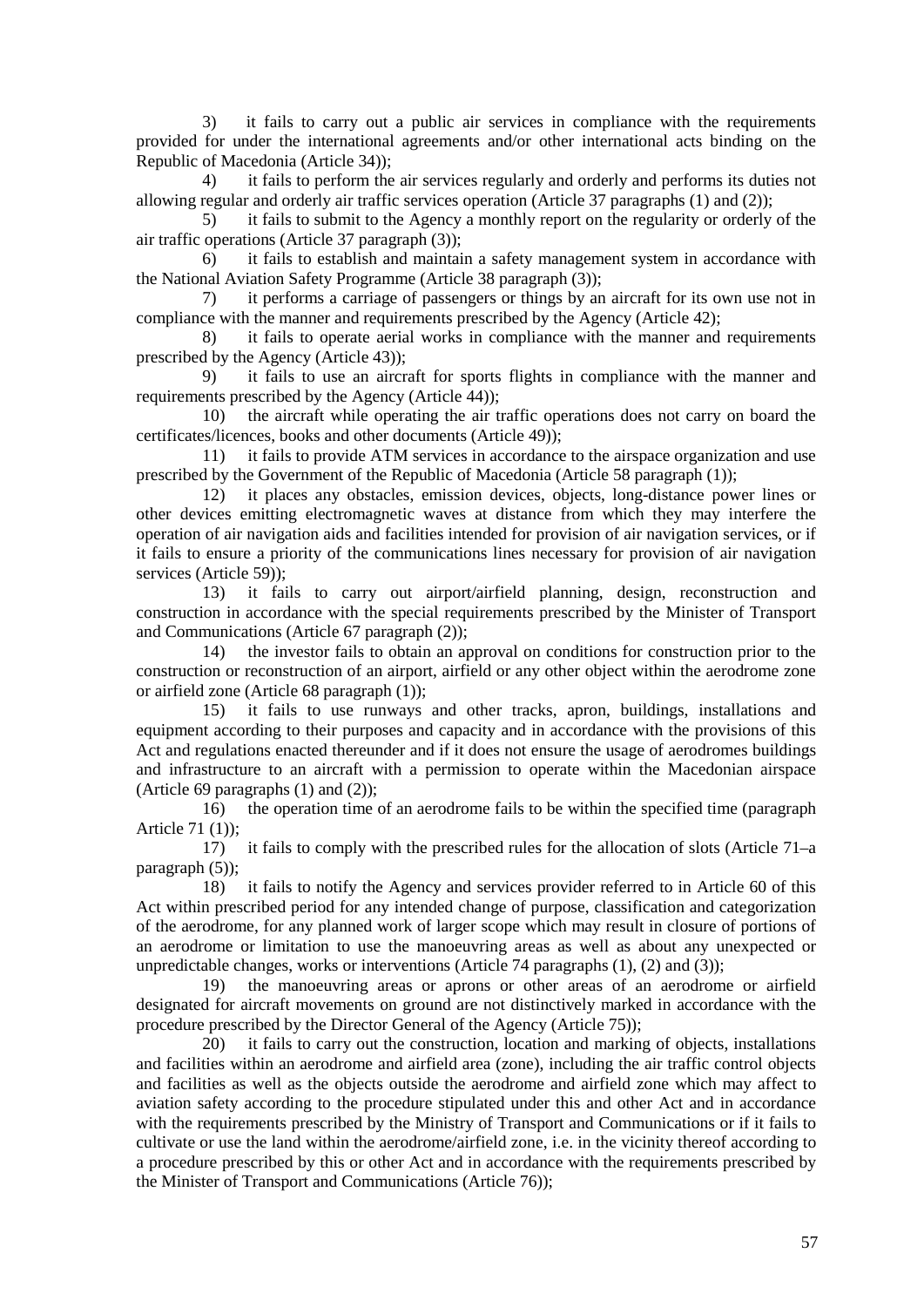21) it fails to use, maintain and control the manoeuvring areas, aprons, buildings, installations, devices and equipment of an aerodrome according to the procedure prescribed by the Agency (Article 79 paragraph (1));

22) it fails to maintain the airfield according to the procedure and requirements prescribed by the Director General of the Agency (Article 80));

23) it fails to provide fighting and rescue and medical protection at an aerodrome and airfield, and it fails to provide and fire fighting and rescue services, emergency medical services and ground handling services for aircrafts, passengers, baggage, freight and mail and fuel and oil supply at an airport under the conditions and in a manner stipulated by the Director General of the Agency (Article 82 paragraph (1));

24) it fails to supply the jet and piston engine aircraft with fuel and oil in accordance with the applicable quality standard or it fails to supply fuel and oil at least for a period of three days use according to the planned volume of air traffic at that airport as well as it fails to notify the airport's operator, Agency and competent air traffic control that due to the force majeure or other emergency event it is not able to supply the aircraft with fuel and oil (Article 82 paragraphs (4), (5) and (6));

25) it allows movement of persons without valid airport identification card or of vehicles without valid airport permit within the perimeter of the aerodrome (Article 83 paragraph  $(1)$ :

26) it operates without approved Airport Security Programme or Airline Security Programme developed in accordance with the National Aviation Security Programme or fails to implement security measures according to the appropriate approved security programmes (Article 84 paragraphs (1), (2) and (3));

27) it operates without approved Airport Facilitation Programme developed in accordance with the National Aviation Facilitation Programme or fails to implement facilitation measures according to the approved facilitation programme or fails to comply with the measures and procedures prescribed by the Government of the Republic of Macedonia (Article 86–a paragraphs (4) and (5) and Article 86–b paragraph (4));

28) while flying within Macedonian airspace a foreign aircraft does not bear the marks established by a regulation of its State of Registry or marks provided for under an international agreement (Article 105));

29) it fails to carry out design, construction or modification of an aircraft, aircraft engine, propeller, parachute and equipment or technical control of the construction and preparation of technical documentation regarding the construction and modifications in compliance with general requirements for economic activity and special requirements prescribed by the Agency (Article 113 paragraph (1));

30) it fails to carry out the maintenance and technical control of the maintenance of an aircraft, aircraft engine, propeller, parachute and equipment as well as the preparation of the maintenance technical and technological documentation in compliance with the procedure and requirements prescribed by the Agency (Article 122));

31) it fails to notify the Agency about any circumstances, occurrences, omissions and found malfunctions of an aircraft as well as regarding the documentation which may have negative influence on the airworthiness (Article 132 paragraph (3));

32) it fails to conduct a training of the aviation personnel and other qualified personnel in compliance with the approved training programmes, or if it conducts a training, does not comply with the prescribed requirements for carrying out a training of an aviation or other qualified personnel (Article 136 paragraphs (2) and (4));

33) it fails to determine more closely the responsibility of the persons who are according to the provisions of this Act considered as aviation personnel or other qualified personnel (Article 145 paragraph (2));

34) it fails to provide an aviation technical personnel in accordance with the approved maintenance technical system (Article 157);

35) it fails initially to investigate, analyse and classify the serious incidents, incidents and other occurrences of endangering the civil aviation safety and if after completing the investigation, analysis and classification of serious incidents, incidents and other occurrences fails to submit to the Committee the results of the investigated serious incident, and the results of the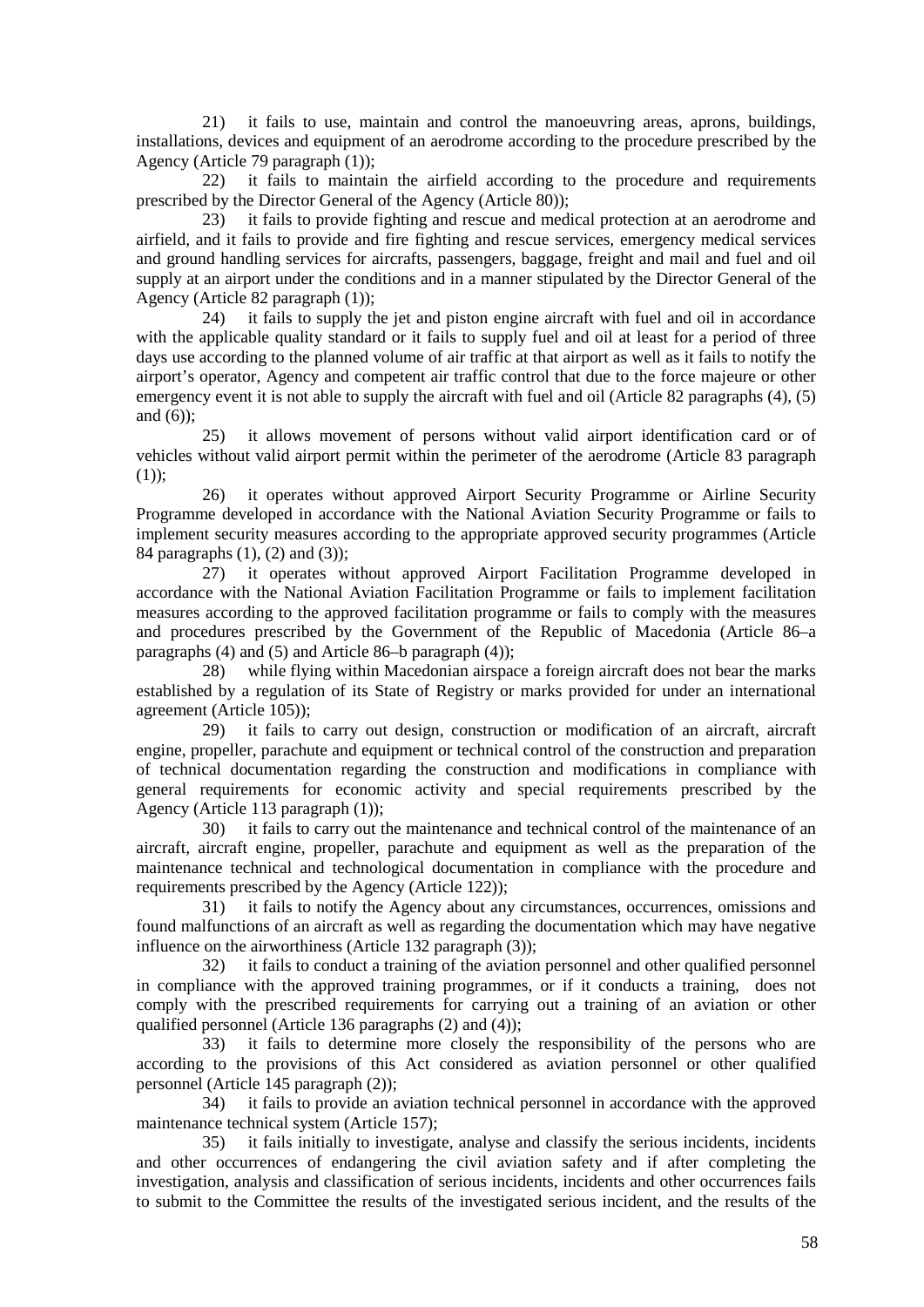investigated incidents and other occurrences to the Agency or it fails to nominate a person for protection of the safety information resulting from the investigation as a result of an inappropriate use (Article 165 paragraphs  $(3)$ ,  $(4)$  and  $(5)$ ).

(2) Regarding the offence referred to in paragraph (1) of this Article the accountable person of the legal entity shall be also fined in amount of 1.000 to 5.000 Euros in equivalent value in denars.

#### **Article 189**

(1) A fine in amount of 2.000 to 10.000 Euros in equivalent value in denars shall be charged for an offence to a legal entity, if:

1) it uses an aircraft not meeting the requirements prescribed by this Act and other regulations enacted thereunder (Article 15 paragraph (1));

2) it engages an aircraft in air traffic operation not in accordance with its type, category and purpose specified in the Certificate of Airworthiness thereof (Article 15 paragraph  $(2)$ ;

3) it fails to comply with the prescribed rules of the air (Article 15 paragraph (3));<br>4) an unmanned aircraft operates within the aerodrome control zone with

an unmanned aircraft operates within the aerodrome control zone without identification device – transponder and not in compliance with the requirements prescribed by the Government of the Republic of Macedonia (Article 17);

5) it carries out air traffic operation over a defined area previously declared as prohibited, restricted or danger area or it carries out air traffic operation over specified areas during prohibited hours or over/below specified flight level (Article 18 paragraphs (1) and (2));

6) against an aircraft operating close to a prohibited or restricted or danger area or operates thereunto, it fails to take the prescribed measures in order to turn back the aircraft to the flight path specified in the approved flight plan or if it fails to initiate a procedure for forced landing of that aircraft (Article 18 paragraphs (4) and (5));

7) it carries out air traffic operation below the prescribed minimum safe flight level over cities, inhabited places and industrial objects or acrobatic flights over cities, inhabited places and industrial objects without a prior permission by the Agency (Article 18 paragraphs (7) and (9));

8) it fails to launch rockets and other flying objects that may endanger the aviation safety of air traffic operation in compliance with the requirements and procedure prescribed by the Agency (Article 20);

9) it launches anti–hail rockets without a prior permission granted by the competent air traffic control and not in compliance with the requirements and procedure prescribed by the Government of the Republic of Macedonia (Article 21);

10) it enters/exits from the Macedonian airspace outside of the boundary control point approved by the Agency (Article 25);

11) it fails to comply with the way of carriage out of sports flights, as well as special requirements in respect of aircraft, equipment and other specific requirements necessary for safe and regular operation and the procedure and rules in respect of flight of gliders, balloons, ultralight aircraft and powered wings and wings for free flight flying, parachute jumps, avio-modelling and organization of contests prescribed by the Agency (Article 44 paragraphs (6) and (7));

12) it fails to comply with the conditions and procedure in respect of organization of air shows prescribed by the Director General of the Agency (Article 47 paragraph (1));

13) certificates/licences, books and other documents required by this Act and other regulations enacted under this Act are not carry on board of an aircraft while operating the air trafiic operations or if the certificates/licences, books and other documents are not tidy, updated and presented at the request of an authorised person (Article 49);

14) it fails to submit to the Agency the licences/certificates of the aircraft being deregistered from the Macedonian Registry of Aircraft (Article 51);

15) it fails to comply with the special requirements and manner for provision of air navigation services prescribed by the Government of the Republic of Macedonia (Article 53 paragraph (7));

16) while providing the air navigation services it fails to use measurement units, abbreviations and measures established by a law, applicable standards or international agreements binding to the Republic of Macedonia (Article 55);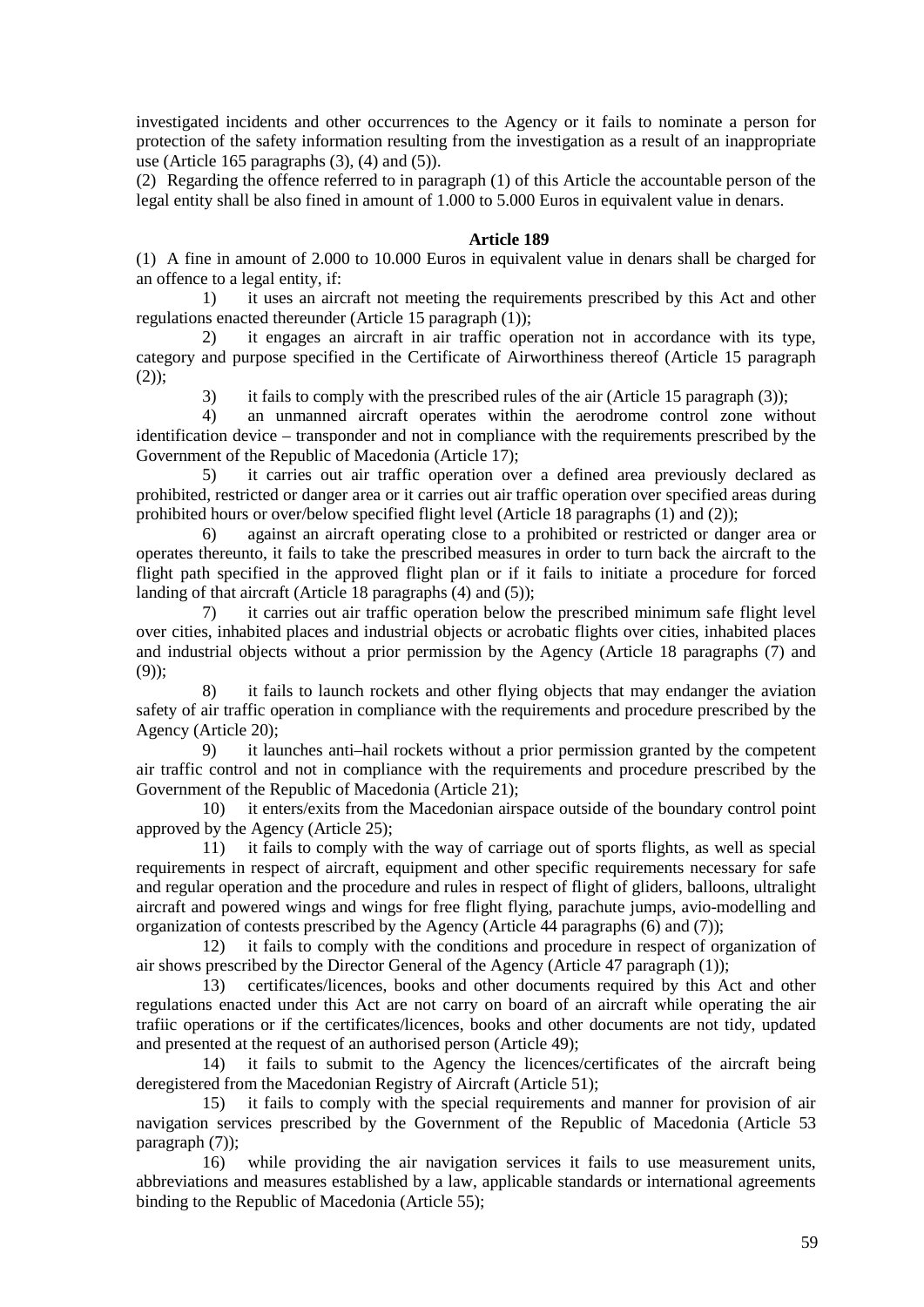17) it fails to protect the technical facilities, equipment, devices and objects for provision of air navigation services against any damage or destruction, and fails to comply with the method of installation, maintenance and protection prescribed by the Agency and if the failure of such facilities, equipment and devices fails to be published without delay according to air traffic standard procedure (Article 59 paragraphs (3), (4) and (7));

18) it fails to comply with the rules and requirements in respect of system interoperability, their components and related procedures prescribed by the Government of the Republic of Macedonia (Article 59-a);

19) it fails to prepare and update regularly the Aeronautical Information Publication (Article 60-a item 3));

20) it uses aerodromes and airfields not meeting the requirements for aviation safety prescribed under this law and regulations enacted thereunder (Article 61 paragraph (1));

21) it fails to use terrain (landing strip) in compliance with the requirements prescribed by the Agency (Article 61 paragraph (2));

22) it fails to publish into the Aeronautical Information Publication the established procedures and minimum requirements for safe take off/landing of aircraft (Article 64);

23) it fails to provide fire fighting and rescue and medical protection at the aerodrome and airfield and fails to comply with the conditions and in a manner for provision of airport services stipulated by the Director General of the Agency (Article 82);

24) it fails to comply with the security requirements, rules and measures of protection against actions of unlawful interference prescribed by the Government of the Republic of Macedonia and fails to establish critical parts of the security restricted areas at the aerodromes at where more than 40 staff members hold airport identification cards (Article 84 paragraphs (4), (5) and (6));

25) it operates with an unregistered or unrecorded aircraft (Article 91 paragraph (1));

26) an aircraft registered in the Republic of Macedonia does not bear the distinctive nationality and registration marks and if all other marks and inscription of the aircraft impede the visibility of the nationality and registration marks (Article 103 paragraphs (1) and (4));

27) it fails to use an aircraft, aircraft engine, propeller, components and parachute in compliance with the requirements for safe air traffic operation or airworthiness requirements provided for under this Act and the accepted international standards (Article 106 paragraph (1));

28) it fails to use an aircraft for the purpose specified in its certificate of airworthiness and according to the procedure prescribed in the approved flight operation manual thereof (Article 110 paragraph (1));

29) it fails to maintain and control an aircraft, aircraft engine, propeller, parachute and equipment in accordance with the maintenance technical system for each type of aircraft, aircraft engine, propeller, parachute or type of equipment approved by the Agency (Article 120 paragraphs  $(1)$  and  $(3)$ );

30) it fails to provide/ensure in accordance with the approved maintenance technical system an inspection of the aircraft prior to every engine starting with intention to fly in order to determine whether the aircraft is airworthy for safe air traffic operation, and if in the aircraft logbook there is not a signature by the person authorised to make checks (Article 123));

31) it operates with an aircraft without a Certificate of Airworthiness (Article 124);

32) an aircraft operating within the Macedonian airspace is without a Certificate of Noise and a Certificate of Gas Emission (Article 133);

33) the aviation personnel performs aviation duties without the required vocational education, proficiency training, licence or rating and fails to comply with the other requirements stipulated by this Act and regulations enacted thereunder (Article 134 paragraph (1));

34) it fails to determine medical fitness required for duties of an aviation personnel and other qualified personnel in compliance with the special requirements, procedures and method prescribed by the Government of the Republic of Macedonia (Article 146 paragraph (2));

35) it conducts medical examinations of the aviation and other qualified personnel without having a Certificate on compliance (Article 147);

36) it fails to comply with the specified organization of working time, flight time and the duration of the rest period for the aircraft crew members prescribed by the Director General of the Agency (Article 149 paragraph (2));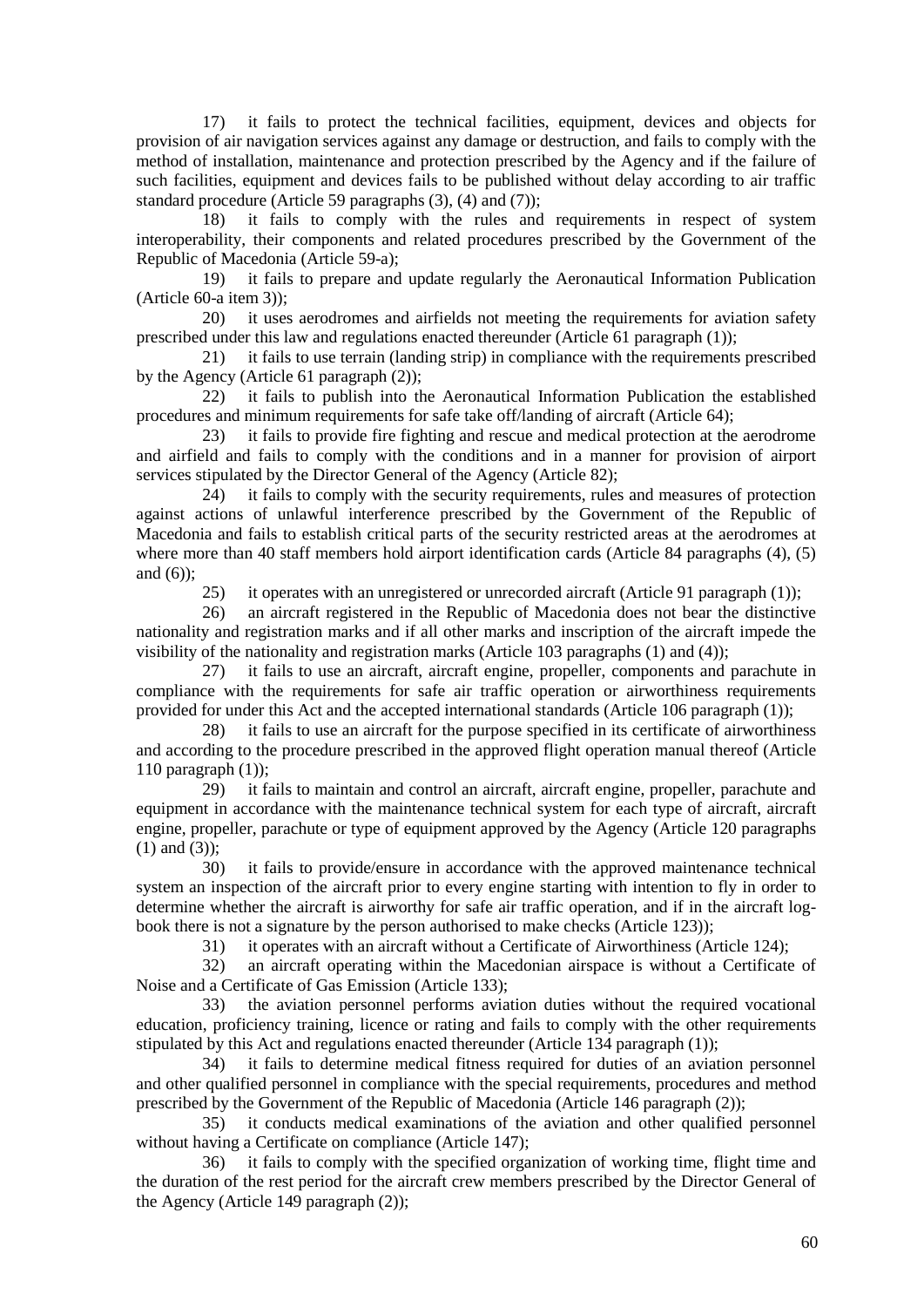37) it fails to designate a pilot-in-command for every flight or portion of a flight (Article 152 paragraph (1));

38) it fails to report accidents, serious incidents, incidents and occurrences in accordance with the principles prescribed by the Government of the Republic of Macedonia (Article 170–i paragraph (2)); and

39) it fails to provide to an inspector possibility to make inspection and to provide, without delay, proper data, information and material required by the inspector, necessary for the inspection (Article 175);

(2) Regarding the offence referred to in paragraph (1) of this Article the accountable person of the legal entity shall be also fined in amount of 1.000 to 5.000 Euros in equivalent value in denars.

(3) Regarding the offence referred to in paragraph (1) of this Article a natural person shall be also fined in amount of 1.000 to 5.000 Euros in equivalent value in denars.

#### **Article 190**

(1) A fine in amount of 600 to 2.000 Euros in equivalent value in denars shall be charged for an offence to a natural person, if:

1) drops off any objects from an aircraft while flying (Article 19 paragraph (1));

2) jumps with parachute from an aircraft while flying within the flight path or terminal control zone and airport area and above an aerodrome (Article 22);

3) an aircraft is flying within the Macedonian airspace without a permission (Article 26 paragraph (1));

4) without a special permission granted by the Agency takes off and landing an aircraft at an airport/airfield not open for international air traffic operation (Article 28);

5) a foreign aircraft carries on board an active loaded firearm, rockets, bombs or photographic equipment, and such case has not been specified in an international agreement ratified by the Republic of Macedonia (Article 29);

6) a foreign aircraft does not carry out public air services within the airways approved by the Agency (Article 32);

7) it fails to comply with the requirements for construction, control of the construction and procedure for determination of the airworthiness of the aircraft of special category prescribed by the Agency (Article 114);

8) the aviation personnel and other qualified personnel, while executing their duties, is under the influence of alcohol, narcotics or other stimulants or is suffering from fatigue or from the effects of an illness or is in such psychological condition unfit to perform the duties (Article 142 paragraphs  $(1)$  and  $(2)$ );<br>9) the aviation

the aviation personnel and other qualified personnel performs the duties of their licence in a non conscientious and qualitative and proper manner and not in accordance with this Act and regulations enacted thereunder (Article 145 paragraph (1));

10) it fails to perform its duties within framework of its licence or rating or in case of a danger the duties ordered by the pilot-in-command (Article 150 paragraphs (1) and (2));

11) it fails to notify, without any delay, the pilot-in-command of an aircraft on each incident in respect of the aircraft, persons and items on board the aircraft (Article 151 paragraph  $(1)$ :

12) in case of a danger or accident of an aircraft, it fails to take all necessary measures to protect the passengers and items on board such aircraft, as well as the aircraft itself (Article 151 paragraph (2));

13) prior to flight, it fails to familiarise with the contents of the load to be carried (Article 153 paragraph (2));

14) it fails, personally or through the crew members, to make all passengers to be familiarised, prior to take-off, i.e. after take-off, with the procedures in case of an emergency, the place of its location as well as the procedures for use of safety equipment in case of emergency or fails to ensure that in case of an emergency all crew members and passengers obey the orders and instructions given by the pilot-in-command (Article 154 paragraphs (1) and (2));

15) it fails to take all necessary measures for aviation safety and maintenance the order in the aircraft against any person on board the aircraft endangering the aviation safety and security or violating the obedience and order of the aircraft (Article 155 paragraph (1));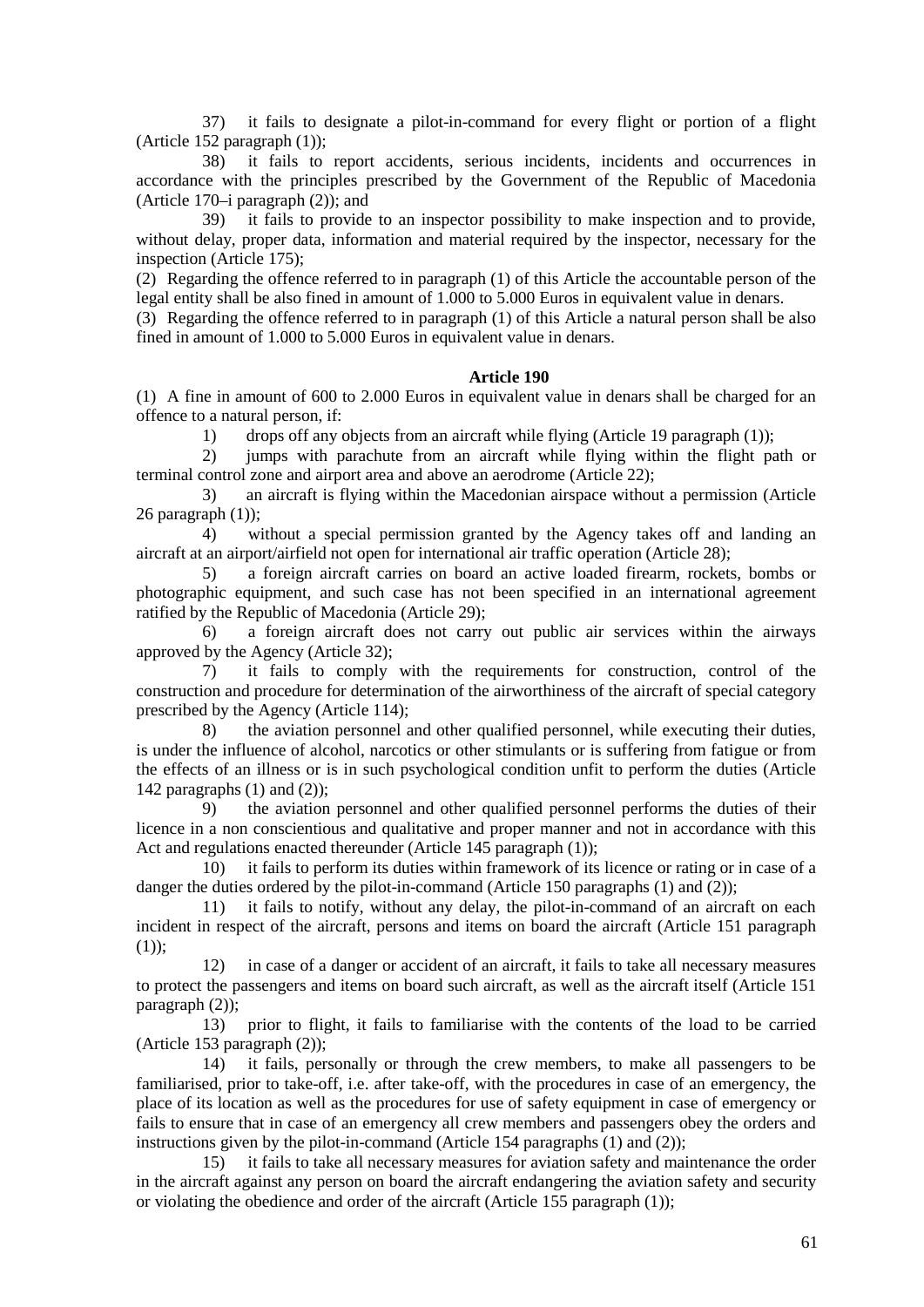16) it fails to take all necessary measures to prevent a criminal act to be prepared, to try to commit or to be committed by a crew member or other person on board the aircraft endangering the safety and security of the aircraft and persons on board such aircraft, or in case a crime has been committed, fails to take measures for mitigation the consequences thereof (Article 156); and

17) it fails to act in accordance with the provisions regarding the duration of a duty time or shifts and daily rest time of an air traffic controller and flight data prescribed by the Director General of the Agency (Article 163 paragraph (2));

(2) In addition to the fine in case of a breach of provisions regarding the acts referred to in this Article, a ban on activity operation may be pronounced as an offence sanction against a pilot-incommand, air traffic controller and flight data, a crew member as well as a ban on special activity operation against aviation personnel or other qualified personnel.

(3) The ban referred to in paragraph (2) of this Article shall be pronounced for the period of one to five years commencing from the date the decision becomes final.

#### **Article 190–a**

Regarding the offences referred to in Articles 188, 189 and 190 of this Act, the inspector shall prior to initiation a proceedings in front of the competent court, carry out a procedure for settlement in accordance with the Law on Offences.

### **Article 191 is deleted**

### **CHAPTER ELEVEN TRANSITIONAL AND FINAL PROVISIONS**

#### **Article 192**

(article 192 from the Act published in the "Official Gazette " of

the Republic of Macedonia No. 14/06 and 24/07)

(1) The bylaws provided for in this Act shall be enacted two years from the date of entry into force of this Act.

(2) Until adoption of the by-laws enacted on the ground of this Act, the existing bylaws (regulations) having been valid until entering into force of this Act shall be applied.

(3) If the international agreements being ratified by the Republic of Macedonia contain provisions, which are different from the provisions of this Act and bylaws enacted thereunder, the provisions of the international agreements shall prevail.

#### **Article 193**

(article 193 from the Act published in the Official Gazette of

the Republic of Macedonia No. 24/07)

(1) Upon the date of entry into force of this Act, the Civil Aviation Administration shall continue its work as Civil Aviation Agency.

(2) Until the commencement with the operation of the Services Provider referred to in Article 60 of the Aviation Act, all activities related to the provision of air navigation services shall be carried out by the Agency.

(3) The Services Provider referred to in Article 60 of the Aviation Act shall be established within a period of at least one year from the date of entry into force of this Act.

(4) Capital assets, property, rights and liabilities of the Agency and Services Provider referred to in Article 60 of the Aviation Act shall be shared on the ground of a separation balance sheet and a part of the employees of the Agency shall be undertaken by the Services Provider referred to in Article 60 of the Aviation Act according to the Deed on Organization and Job Classification" thereof.

(5) The separation balance sheet referred to in paragraph (4) of this Article shall be developed by a Commission established by the Government of the Republic of Macedonia, composed of the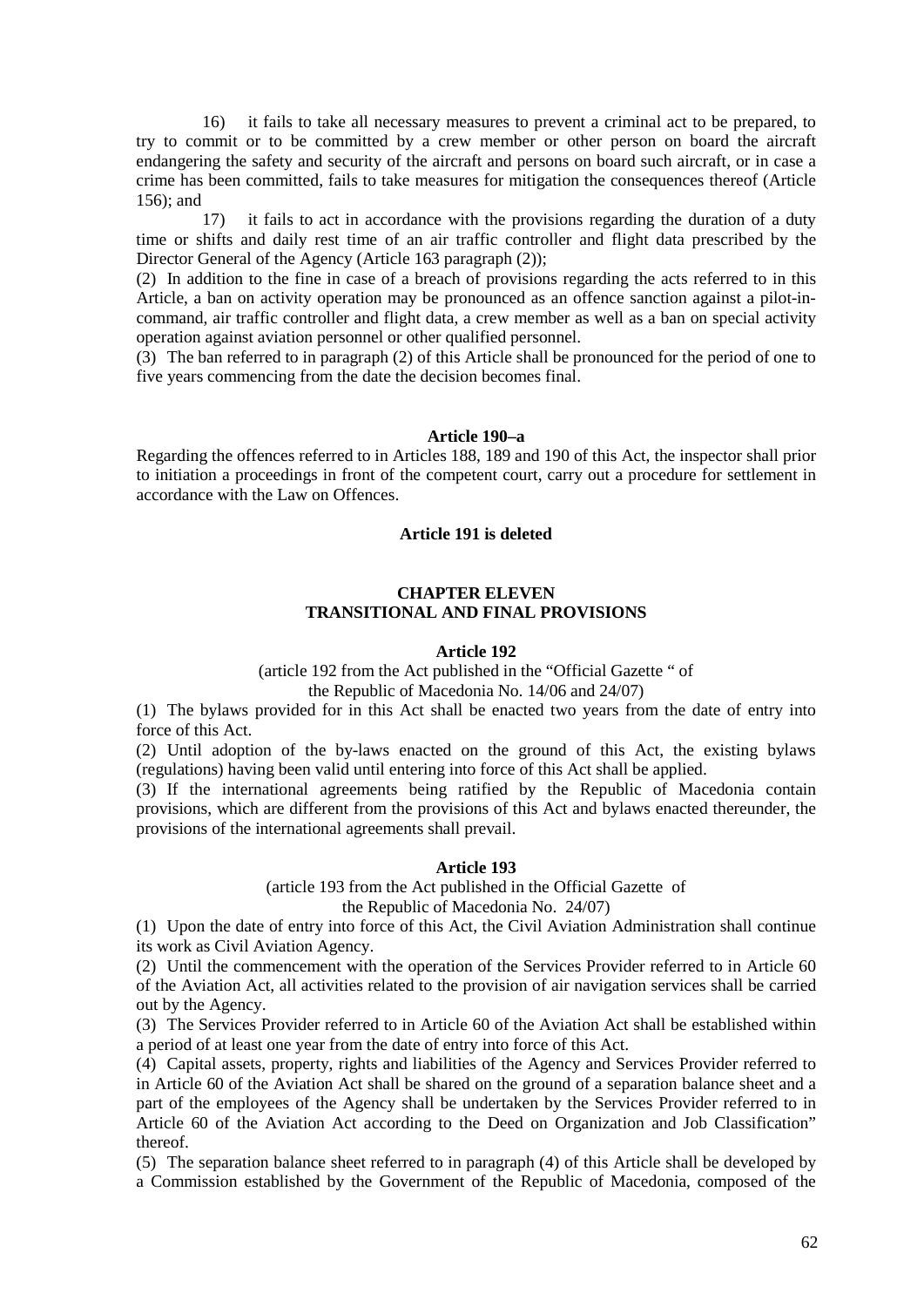representatives from the Ministry of Finance, Ministry of Transport and Communications, Civil Aviation Agency and Services Provider referred to in Article 60 of the Aviation Act.

### **Article 194**

(article 194 from the Act published in the "Official Gazette of the Republic of Macedonia" No. 14/06)

Any procedure being commenced prior the entering into force of this Act shall be completed in accordance with the regulations, which were in force till the day of entering into force of this Act.

### **Article 195 is deleted**

### **Article 196**

(article 192 from the Act published in "the Official Gazette of the Republic of Macedonia" No. 14/06)

Upon entry into force of this Act, the Public Enterprise for Airport Services "Makedonija" – Skopje shall continue to perform its activities in accordance with the Decision on Establishment of Public Enterprise for Airport Services "Makedonija" – Skopje (Official Gazette of RM, No. 38/90) until the transformation thereof in accordance with a law.

#### **Article 197**

(article 197 from the Act published in "the Official Gazette of the Republic of Macedonia" No. 14/06)

Upon entry into force of this Act, the effect of the Act on Civil Aviation Administration ("Official Gazette of the Republic of Macedonia", No. 20/95 and 70/01), the Aviation Act ("Official Gazette of SFRJ" No. 45/86; 24/88; 80/89 and 29/90) and the Act on Use of Airports ("Official Gazette of the Reupiblic of Macedonia", No. 47/73 and 38/90) shall terminate.

#### **Article 198**

(article 76 from the Act published in "the Official Gazette of

the Republic of Macedonia" No. 24/07)

Upon the date of entry into force of this Act, terminate the effect of the provisions specified in Article 97 to Article 106 Chapter V of the Law on Transport of Dangerous goods ("Official Gazette of SFRY", No. 27/90).

#### **Article 199**

(article 116 from the Act published in "the Official Gazette of

the Republic of Macedonia" No. 67/10)

The words "ИЦАО, ЕЦАЦ, ЈАА/ЕАСА and EUROCONTROL" throughout entire text of this law shall be substituted with the words "ICAO, ECAC, JAA/EASA and EUROCONTROL.

### **Article 200**

(article 117 from the Act published in "the Official Gazette of

the Republic of Macedonia" No. 67/10)

(1) The Agency shall begin with its activities associated to the nomination of a president and members of the Management Board of the Agency.

(2) The Parliament of the Republic of Macedonia shall within three months from the date of entering into force of this Act commence the procedure regarding the appointment of the President and members of the Management Board of the Agency.

(3) The Management Board shall within 45 days from the date of its nomination initiate a procedure regarding the nomination of a Director General of the Agency.

(4) Upon commencement of the operation of the Agency established in accordance with this Act, the Civil Aviation Agency established under the Aviation Act ("Official Gazette of the Republic of Macedonia" No. 14/2006, 24/2007 and 103/2008) shall cease to operate.

(5) The existing Agency shall continue to perform the duties within its competence until the commencement of the operation of the Agency established under this Act.